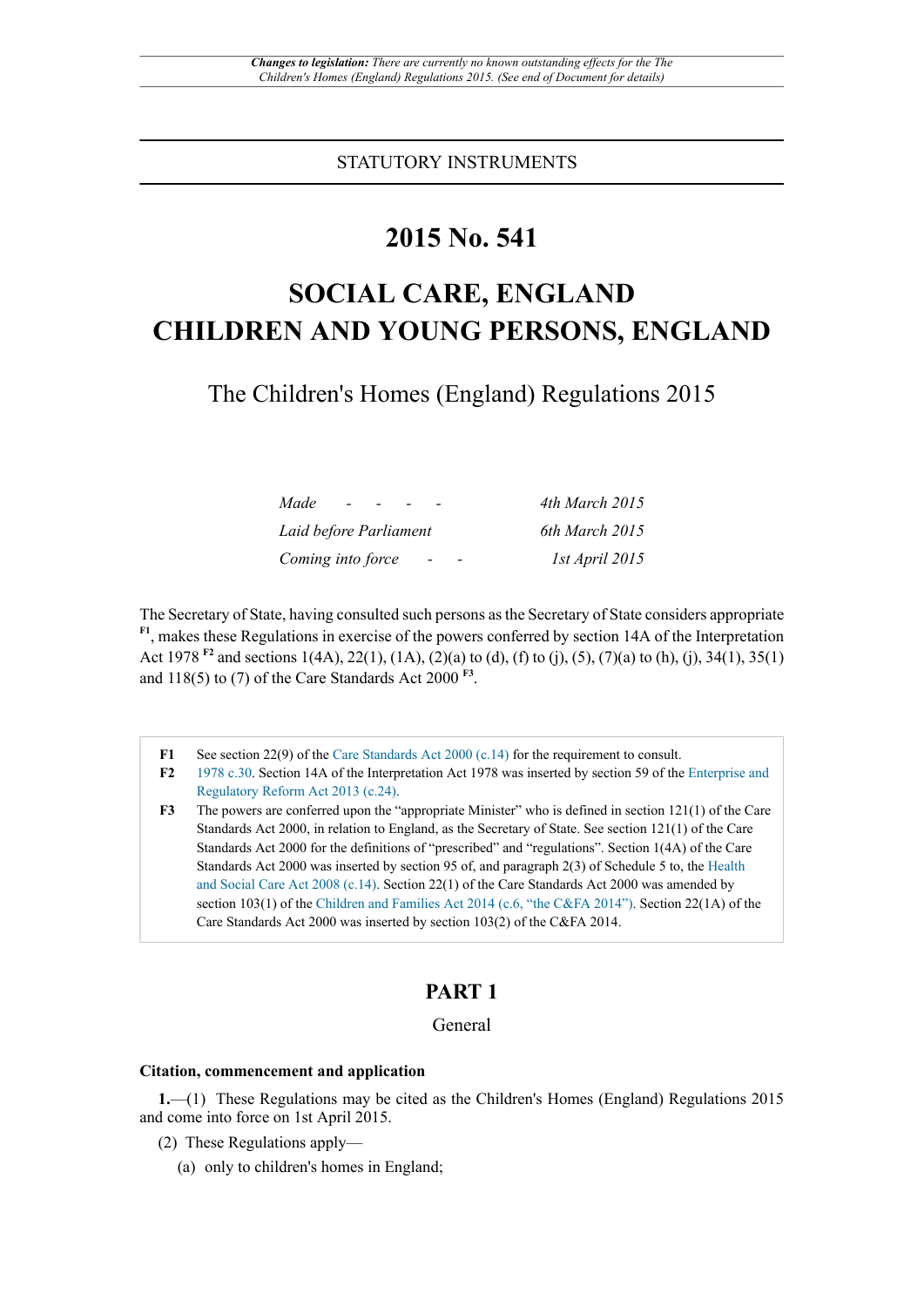- (b) to a person aged 18 or over, as they apply to children, if the person—
	- (i) is accommodated in a children's home; and
	- (ii) is not employed in, or in relation to, the home.

#### **Interpretation**

**2.**—(1) In these Regulations—

"behaviour management policy" has the meaning given in regulation 35(1);

"care plan" has the meaning given in the Care Planning, Placement and Case Review (England) Regulations 2010 **F4**;

"care role" means a role in which the work consists, or consisted, mainly or solely of providing care for children or adults;

"case records" means the records maintained under regulation 36 about a child;

"child protection enquiry" means any enquiry carried out by a local authority in the exercise of any of their functions conferred by or under the Children Act 1989 **F5** relating to the protection of children;

"child protection policies" means the children's home's policies for safeguarding children (see regulation 34(1)) and preventing bullying (see regulation 34(3)) and the missing child policy (see regulation  $34(4)$ );

"childcare" has the meaning given in section 18 of the Childcare Act 2006 **F6**;

"children's guide" means a document produced by the registered person that explains, in a form appropriate to the age, needs and understanding of children—

- (a) what each child can expect of and from the home's care;
- (b) the support to which each child is entitled;
- (c) how to make a complaint about the home or someone in it; and
- (d) how to access advocacy support;

"EHC plan" has the meaning given in section 37(2) (education, health and care plans) of the Children and Families Act 2014;

"general medical practitioner" means a medical practitioner whose name is included in the General Practitioner Register kept by the General Medical Council under section 34C of the Medical Act 1983 **F7**;

"HMCI" means Her Majesty's Chief Inspector of Education, Children's Services and Skills;

"health", in relation to a child, includes that child's emotional, mental and physical health;

"independent person" has the meaning given in regulation  $43(1)$ ;

"independent reviewing officer" means a person appointed under section 25A of the Children Act 1989 **F8[ F9**or section 99 of the Social Services and Well-being (Wales) Act 2014**]**;

"organisation" means a body corporate or an unincorporated association other than a partnership (but see paragraph (2)(d));

"placement plan" means—

- (a) in relation to a child who is looked after by a local authority—
	- (i) the plan prepared under regulation 9 of the Care Planning, Placement and Case Review (England) Regulations 2010; or
	- (ii) the child's detention placement plan prepared under regulation 47C(2) of those Regulations **F10**;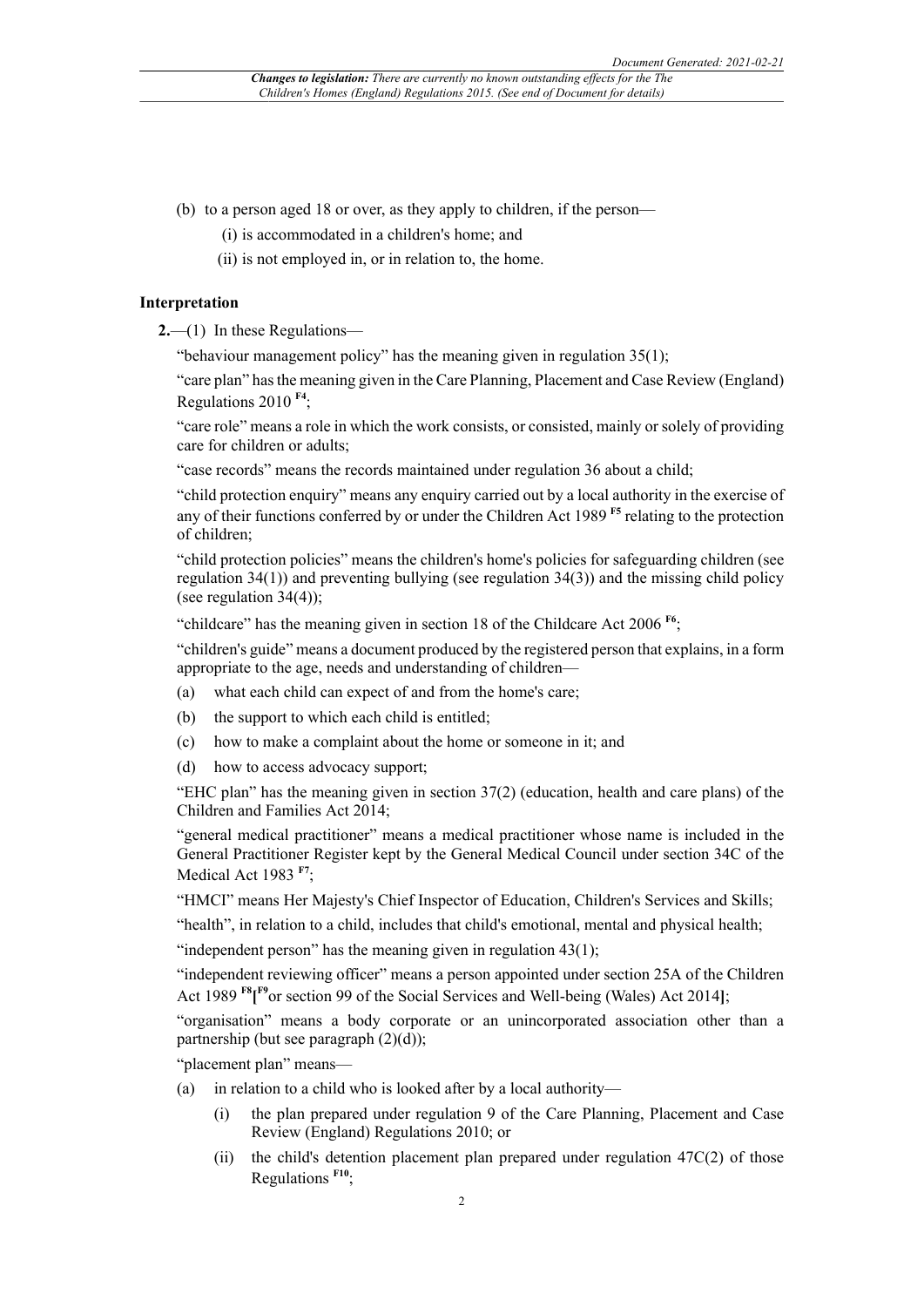- (b) in relation to a child who is not looked after by a local authority—
	- (i) the plan prepared under regulations 4 and 5 of the Arrangements for Placement of Children by Voluntary Organisations and Others (England) Regulations 2011 <sup>F11</sup>; or
	- (ii) the plan prepared by the registered person under regulation  $18(4)$ ;

"placing authority"—

- (a) if the child is looked after by a local authority—
	- (i) and the child is not a youth justice child, means the local authority that looks after the child;
	- (ii) and the child is a youth justice child, means the local authority that looks after that youth justice child and the youth offending team with responsibility for that youth justice child;
- (b) if the child is not looked after by a local authority—
	- (i) and the child is being provided with accommodation by a voluntary organisation, means that voluntary organisation;
	- (ii) and the child is accommodated in a qualifying school under arrangements made by a local authority, means that local authority;
	- (iii) and the child is a youth justice child, means the youth offending team with responsibility for that youth justice child;
	- (iv) in cases not falling within sub-paragraphs (i), (ii) or (iii), means the child's parent;
- (c) does not include a parent of a child who is not looked after by a local authority in the following provisions—
	- (i) regulation  $5(c)$ ;
	- (ii) regulation  $16(2)(d)$ ;
	- (iii) regulation  $18(9)(a)$ ;
	- (iv) regulation  $34(2)(b)$  and (c);
	- (v) regulation  $36(5)(b)(ii)$ ;
	- (vi) regulation  $44(7)(c)$ ;
	- (vii) regulation  $45(5)$ ;
	- (viii) paragraphs 19 and 20 of Schedule 3;

"qualifying school" means a school which is a children's home within the meaning of section 1(6) of the Care Standards Act 2000;

"registered dental practitioner" means a person registered in the dentists register under section 14 of the Dentists Act 1984<sup>F12</sup>;

"registered manager" means a person who is registered under Part 2 of the Care Standards Act 2000 as the manager of the home;

"registered person" means the registered provider or the registered manager of the home;

"registered provider" means the person who is registered under Part 2 of the Care Standards Act 2000 as the person carrying on the home;

"relevant person" means any person, body or organisation that the registered person considers to be relevant in relation to the care, protection or safeguarding of a particular child in all the circumstances;

"relevant plans", in relation to a child, means—

any placement plan for the child;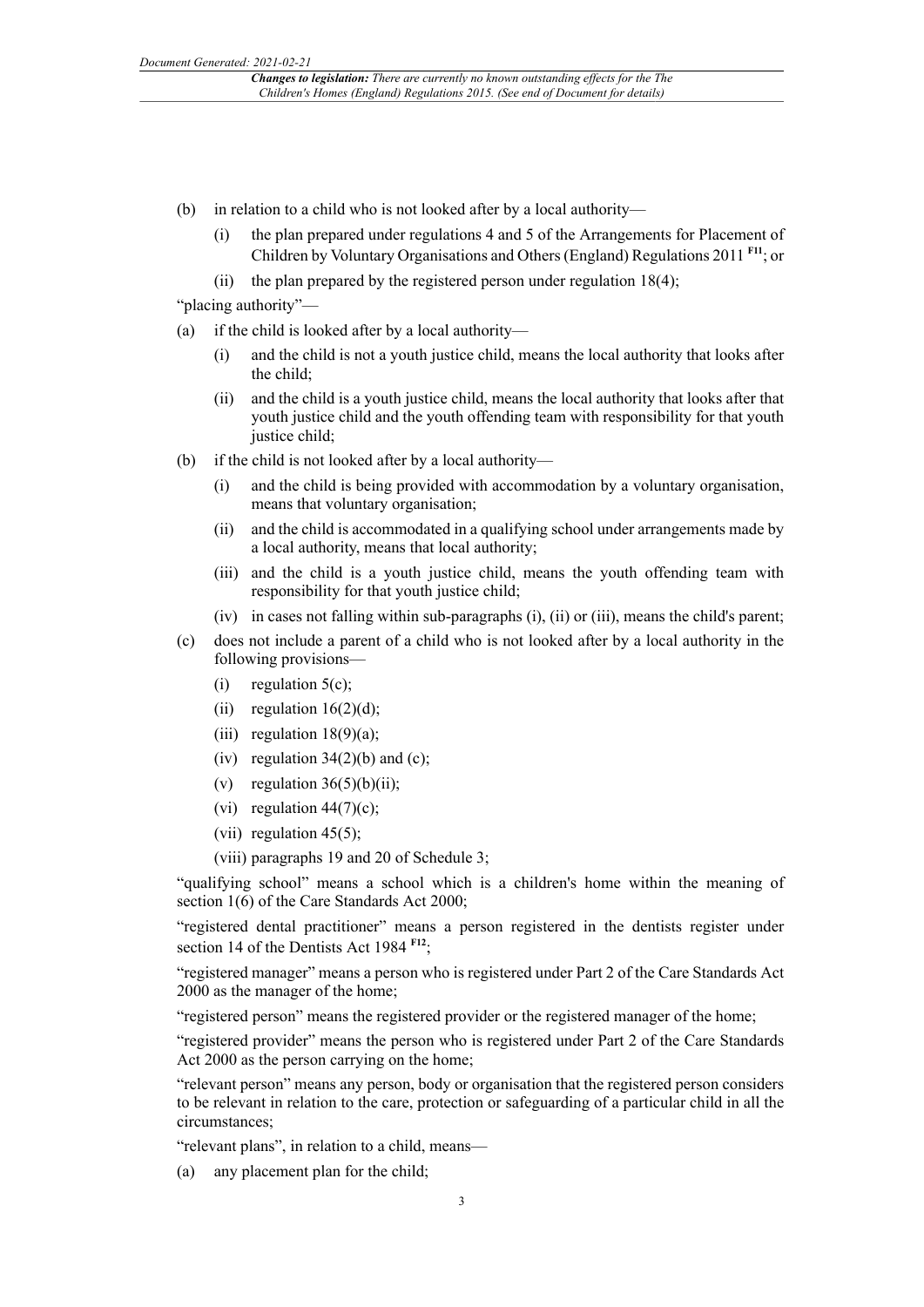- (b) any care plan for the child;
- (c) any EHC plan for the child;
- (d) any statement of special educational needs for the child; and
- (e) if the child is a youth justice child—
	- (i) any detention placement plan for the child (under regulation  $47C(2)$  of the Care Planning, Placement and Case Review (England) Regulations 2010); and
	- (ii) any other plan or plans prepared by the child's placing authority in relation to the remand or sentencing of the child;

"responsible individual" means an individual who—

- (a) is a director, manager, secretary or other officer of an organisation which is the registered provider; and
- (b) is nominated by that organisation for the purpose of supervising the management of the home on behalf of the organisation;

"restraint" means using force or restricting liberty of movement;

"secure children's home" means a children's home provided for the purpose of restricting liberty and approved for that purpose in accordance with regulation 3 of the Children (Secure Accommodation) Regulations 1991 **F13**;

"short breaks" has the meaning given in regulation 52;

"special educational needs" has the meaning given by section 20 of the Children and Families Act 2014;

"statement of purpose" means the statement compiled in accordance with regulation 16;

"statement of special educational needs" means a statement of special educational needs maintained in relation to the child under section 324 of the Education Act 1996 **F14**;

"youth justice child" means a child who is—

- (a) subject to a detention order within the meaning of section  $562(1A)(a)$  of the Education Act 1996 **F15** or remanded under section 91(4) of the Legal Aid, Sentencing and Punishment of Offenders Act 2012 **F16**; and
- (b) detained in or remanded to a secure children's home.
- (2) In these Regulations—
	- (a) unless the context indicates otherwise, references to a child or to children are to a child or to children accommodated in the children's home;
	- (b) references to a child who is looked after by a local authority have the meaning given by section 22 of the Children Act 1989 <sup>F17</sup>;
	- (c) references to employing a person include—
		- (i) employing a person, whether or not for payment, and whether under a contract of service or a contract for services; and
		- (ii) allowing a person to work as a volunteer,

and references to an employee, a person being employed, staff or a person working in the home are to be construed accordingly;

- (d) references to a home are to be construed as references to a children's home;
- (e) references to a partnership **F18** do not include a limited liability partnership **F19** .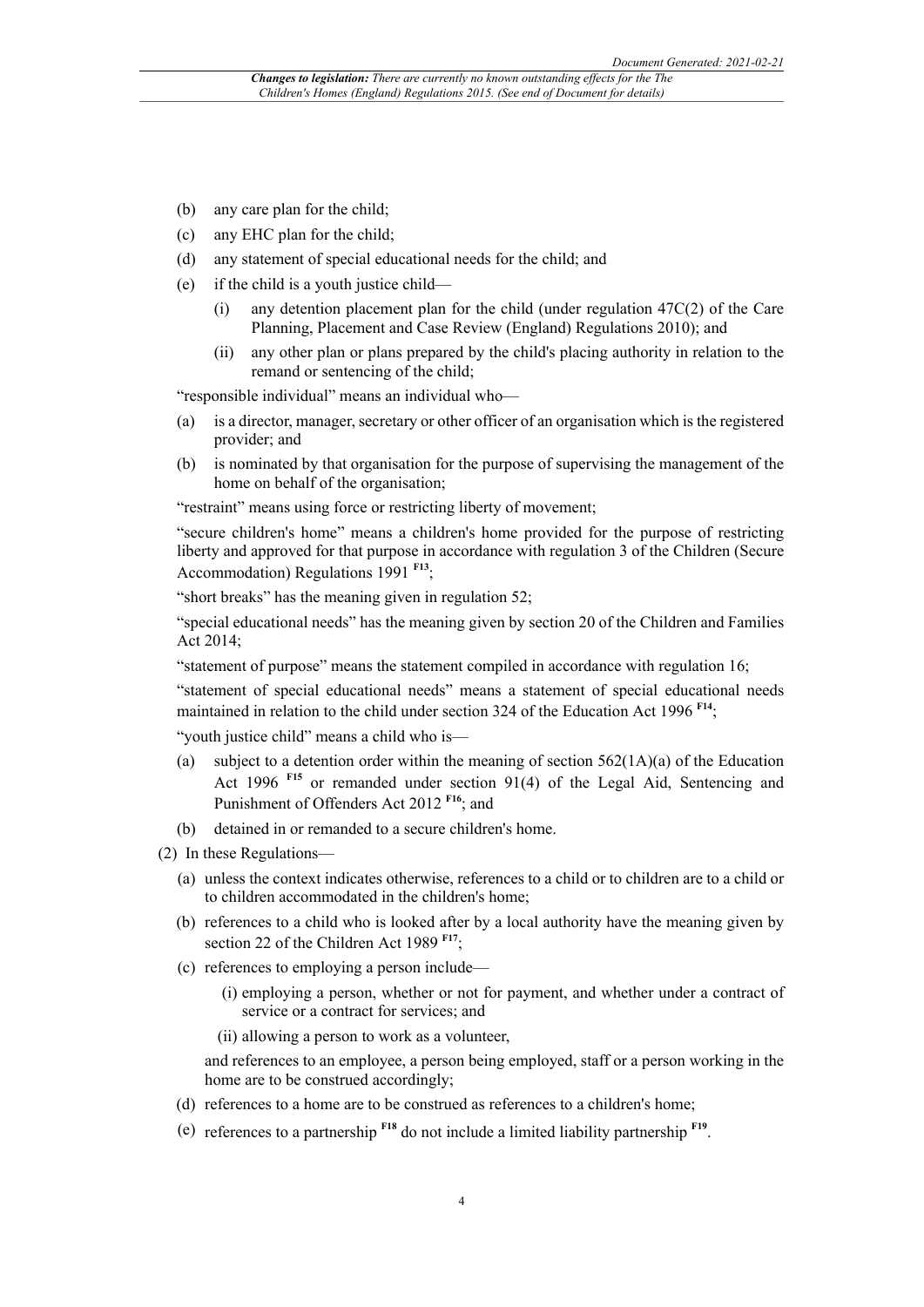- **F4** S.I. 2010/959, as amended by: S.I. 2011/581; 2012/1479; 2013/235; 2013/706; 2013/984; 2013/3239; 2014/852; 2014/1556; 2014/1917 and 2014/2103.
- **F5** 1989 c.41.
- **F6** 2006 c.21. Section 18 of the Childcare Act 2006 was amended by S.I. 2010/813 and paragraph 19 of Schedule 1 to the Children and Young Persons Act 2008 (c.23, "the CYPA 2008").
- **F7** 1983 c.54. Section 34C of the Medical Act 1983 was inserted by paragraph 10 of Schedule 1 to S.I. 2010/234.
- **F8** Section 25A of the Children Act 1989 was inserted by section 10 of the CYPA 2008.
- **F9** Words in reg. 2(1) inserted (6.4.2016) by The Social Services and Well-being (Wales) Act 2014 (Consequential Amendments) (Secondary Legislation) Regulations 2016 (S.I. 2016/211), reg. 1(2), **Sch. 3 para. 182**
- **F10** Regulation 47C of S.I. 2010/959 was inserted by S.I. 2013/706.
- **F11** S.I. 2011/582.
- **F12** 1984 c.24. Section 14 of the Dentists Act 1984 was substituted by article 6 of S.I. 2005/2011 and amended by regulation 111 of S.I. 2007/3101.
- **F13** S.I. 1991/1505. Regulation 3 of S.I. 1991/1505 was amended by S.I. 1995/1398 and revoked in relation to Wales by S.I. 2006/2986.
- **F14** 1996 c.56. Section 324 of the Education Act 1996 was amended by: section 140(1) of, and paragraph 77 of Schedule 30 to, the School Standards and Framework Act 1998 (c.31); section 9 of the Special Educational Needs and Disability Act 2001 (c.10); paragraph 43 of Schedule 21 to the Education Act 2002 (c.32) and paragraph 7 of Schedule 2 to S.I. 2010/1158.
- **F15** Subsection (1A) of the Education Act 1996 was inserted by section 49 of the Apprenticeships, Skills, Children and Learning Act 2009 (c.22, "the ASCLA 2009").
- **F16** 2012 c.10 ("the LASPOA 2012").
- **F17** Section 22 of the Children Act 1989 was amended by: section 2 of the Children (Leaving Care) Act 2000 (c.35); paragraph 19 of Schedule 5 to the Local Government Act 2000 (c.22); section 116 of the Adoption and Children Act 2002 (c.38, "the ACA 2002"); section 52 of the Children Act 2004 (c.31, "the CA 2004"); paragraph 6(a) to (c) of Schedule 3 to the CYPA 2008 and section 99 of the C&FA 2014.
- **F18** "Partnership" is defined in section 1 of the Partnership Act 1890 (c.39). Section 1 was amended by: Part 10 of Schedule 1 to the Statute Law (Repeals) Act 1998 (c.43) and by paragraph 2 of Schedule 1 to S.I. 2009/1941.
- **F19** A limited liability partnership is a body corporate pursuant to section 1 of the Limited Liability Partnerships Act 2000 (c.12).

#### **Excepted establishments**

**3.**—(1) For the purposes of the Care Standards Act 2000, establishments of the following descriptions are excepted from being a children's home—

- (a) an institution within the further education sector, as defined by section 91(3) of the Further and Higher Education Act 1992 **F20**;
- (b) a 16 to 19 Academy, as defined by section 1B of the Academies Act 2010<sup>F21</sup>;
- (c) an establishment—
	- (i) that would (apart from this sub-paragraph) be a home merely because it provides accommodation for children for the purposes of a holiday, or for cultural, educational, recreational or sporting activities; and
	- (ii) at which accommodation for any one child is not provided for those purposes for more than 27 days in any twelve month period;
- (d) premises—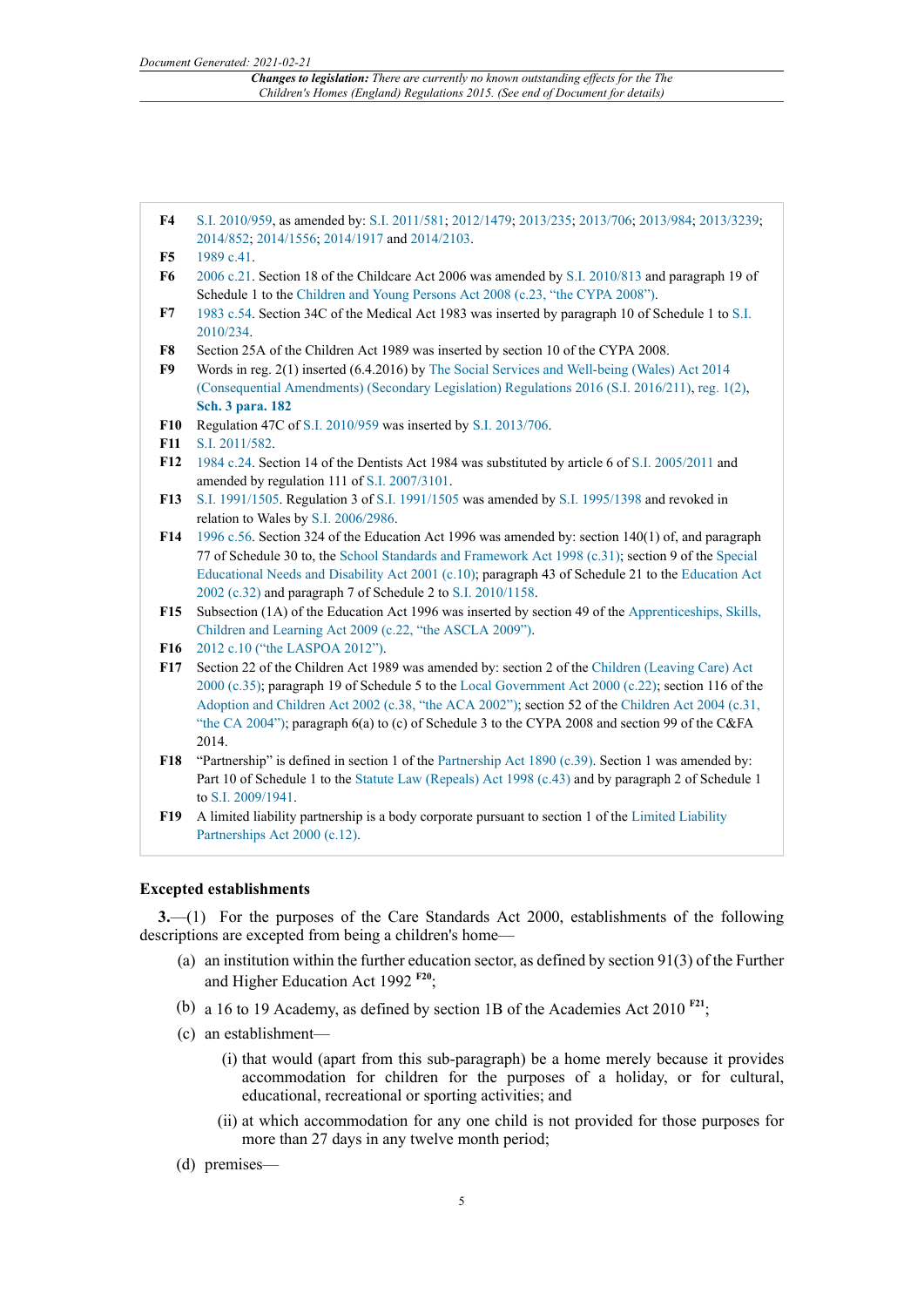- (i) that would (apart from this sub-paragraph) be a home merely because they are used to provide childcare; and
- (ii) at which such childcare is not provided in relation to any one child for more than 27 days in any twelve month period;
- (e) an establishment that would (apart from this sub-paragraph) be a home merely because it provides accommodation for children aged 16 and over—
	- (i) to enable the children to undergo an apprenticeship or training;
	- (ii) for the purposes of a holiday; or
	- (iii) for cultural, educational, recreational or sporting purposes;
- (f) an establishment that would (apart from this sub-paragraph) be a home merely because it provides care and accommodation for children as a holiday scheme for disabled children, as defined in regulation 2 of the Residential Holiday Schemes for Disabled Children (England) Regulations 2013 **F22**;
- (g) an approved bail hostel or an approved probation hostel;
- (h) an institution provided for the detention of young offenders under section 43(1) of the Prison Act 1952 **F23** .

**[ F24**(1A) The exception at paragraph (1)(b) does not apply to any establishment or premises that is also approved by the Secretary of State under regulation 3 of the Children (Secure Accommodation) Regulations 1991 to provide accommodation for the purpose of restricting the liberty of children.**]**

(2) The exception in paragraph (1)(d) does not apply to any establishment or premises in which the children who are accommodated are wholly or mainly of a description falling within section 3(2) of the Care Standards Act 2000.

(3) In determining for the purposes of paragraph  $(1)(d)$  whether accommodation has been provided for more than 27 days, no account is to be taken of any day which includes a period of 9 hours or more during which—

- (a) the child is in the care of a parent or relative; and
- (b) childcare is not provided for that child.
- **F20** 1992 c.13. Section 91(3) of the Further and Higher Education Act 1992 was amended by paragraph 13 of Schedule 8 to the ASCLA 2009.
- **F21** 2010 c.32. Section 1B of the Academies Act 2010 was inserted by section 53 of the Education Act 2011 (c.21).
- **F22** S.I. 2013/1394.
- **F23** 1952 c.52. Section 43 of the Prison Act 1952 was amended by: section 11 to the Criminal Justice Act 1982 (c.48); section 170 of, and Schedules 15 and 16 to, the Criminal Justice Act 1988 (c.33); sections 5, 18 and 168 of, and Schedule 11 to, the Criminal Justice and Public Order Act 1994 (c.33); section 119 of, and paragraph 6 of Schedule 8 to, the Crime and Disorder Act 1998 (c.37); section 165 of, and paragraph 5 of Schedule 9 to, the Powers of the Criminal Courts (Sentencing) Act 2000 (c.6); section 41 of, and paragraph 36 of Schedule 3 to, the Criminal Justice Act 2003 (c.44); section 148 of, and paragraph 3 of Schedule 26 to, the Criminal Justice and Immigration Act 2008 (c.4, "the CJIA 2008") and section 105 of, and paragraph 4 of Schedule 12 to, the LASPOA 2012. There are other amendments to section 43 that are not relevant to these Regulations. Sections 59 and 75 of, and Schedule 8 to, the Criminal Justice and Court Services Act 2000 (c.43) also make provision for section  $43(1)(a)$  to be repealed (on a date to be appointed).
- **F24** Reg. 3(1A) inserted (22.5.2018) by The Childrens Homes (England) (Amendment) Regulations 2018 (S.I. 2018/540), regs. 1, **2(2)**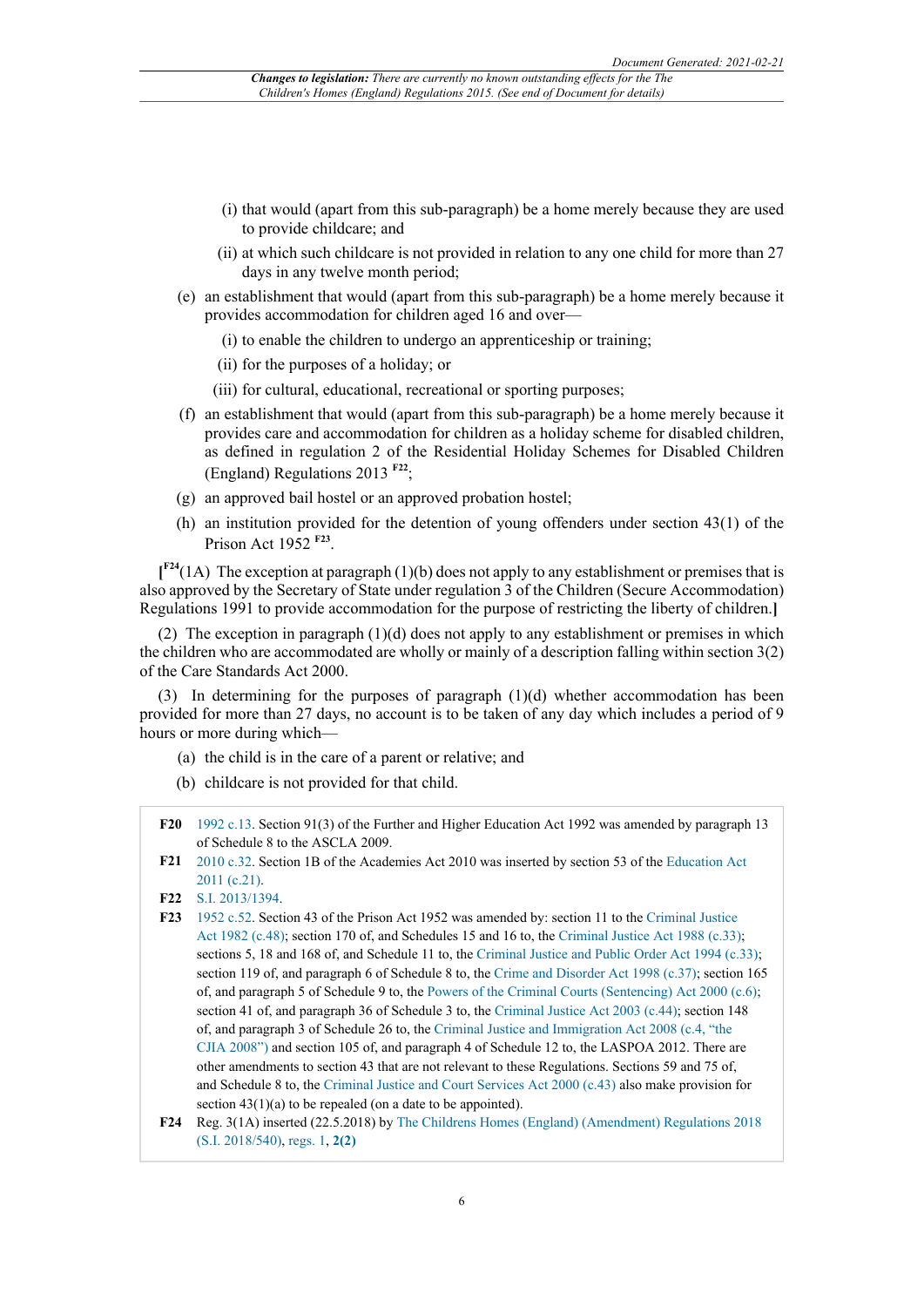### **PART 2**

#### Quality standards and related matters

#### CHAPTER 1

#### Quality standards

#### **Quality standards for children's homes**

**4.** The following standards ("the quality standards") are prescribed for the purposes of section 22(1A) of the Care Standards Act 2000 in relation to children's homes-

- (a) the quality and purpose of care standard (see regulation 6);
- (b) the children's views, wishes and feelings standard (see regulation 7);
- (c) the education standard (see regulation 8);
- (d) the enjoyment and achievement standard (see regulation 9);
- (e) the health and well-being standard (see regulation 10);
- (f) the positive relationships standard (see regulation 11);
- (g) the protection of children standard (see regulation 12);
- (h) the leadership and management standard (see regulation 13);
- (i) the care planning standard (see regulation 14).

#### **Engaging with the wider system to ensure children's needs are met**

- **5.** In meeting the quality standards, the registered person must, and must ensure that staff—
	- (a) seek to involve each child's placing authority effectively in the child's care, in accordance with the child's relevant plans;
	- (b) seek to secure the input and services required to meet each child's needs;
	- (c) if the registered person considers, or staff consider, a placing authority's or a relevant person's performance or response to be inadequate in relation to their role, challenge the placing authority or the relevant person to seek to ensure that each child's needs are met in accordance with the child's relevant plans; and
	- (d) seek to develop and maintain effective professional relationships with such persons, bodies or organisations as the registered person considers appropriate having regard to the range of needs of children for whom it is intended that the children's home is to provide care and accommodation.

#### **The quality and purpose of care standard**

- **6.**—(1) The quality and purpose of care standard is that children receive care from staff who—
	- (a) understand the children's home's overall aims and the outcomes it seeks to achieve for children;
	- (b) use this understanding to deliver care that meets children's needs and supports them to fulfil their potential.
- (2) In particular, the standard in paragraph (1) requires the registered person to—
	- (a) understand and apply the home's statement of purpose;
	- (b) ensure that staff—
		- (i) understand and apply the home's statement of purpose;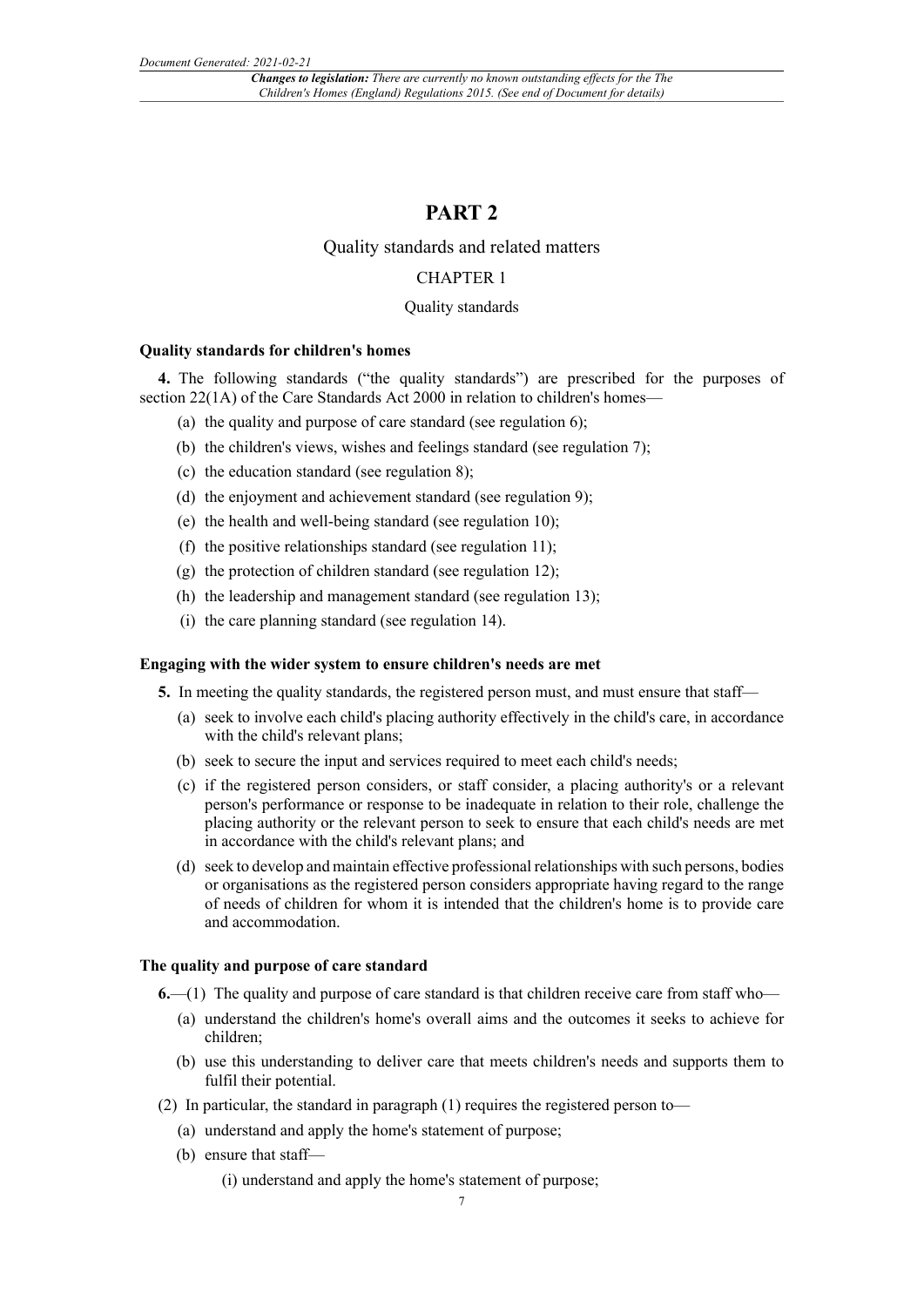- (ii) protect and promote each child's welfare;
- (iii) treat each child with dignity and respect;
- (iv) provide personalised care that meets each child's needs, as recorded in the child's relevant plans, taking account of the child's background;
- (v) help each child to understand and manage the impact of any experience of abuse or neglect;
- (vi) help each child to develop resilience and skills that prepare the child to return home, to live in a new placement or to live independently as an adult;
- (vii) provide to children living in the home the physical necessities they need in order to live there comfortably;
- (viii) provide to children personal items that are appropriate for their age and understanding; and
- (ix) make decisions about the day-to-day arrangements for each child, in accordance with the child's relevant plans, which give the child an appropriate degree of freedom and choice;
- (c) ensure that the premises used for the purposes of the home are designed and furnished so as to—
	- (i) meet the needs of each child; and
	- (ii) enable each child to participate in the daily life of the home; and
- (d) ensure that any care that is arranged or provided for a child that—
	- (i) relates to the child's development (within the meaning of section  $17(11)$  of the Children Act 1989) or health; and
	- (ii) is not arranged or provided as part of the health service continued under section 1(1) of the National Health Service Act 2006 **F25** ,

satisfies the conditions in paragraph (3).

- (3) The conditions are—
	- (a) that the care is approved, and kept under review throughout its duration, by the placing authority;
	- (b) that the care meets the child's needs;
	- (c) that the care is delivered by a person who—
		- (i) has the experience, knowledge and skills to deliver that care; and
		- (ii) is under the supervision of a person who is appropriately skilled and qualified to supervise that care; and
	- (d) that the registered person keeps the child's general medical practitioner informed, as necessary, about the progress of the care throughout its duration.

**F25** 2006 c.41. Section 1 of the National Health Service Act 2006 was substituted by section 1 of the Health and Social Care Act 2012 (c.7).

#### **The children's views, wishes and feelings standard**

**7.**—(1) The children's views, wishes and feelings standard is that children receive care from staff who—

(a) develop positive relationships with them;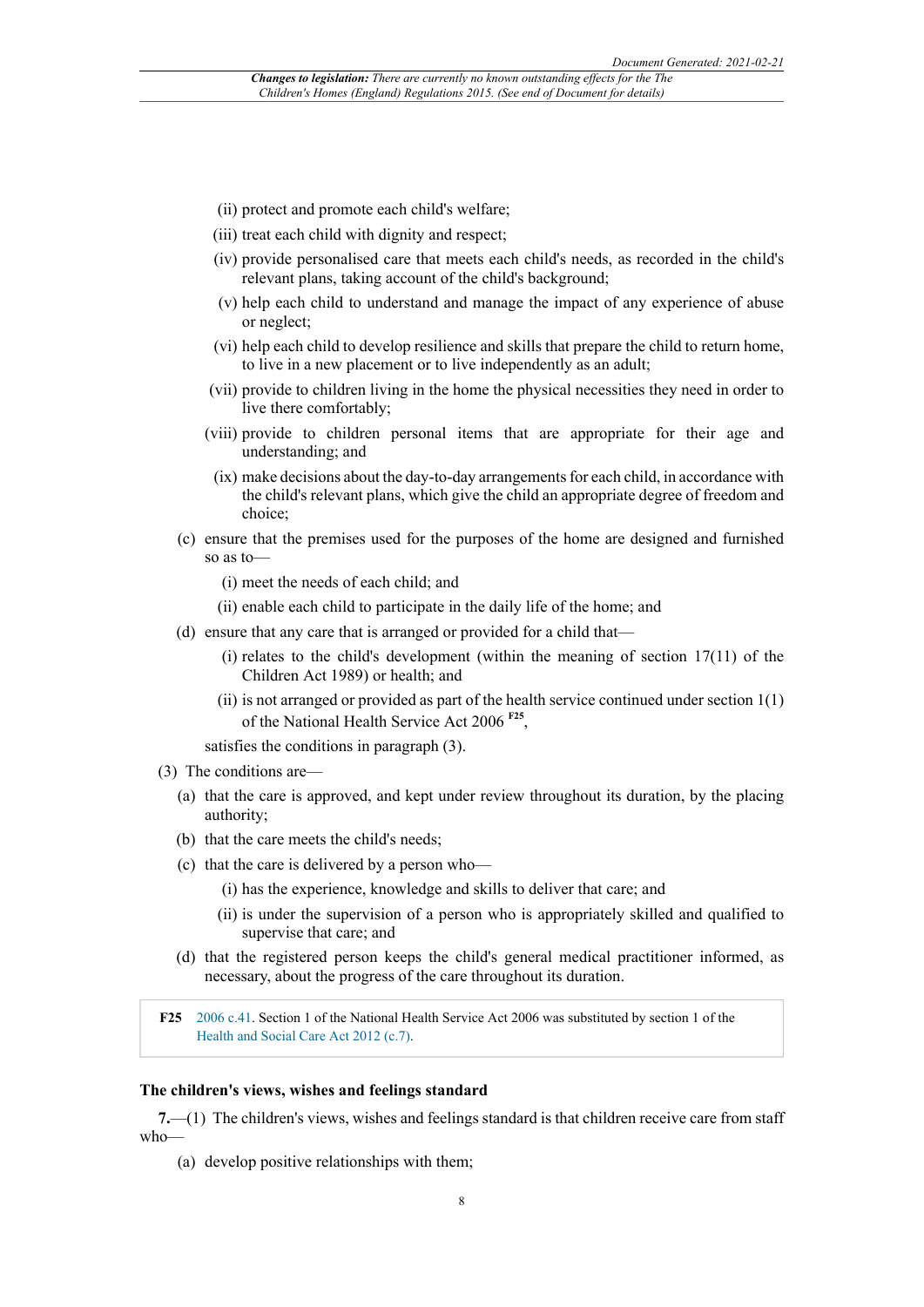- (b) engage with them; and
- (c) take their views, wishes and feelings into account in relation to matters affecting the children's care and welfare and their lives.
- (2) In particular, the standard in paragraph (1) requires the registered person to—
	- (a) ensure that staff—
		- (i) ascertain and consider each child's views, wishes and feelings, and balance these against what they judge to be in the child's best interests when making decisions about the child's care and welfare;
		- (ii) help each child to express views, wishes and feelings;
		- (iii) help each child to understand how the child's views, wishes and feelings have been taken into account and give the child reasons for decisions in relation to the child;
		- (iv) regularly consult children, and seek their feedback, about the quality of the home's care;
		- (v) help each child to understand how the child's privacy will be respected and the circumstances when it may have to be limited;
		- (vi) help each child to prepare for any review of the child's relevant plans and to make the child's views, wishes and feelings known for the purposes of that review; and
		- (vii) make each child aware of and, if necessary, remind them of each of the matters in sub-paragraph  $(d)(i)$  to  $(iii)$ ;
	- (b) ensure that each child—
		- (i) is enabled to provide feedback to, and raise issues with, a relevant person about the support and services that the child receives;
		- (ii) has access to the home's children's guide, and the home's complaints procedure, when the child's placement in the home is agreed and throughout the child's stay in the home; and
		- (iii) is given appropriate advocacy support;
	- (c) keep the children's guide and the home's complaints procedure under review and seek children's comments before revising either document;
	- (d) ensure that an explanation is given to each child as soon as reasonably practicable after the child's arrival about—
		- (i) the children's guide;
		- (ii) how to make a complaint or representations in relation to the home or the care the child receives and how any such complaint or representations will be dealt with; and
		- (iii) what advocacy support or services are available to the child, how the child may access that support or those services and any entitlement the child may have to independent advocacy provision; and
	- (e) ensure that the views of each relevant person are taken into account, so far as reasonably practicable, before making a decision about the care or welfare of a child.

#### **The education standard**

**8.**—(1) The education standard is that children make measurable progress towards achieving their educational potential and are helped to do so.

- (2) In particular, the standard in paragraph (1) requires the registered person to ensure—
	- (a) that staff—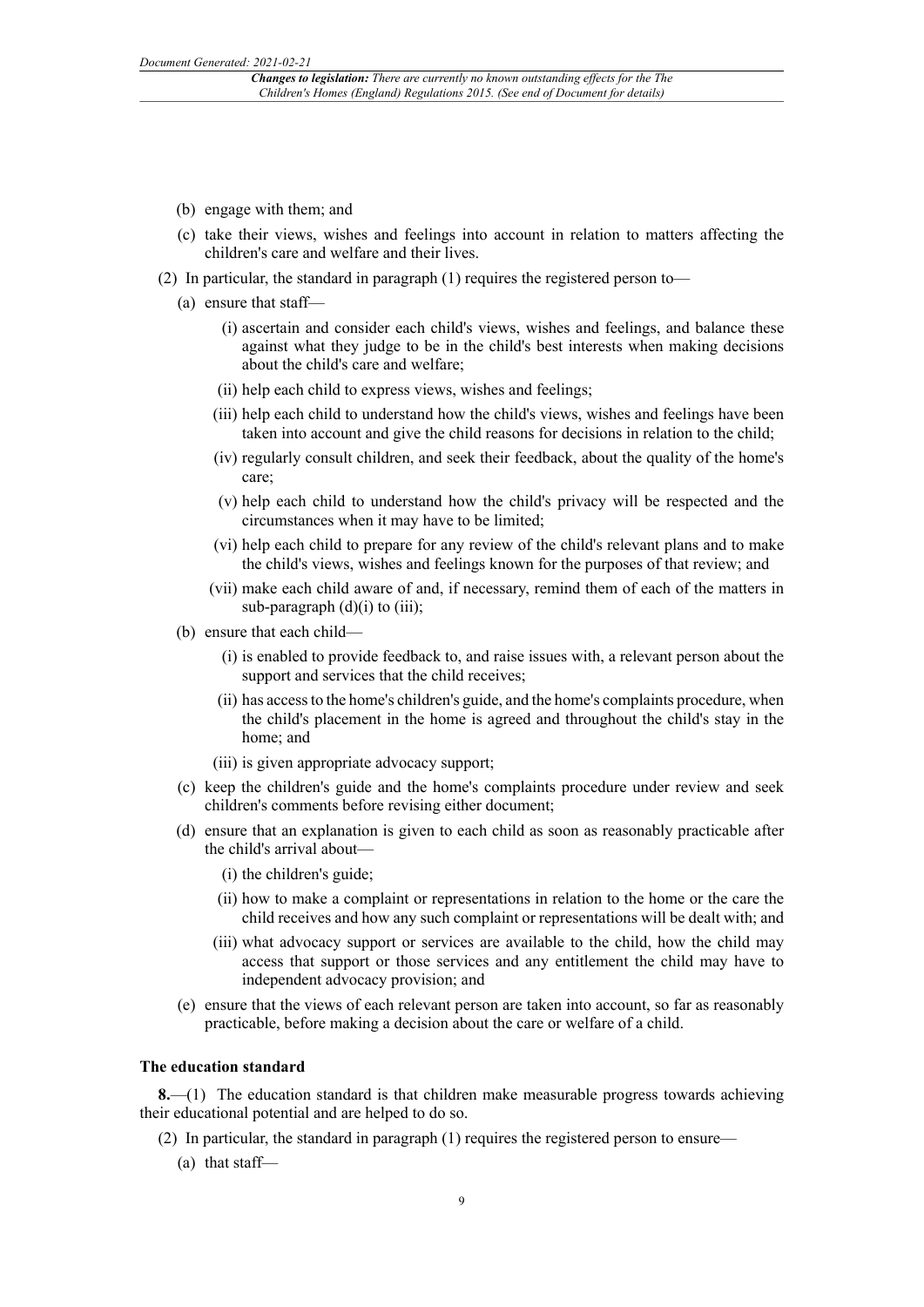- (i) help each child to achieve the child's education and training targets, as recorded in the child's relevant plans;
- (ii) support each child's learning and development, including helping the child to develop independent study skills and, where appropriate, helping the child to complete independent study;
- (iii) understand the barriers to learning that each child may face and take appropriate action to help the child to overcome any such barriers;
- (iv) help each child to understand the importance and value of education, learning, training and employment;
- (v) promote opportunities for each child to learn informally;
- (vi) maintain regular contact with each child's education and training provider, including engaging with the provider and the placing authority to support the child's education and training and to maximise the child's achievement;
- (vii) raise any need for further assessment or specialist provision in relation to a child with the child's education or training provider and the child's placing authority;
- (viii) help a child who is excluded from school, or who is of compulsory school age but not attending school, to access educational and training support throughout the period of exclusion or non-attendance and to return to school as soon as possible;
- (ix) help each child who is above compulsory school age to participate in further education, training or employment and to prepare for future care, education or employment;
- (x) help each child to attend education or training in accordance with the expectations in the child's relevant plans; and
- (b) that each child has access to appropriate equipment, facilities and resources to support the child's learning.

#### **The enjoyment and achievement standard**

**9.**—(1) The enjoyment and achievement standard is that children take part in and benefit from a variety of activities that meet their needs and develop and reflect their creative, cultural, intellectual, physical and social interests and skills.

- (2) In particular, the standard in paragraph (1) requires the registered person to ensure—
	- (a) that staff help each child to—
		- (i) develop the child's interests and hobbies;
		- (ii) participate in activities that the child enjoys and which meet and expand the child's interests and preferences; and
		- (iii) make a positive contribution to the home and the wider community; and
	- (b) that each child has access to a range of activities that enable the child to pursue the child's interests and hobbies.

#### **The health and well-being standard**

- **10.**—(1) The health and well-being standard is that—
	- (a) the health and well-being needs of children are met;
	- (b) children receive advice, services and support in relation to their health and well-being; and
	- (c) children are helped to lead healthy lifestyles.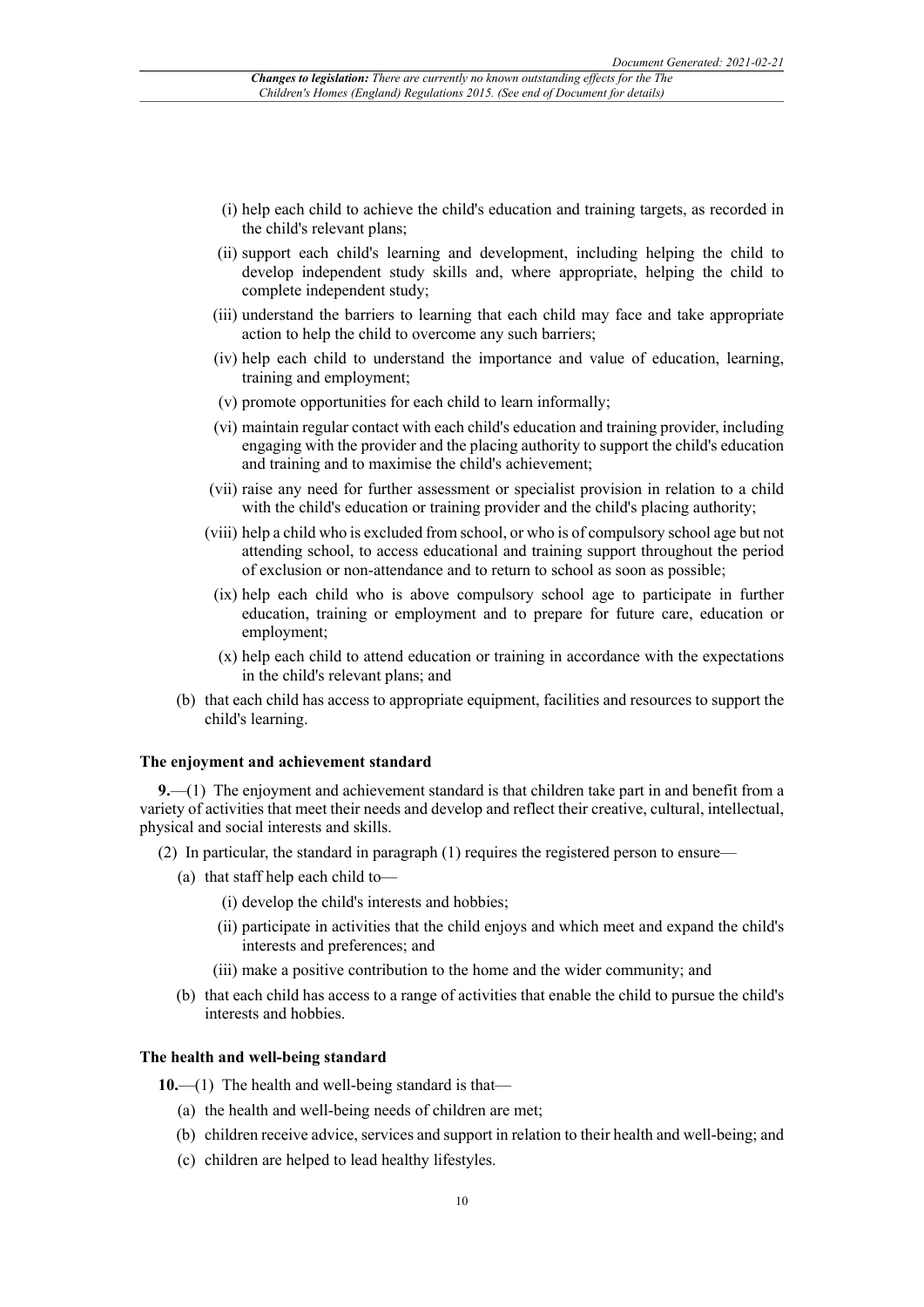- (2) In particular, the standard in paragraph (1) requires the registered person to ensure—
	- (a) that staff help each child to—
		- (i) achieve the health and well-being outcomes that are recorded in the child's relevant plans;
		- (ii) understand the child's health and well-being needs and the options that are available in relation to the child's health and well-being, in a way that is appropriate to the child's age and understanding;
		- (iii) take part in activities, and attend any appointments, for the purpose of meeting the child's health and well-being needs; and
		- (iv) understand and develop skills to promote the child's well-being;
	- (b) that each child is registered as a patient with a general medical practitioner and a registered dental practitioner; and
	- (c) that each child has access to such dental, medical, nursing, psychiatric and psychological advice, treatment and other services as the child may require.

#### **The positive relationships standard**

**11.**—(1) The positive relationships standard is that children are helped to develop, and to benefit from, relationships based on—

- (a) mutual respect and trust;
- (b) an understanding about acceptable behaviour; and
- (c) positive responses to other children and adults.
- (2) In particular, the standard in paragraph (1) requires the registered person to ensure—
	- (a) that staff—
		- (i) meet each child's behavioural and emotional needs, as set out in the child's relevant plans;
		- (ii) help each child to develop socially aware behaviour;
		- (iii) encourage each child to take responsibility for the child's behaviour, in accordance with the child's age and understanding;
		- (iv) help each child to develop and practise skills to resolve conflicts positively and without harm to anyone;
		- (v) communicate to each child expectations about the child's behaviour and ensure that the child understands those expectations in accordance with the child's age and understanding;
		- (vi) help each child to understand, in a way that is appropriate according to the child's age and understanding, personal, sexual and social relationships, and how those relationships can be supportive or harmful;
		- (vii) help each child to develop the understanding and skills to recognise or withdraw from a damaging, exploitative or harmful relationship;
		- (viii) strive to gain each child's respect and trust;
		- (ix) understand how children's previous experiences and present emotions can be communicated through behaviour and have the competence and skills to interpret these and develop positive relationships with children;
		- (x) are provided with supervision and support to enable them to understand and manage their own feelings and responses to the behaviour and emotions of children, and to help children to do the same;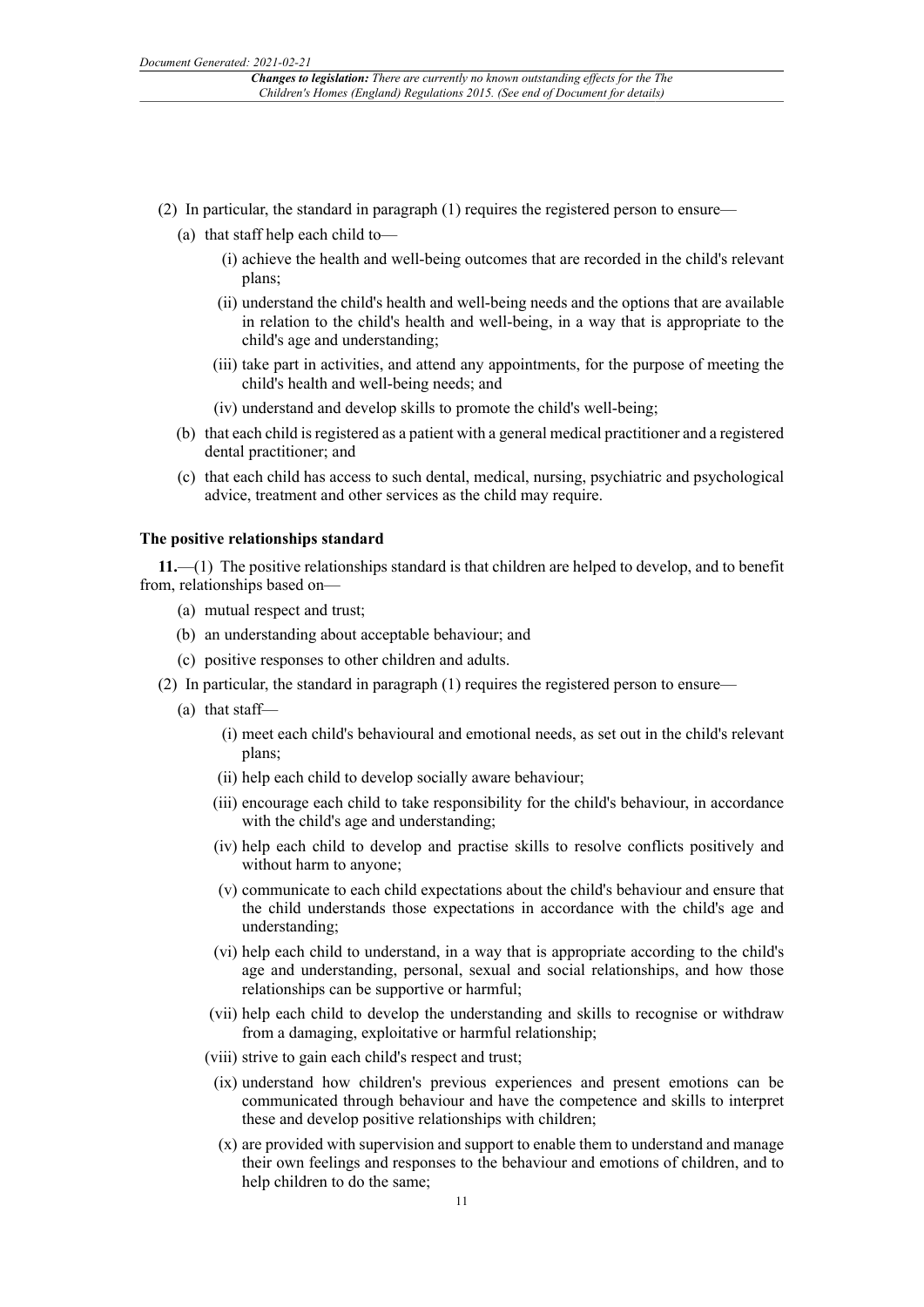- (xi) de-escalate confrontations with or between children, or potentially violent behaviour by children;
- (xii) understand and communicate to children that bullying is unacceptable; and
- (xiii) have the skills to recognise incidents or indications of bullying and how to deal with them; and
- (b) that each child is encouraged to build and maintain positive relationships with others.

#### **The protection of children standard**

**12.**—(1) The protection of children standard is that children are protected from harm and enabled to keep themselves safe.

- (2) In particular, the standard in paragraph (1) requires the registered person to ensure—
	- (a) that staff—
		- (i) assess whether each child is at risk of harm, taking into account information in the child's relevant plans, and, if necessary, make arrangements to reduce the risk of any harm to the child;
		- (ii) help each child to understand how to keep safe;
		- (iii) have the skills to identify and act upon signs that a child is at risk of harm;
		- (iv) manage relationships between children to prevent them from harming each other;
		- (v) understand the roles and responsibilities in relation to protecting children that are assigned to them by the registered person;
		- (vi) take effective action whenever there is a serious concern about a child's welfare; and
		- (vii) are familiar with, and act in accordance with, the home's child protection policies;
	- (b) that the home's day-to-day care is arranged and delivered so as to keep each child safe and to protect each child effectively from harm;
	- (c) that the premises used for the purposes of the home are located so that children are effectively safeguarded;
	- (d) that the premises used for the purposes of the home are designed, furnished and maintained so as to protect each child from avoidable hazards to the child's health; and
	- (e) that the effectiveness of the home's child protection policies is monitored regularly.

#### **The leadership and management standard**

**13.**—(1) The leadership and management standard is that the registered person enables, inspires and leads a culture in relation to the children's home that—

- (a) helps children aspire to fulfil their potential; and
- (b) promotes their welfare.
- (2) In particular, the standard in paragraph (1) requires the registered person to—
	- (a) lead and manage the home in a way that is consistent with the approach and ethos, and delivers the outcomes, set out in the home's statement of purpose;
	- (b) ensure that staff work as a team where appropriate;
	- (c) ensure that staff have the experience, qualifications and skills to meet the needs of each child;
	- (d) ensure that the home has sufficient staff to provide care for each child;
	- (e) ensure that the home's workforce provides continuity of care to each child;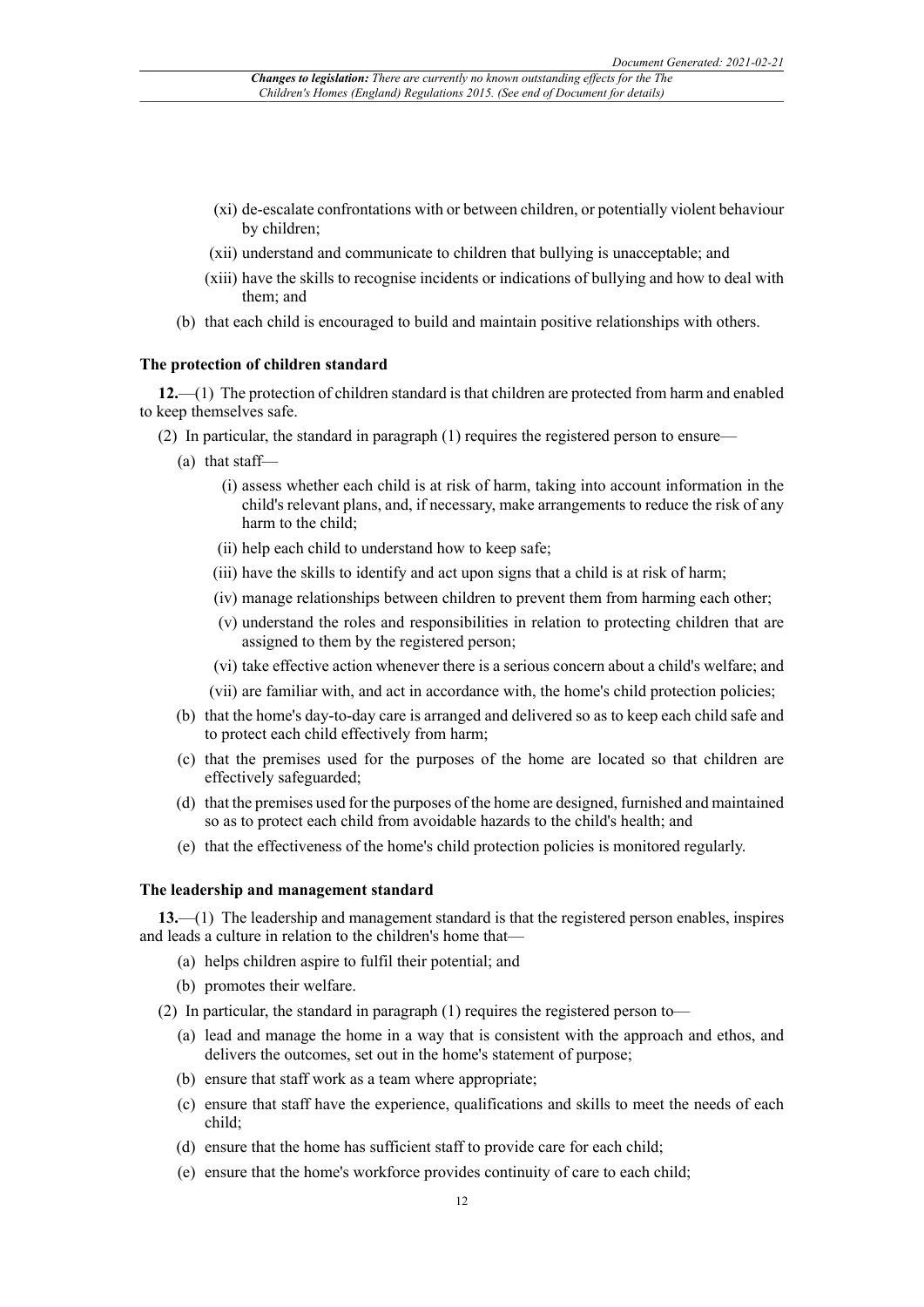- (f) understand the impact that the quality of care provided in the home is having on the progress and experiences of each child and use this understanding to inform the development of the quality of care provided in the home;
- (g) demonstrate that practice in the home is informed and improved by taking into account and acting on—
	- (i) research and developments in relation to the ways in which the needs of children are best met; and
	- (ii) feedback on the experiences of children, including complaints received; and
- (h) use monitoring and review systems to make continuous improvements in the quality of care provided in the home.

#### **The care planning standard**

**14.**—(1) The care planning standard is that children—

- (a) receive effectively planned care in or through the children's home; and
- (b) have a positive experience of arriving at or moving on from the home.
- (2) In particular, the standard in paragraph (1) requires the registered person to ensure—
	- (a) that children are admitted to the home only if their needs are within the range of needs of children for whom it is intended that the home is to provide care and accommodation, as set out in the home's statement of purpose;
	- (b) that arrangements are in place to—
		- (i) ensure the effective induction of each child into the home;
		- (ii) manage and review the placement of each child in the home; and
		- (iii) plan for, and help, each child to prepare to leave the home or to move into adult care in a way that is consistent with arrangements agreed with the child's placing authority;
	- (c) that each child's relevant plans are followed;
	- (d) that, subject to regulation 22 (contact and access to communications), contact between each child and the child's parents, relatives and friends, is promoted in accordance with the child's relevant plans;
	- (e) that the child's placing authority is contacted, and a review of that child's relevant plans is requested, if—
		- (i) the registered person considers that the child is at risk of harm or has concerns that the care provided for the child is inadequate to meet the child's needs;
		- (ii) the child is, or has been, persistently absent from the home without permission; or
		- (iii) the child requests a review of the child's relevant plans; and
	- (f) that staff help each child to access and contribute to the records kept by the registered person in relation to the child.

#### **Duty to have regard to statements of standards published under section 23 of the Care Standards Act 2000**

**15.** If the Secretary of State publishes a statement of standards in relation to children's homes under section 23 of the Care Standards Act 2000, the registered person must have regard to the statement **F26** .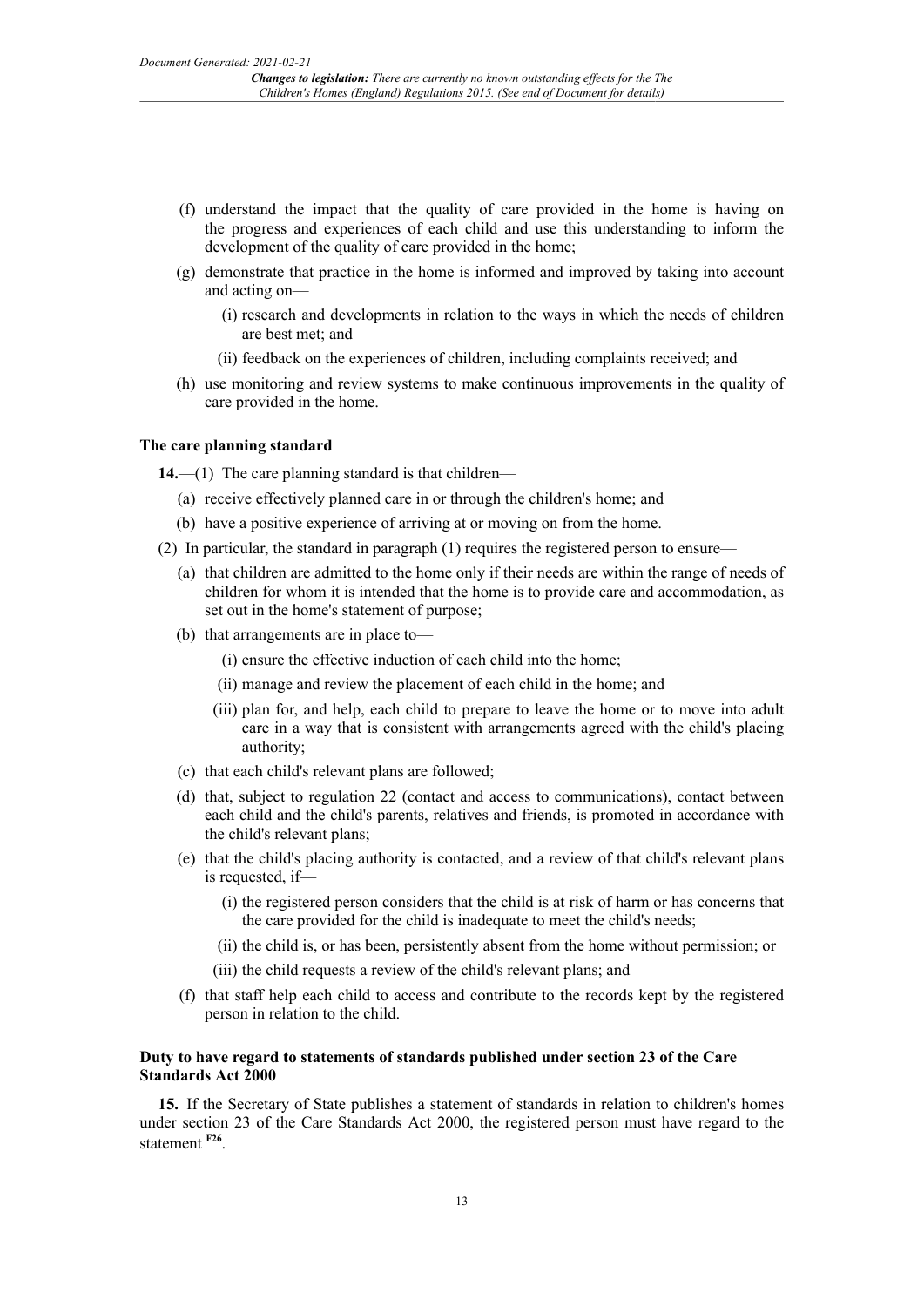**F26** Section 23 was amended by: paragraphs 103 and 110 of Schedule 3 to the ACA 2002; paragraphs 16 and 21 of Schedule 9 to the Health and Social Care (Community Health and Standards) Act 2003 (c.43); section 28 of the CYPA 2008 and section 104 of the C&FA 2014.

#### CHAPTER 2

#### Matters related to the quality standards

#### **Statement of purpose**

**16.**—(1) The registered person must compile in relation to the children's home a statement ("the statement of purpose") which covers the matters listed in Schedule 1.

(2) The registered person must provide a copy of the statement of purpose to HMCI and make a copy of it available upon request to—

- (a) a person who works at the home;
- (b) a child, or a child for whom accommodation in the home is being considered;
- (c) a parent of a child, or a parent of a child for whom accommodation in the home is being considered;
- (d) a child's placing authority; and
- (e) in the case of a qualifying school, the Secretary of State.
- (3) The registered person must—
	- (a) keep the statement of purpose under review and, where appropriate, revise it; and
	- (b) notify HMCI of any revisions and send HMCI a copy of the revised statement within 28 days of the revision.

(4) If a home has a website, the registered person must ensure that a copy of the statement of purpose is published on that website unless the registered person considers that such publication would prejudice the welfare of children in the home.

(5) Subject to paragraph (6), the registered person must ensure that the home is at all times conducted in a manner which is consistent with its statement of purpose.

(6) Nothing in paragraph (5) or regulation 46 (review of premises) requires or authorises the registered person to contravene or not comply with—

- (a) any other provision of these Regulations; or
- (b) any conditions in relation to the registration of the registered person under Part 2 of the Care Standards Act 2000.

#### **Placement plan for looked after child**

**17.**—(1) This regulation applies to a child who is looked after by a local authority.

(2) The registered person must co-operate with the child's placing authority in agreeing and signing the child's placement plan.

(3) The registered person must comply with requests by the child's placing authority to—

- (a) provide the placing authority with information relating to the child; and
- (b) provide a suitable representative to attend any meeting the placing authority may hold about the child.

(4) Where the child is a youth justice child, when co-operating with the placing authority the registered person must have regard to any other plan or plans prepared by the placing authority in relation to the remand or sentencing of the child.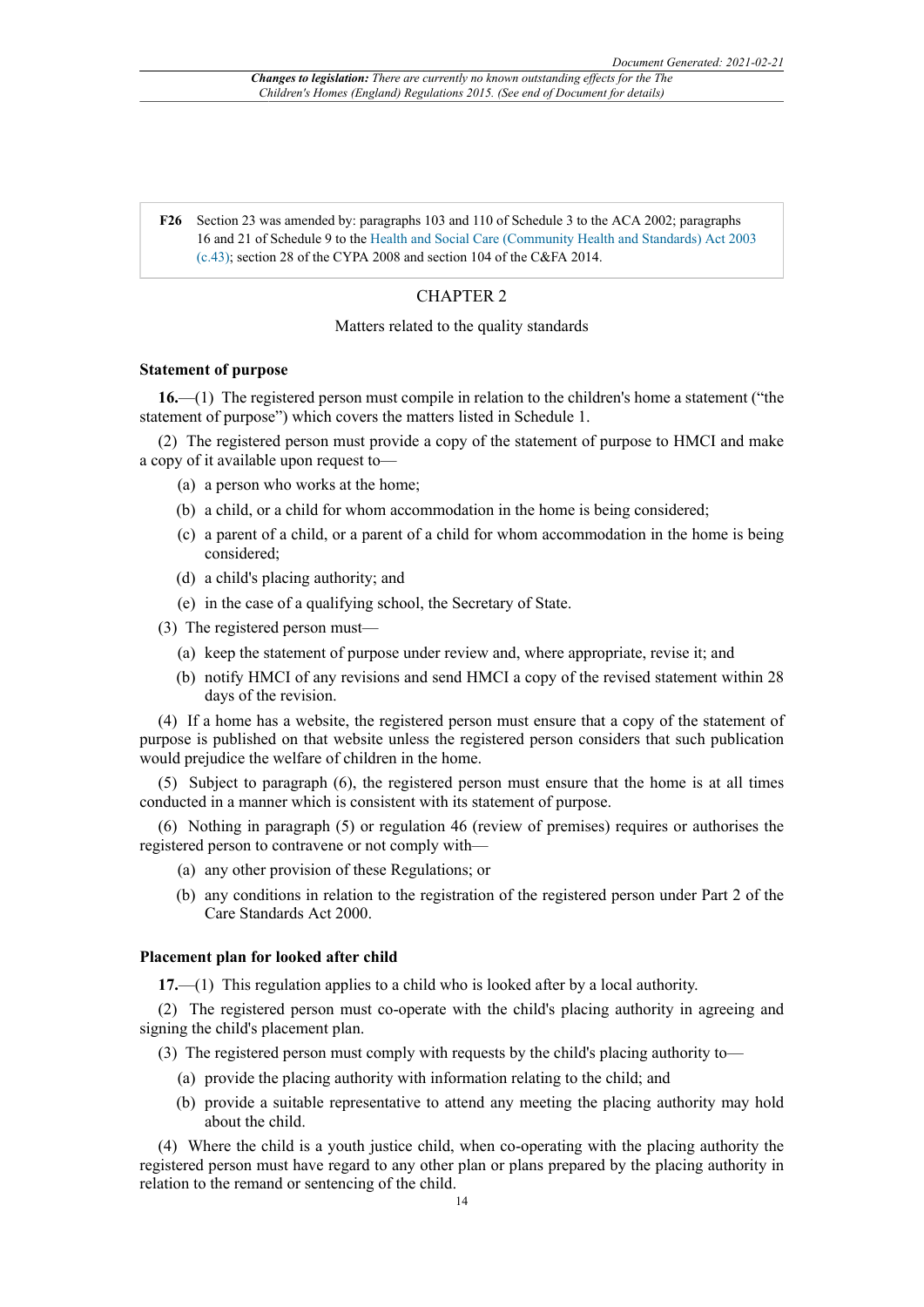#### **Placement plan for a child who is not looked after**

**18.**—(1) This regulation applies to a child who is not looked after by a local authority.

(2) If the child is placed in a children's home by a voluntary organisation, the registered person must co-operate with the voluntary organisation in agreeing and signing the child's placement plan prepared under regulations 4 and 5 of the Arrangements for Placement of Children by Voluntary Organisations and Others (England) Regulations 2011 ("the 2011 Regulations").

(3) Paragraphs (4) to (9) apply if—

- (a) the child is not placed in a home by a voluntary organisation; and
- (b) the registered provider is not required to prepare a placement plan for the child under regulations 4 and 5 of the 2011 Regulations.

(4) The registered person must prepare a placement plan for the child before the child is admitted to the home or, if that is not reasonably practicable, as soon as possible after the child is admitted to the home.

(5) The placement plan must set out, in particular—

- (a) how, on a day-to-day basis, the child will be cared for, and the child's welfare safeguarded and promoted by the home;
- (b) the arrangements made for the child's care, education and health; and
- (c) any arrangements made for contact with the child's parents, relatives and friends.

(6) The registered person must consult the child's placing authority when preparing the placement plan.

- (7) The registered person must keep under review and revise the placement plan as necessary.
- (8) In preparing or reviewing the placement plan the registered person must—
	- (a) so far as reasonably practicable, having regard to the child's age and understanding, seek and take account of the child's views, wishes and feelings; and
	- (b) if the child is a youth justice child, have regard to any other plan or plans prepared by the youth justice child's placing authority in relation to the remand or sentencing of the youth justice child.
- (9) The registered person must so far as is reasonably practicable—
	- (a) ensure that the placement plan is consistent with any plan for the child's care prepared by the child's placing authority; and
	- (b) comply with requests made by the child's placing authority to—
		- (i) provide the placing authority with information relating to the child; and
		- (ii) provide a suitable representative to attend any meeting the placing authority may hold about the child.

#### **Behaviour management and discipline**

**19.**—(1) No measure of control or discipline which is excessive, unreasonable or contrary to paragraph (2) may be used in relation to any child.

(2) The following measures may not be used to discipline any child—

- (a) any form of corporal punishment;
- (b) any punishment involving the consumption or deprivation of food or drink;
- (c) any restriction, other than one imposed by a court or in accordance with regulation 22 (contact and access to communications), on—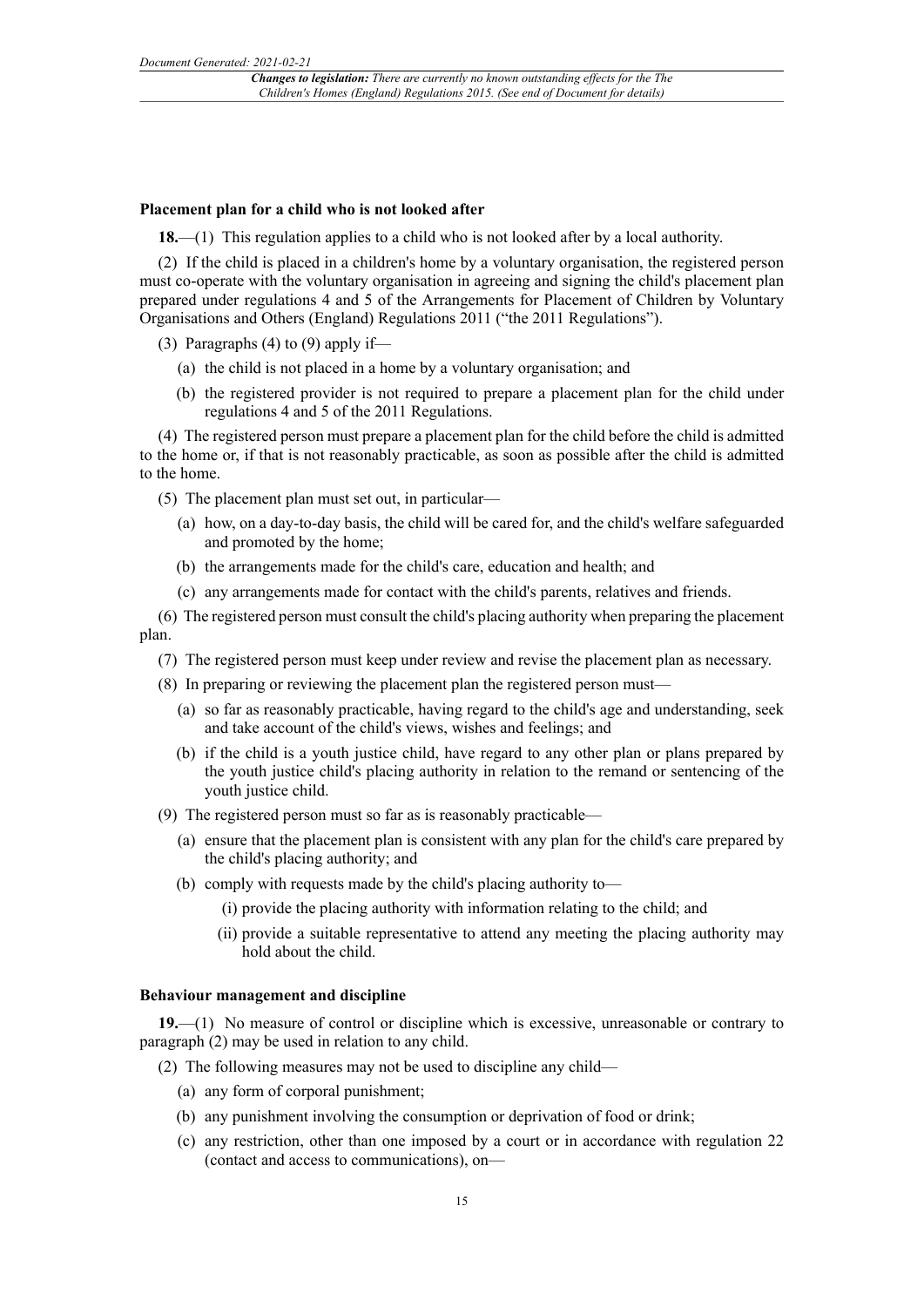- (i) a child's contact with parents, relatives or friends;
- (ii) visits to the child by the child's parents, relatives or friends;
- (iii) a child's communications with any persons listed in regulation 22(1) (contact and access to communications); or
- (iv) a child's access to any internet-based or telephone helpline providing counselling for children;
- (d) the use or withholding of medication, or medical or dental treatment;
- (e) the intentional deprivation of sleep;
- (f) imposing a financial penalty, other than a requirement for the payment of a reasonable sum (which may be by instalments) by way of reparation;
- (g) any intimate physical examination;
- (h) withholding any aids or equipment needed by a disabled child;
- (i) any measure involving a child imposing any measure against another child; or
- (j) any measure involving punishing a group of children for the behaviour of an individual child.
- (3) Nothing in this regulation prohibits—
	- (a) the taking of any action by, or in accordance with the instructions of, a registered medical practitioner or a registered dental practitioner which is necessary to protect the health of the child; or
	- (b) taking any action that is necessary to prevent injury to any person or serious damage to property.

#### **Restraint and deprivation of liberty**

**20.**—(1) Restraint in relation to a child is only permitted for the purpose of preventing—

- (a) injury to any person (including the child);
- (b) serious damage to the property of any person (including the child); or
- (c) a child who is accommodated in a secure children's home from absconding from the home.
- (2) Restraint in relation to a child must be necessary and proportionate.

(3) These Regulations do not prevent a child from being deprived of liberty where that deprivation is authorised in accordance with a court order.

#### **Privacy and access**

- **21.** The registered person must ensure that—
	- (a) the privacy of children is appropriately protected;
	- (b) children can access all appropriate areas of the children's home's premises; and
	- (c) any limitation placed on a child's privacy or access to any area of the home's premises—
		- (i) is intended to safeguard each child accommodated in the home;
		- (ii) is necessary and proportionate;
		- (iii) is kept under review and, if necessary, revised; and
		- (iv) allows children as much freedom as is possible when balanced against the need to protect them and keep them safe.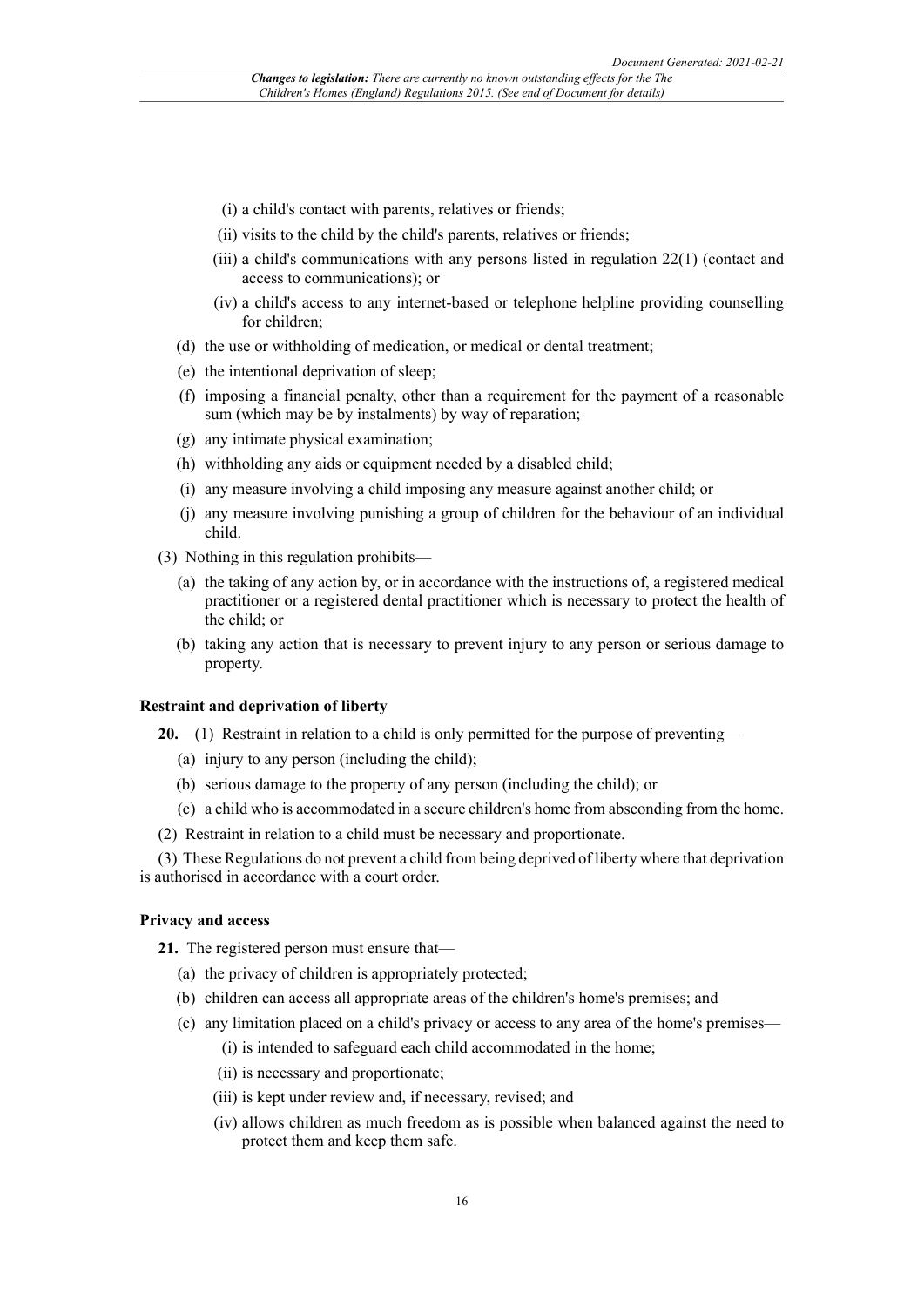#### **Contact and access to communications**

**22.**—(1) **[ F27**Subject to paragraph (1A) the registered person**]** must ensure that suitable facilities are provided within the children's home for any child accommodated there to meet privately at any reasonable time with the child's parents, friends, relatives or any of the following persons—

- (a) a solicitor or other adviser or advocate acting for the child;
- (b) an officer of the Children and Family Court Advisory and Support Service appointed for the child;
- (c) a social worker assigned to the child;
- (d) a person authorised by HMCI;
- (e) a person authorised by the local authority in whose area the home is located;
- (f) a person appointed pursuant to section 23ZB (independent visitors for children looked after by a local authority) of the Children Act 1989 **F28[ F29**or section 98 of the Social Services and Well-being (Wales) Act 2014 (independent visitors for looked after children)**]**;
- (g) a person authorised in accordance with section 80(2) of the Children Act 1989 by the Secretary of State to conduct an inspection in relation to the home and the children there;
- (h) a person appointed under the Children Act 1989 Representations Procedure (England) Regulations 2006 **F30**;
- (i) an independent person visiting the home under regulation 44.

**[ F31**(1A) Where paragraph (1B) applies any meeting referred to in paragraph (1) may take place by telephone, video-link or other electronic means.

(1B) This paragraph applies where a meeting taking place in accordance with paragraph  $(1)$ —

- (a) would be contrary to any guidance relating to the incidence or transmission of coronavirus published by Public Health England or the Secretary of State for Health and Social Care, or
- (b) is not reasonably practicable for a reason relating to the incidence or transmission of coronavirus.

(1C) The registered person must keep a record of any meeting carried out in accordance with paragraph (1A).

(1D) in this paragraph "coronavirus" means severe acute respiratory syndrome coronavirus 2 (SARS-CoV-2).**]**

(2) The facilities may be at a different address if a certificate under section 51 of the Children Act 1989 **F32** is in force in relation to the home.

(3) Subject to paragraph (5), the registered person must ensure that children are provided at all reasonable times with access to the following facilities which they may use without reference to persons working in the home—

- (a) a telephone on which to make and receive telephone calls in private; and
- (b) facilities to send and receive post and, if the necessary facilities are provided for the use of children, electronic mail, in private.

(4) The registered person must ensure that a disabled child accommodated in the home is provided with access to such aids and equipment as the child may require as a result of the child's disability in order to facilitate the child's communication with other persons.

(5) If the registered person considers it to be necessary for the purpose of safeguarding or promoting the welfare of a child, the registered person may impose conditions, prohibitions or restrictions upon a child's—

(a) contact with parents, friends or relatives; or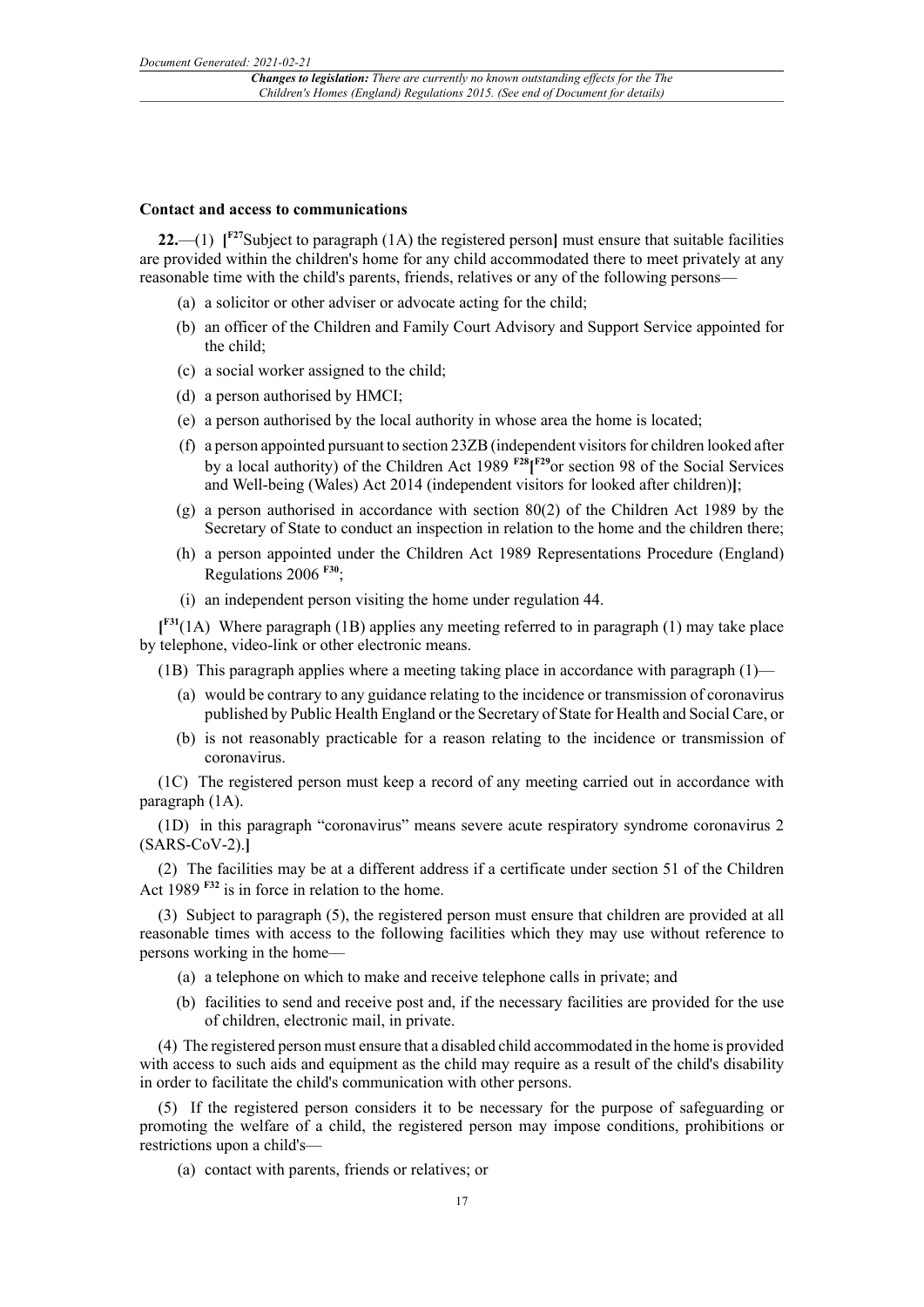- (b) access to communications under paragraph (3).
- (6) No measure may be imposed by the registered person under paragraph (5) unless—
	- (a) the child's placing authority consents to the imposition of the measure; or
	- (b) the measure is imposed in an emergency, and full details are given to the placing authority within 24 hours of its imposition.

(7) This regulation is subject to any requirements imposed by a court in relation to contact between a child and any other person.

- **F27** Words in reg. 22(1) substituted (temp.) (25.9.2020) by The Adoption and Children (Coronavirus) (Amendment) (No.2) Regulations 2020 (S.I. 2020/909), regs. 1(3), **6(2)(a)** (with reg. 8)
- **F28** Section 23ZB of the Children Act 1989 was inserted by section 16 of the CYPA 2008.
- **F29** Words in reg. 22(1)(f) inserted (6.4.2016) by The Social Services and Well-being (Wales) Act 2014 (Consequential Amendments) (Secondary Legislation) Regulations 2016 (S.I. 2016/211), reg. 1(2), **Sch. 3 para. 183**
- **F30** S.I. 2006/1738, as amended by S.I. 2013/985.
- **F31** Reg. 22(1A)-(1D) inserted (temp.) (25.9.2020) by The Adoption and Children (Coronavirus) (Amendment) (No.2) Regulations 2020 (S.I. 2020/909), regs. 1(3), **6(2)(b)** (with reg. 8)
- **F32** Section 51 of the Children Act 1989 was amended by: section 112 of, and paragraph 14 of Schedule 4 to, the Care Standards Act 2000 and S.I. 2013/1465.

#### **Medicines**

**23.**—(1) The registered person must make arrangements for the handling, recording, safekeeping, safe administration and disposal of medicines received into the children's home.

- (2) In particular the registered person must ensure that—
	- (a) medicines kept in the home are stored in a secure place so as to prevent any child from having unsupervised access to them;
	- (b) medicine which is prescribed for a child is administered as prescribed to the child for whom it is prescribed and to no other child; and
	- (c) a record is kept of the administration of medicine to each child.
- (3) Paragraph (2) does not apply to medicine which—
	- (a) is stored by the child for whom it is provided in such a way that other persons are prevented from using it; and
	- (b) may be safely self-administered by that child.
- (4) In this regulation, "prescribed" means—
	- (a) ordered for a patient, for provision to the patient, under or by virtue of the National Health Service Act 2006 or section 176(3) of the Health and Social Care (Community Health and Standards) Act 2003 **F33**; or
	- (b) in a case not falling within sub-paragraph (a), prescribed for a patient in accordance with regulation 217 of the Human Medicines Regulations 2012 **F34** .
- **F33** 2003 c.43.
- **F34** S.I. 2012/1916, as amended by S.I. 2014/490.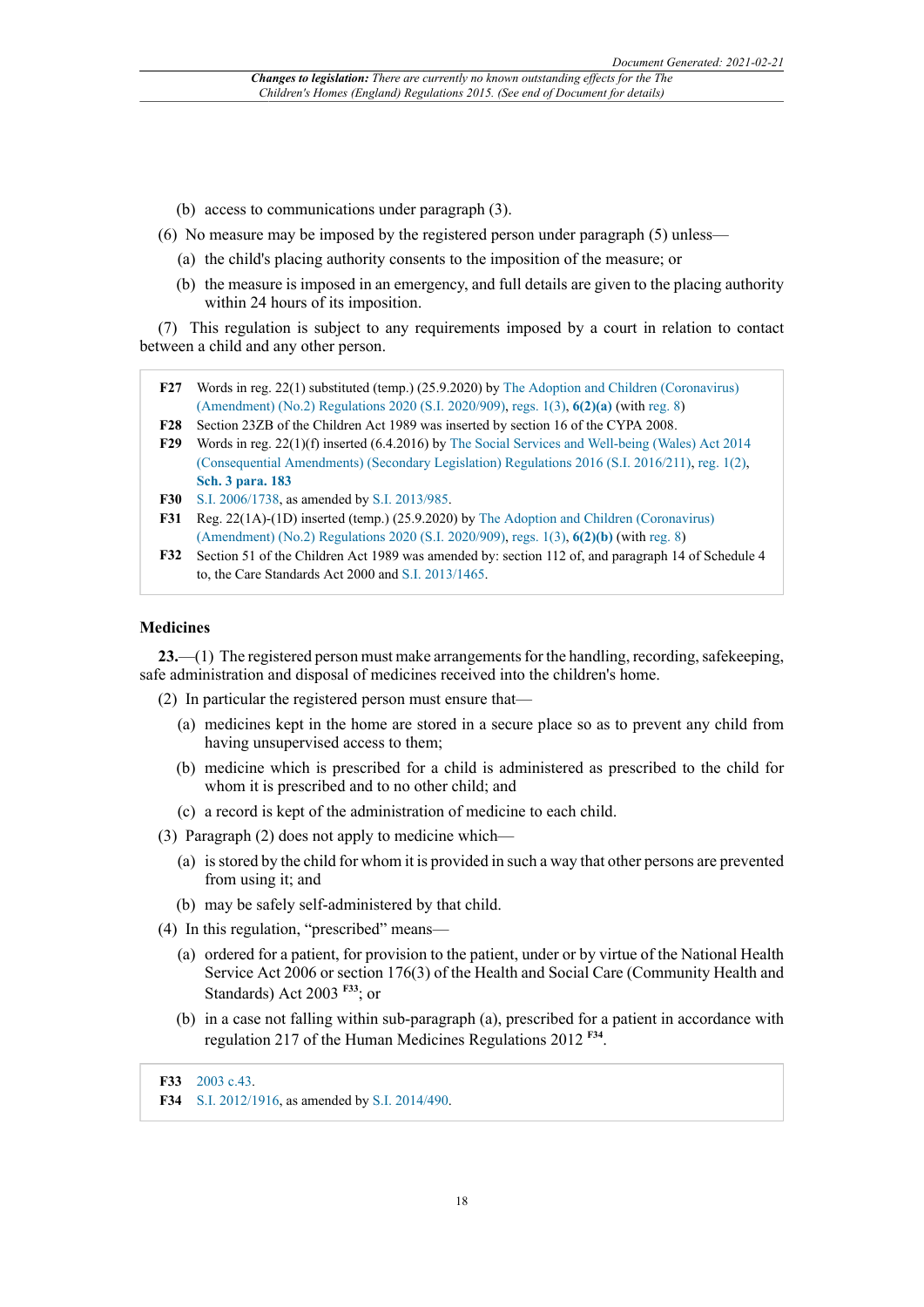#### **Monitoring and surveillance**

**24.**—(1) The registered person may only use devices for the monitoring or surveillance of children if—

- (a) the monitoring or surveillance is for the purpose of safeguarding and promoting the welfare of the child concerned, or other children;
- (b) the child's placing authority consents in writing to the monitoring or surveillance;
- (c) so far as reasonably practicable in the light of the child's age and understanding, the child is informed in advance of the intention to do the monitoring or surveillance; and
- (d) the monitoring or surveillance is no more intrusive than necessary, having regard to the child's need for privacy.
- (2) This regulation is subject to any monitoring or surveillance requirements imposed by a court.

#### **Fire precautions**

**25.**—(1) After consultation with the fire and rescue authority, the registered person must—

- (a) take adequate precautions against the risk of fire, including the provision of suitable fire equipment in the children's home;
- (b) provide adequate means of escape from the home in the event of fire;
- (c) make arrangements for persons working at the home to receive suitable training in fire prevention; and
- (d) ensure, by means of fire drills and practices at suitable intervals, that persons working at the home and, so far as reasonably practicable, children are aware of the procedure to be followed in case of fire.
- (2) If the Regulatory Reform (Fire Safety) Order 2005 **F35** applies to the home—
	- (a) paragraph (1) does not apply; and
	- (b) the registered person must ensure that the requirements of that Order and any regulations made under it, except for article 23 (duties of employees), are complied with in respect of the home.

(3) In this regulation, "the fire and rescue authority" means the fire and rescue authority under the Fire and Rescue Services Act 2004 **F36** for the area in which the home is located.

- **F35** S.I. 2005/1541, as amended by: S.I. 2006/484; 2007/320; 2008/960; paragraph 88 of Schedule 12 to the Energy Act 2013 (c.32); S.I. 2014/469.
- **F36** 2004 c.21, as amended by paragraph 10 of Schedule 2 to the Civil Contingencies Act 2004 (c.36). See section 1 for the definition of "fire and rescue authority".

### **PART 3**

#### Registered persons

#### **Fitness of registered provider**

**26.**—(1) An individual may only carry on a children's home if the individual satisfies the requirements in paragraph (5).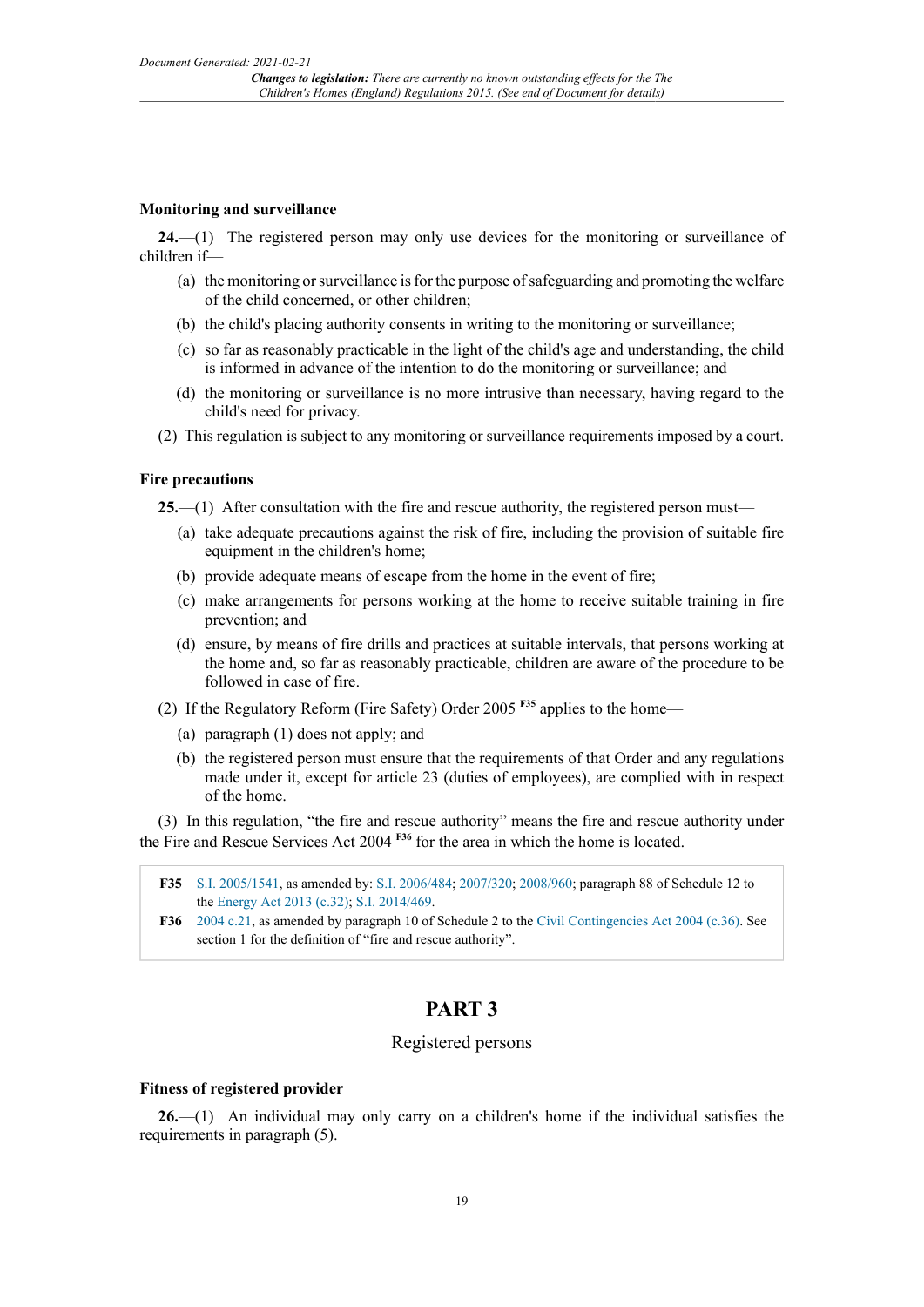(2) An individual may only carry on a home with another individual or other individuals, otherwise than in a partnership, if that individual and each other individual satisfies the requirements in paragraph (5).

(3) A partnership may only carry on a home if each partner satisfies the requirements in paragraph (5).

- (4) An organisation may only carry on a home if—
- (i) each director of the organisation, except for a director who is the responsible individual, who is involved in the carrying on of a home by that organisation satisfies the requirements in paragraph (6); and
- (ii) the organisation has notified HMCI of the name, address and position in the organisation of the responsible individual.
- (5) The requirements are that—
	- (a) the individual is of integrity and good character;
	- (b) full and satisfactory information is available in relation to the individual in respect of each of the matters in Schedule 2;
	- (c) the individual is mentally and physically fit to carry on the home; and
	- (d) the individual is financially fit to carry on the home.
- (6) The requirements are that—
	- (a) the individual is of integrity and good character; and
	- (b) full and satisfactory information is available in relation to the individual in respect of the matters in paragraphs 1 and 3 to 6 of Schedule 2.
- (7) A responsible individual must—
	- (a) satisfy the requirements in paragraph  $(5)(a)$  to  $(c)$ ; and
	- (b) have the capacity, experience and skills to supervise the management of the home, or the homes, in respect of which the responsible individual is nominated.
- (8) An individual is not financially fit to carry on a home—
	- (a) if the individual—
		- (i) has been **[ F37**made**]** bankrupt, sequestration of the individual's estate has been awarded or a moratorium period under a debt relief order (within the meaning of section 251A of the Insolvency Act 1986 **F38**) applies in relation to the individual; and
		- (ii) has not been discharged from the bankruptcy or the sequestration and the bankruptcy order has not been annulled or rescinded; or
	- (b) if the individual has made a composition or arrangement with the individual's creditors and the individual has not been discharged in respect of the composition or arrangement.

(9) For the purposes of this regulation, "director" includes any individual who performs the functions of, or functions equivalent or similar to the functions of, a director, by whatever name called.

- **F37** Word in reg. 26(8)(a)(i) substituted (6.4.2016) by The Enterprise and Regulatory Reform Act 2013 (Consequential Amendments) (Bankruptcy) and the Small Business, Enterprise and Employment Act 2015 (Consequential Amendments) Regulations 2016 (S.I. 2016/481), reg. 1, **Sch. 2 para. 13**
- **F38** 1986 c.45. Section 251A of the Insolvency Act 1986 was inserted by Schedule 17 to the Tribunals, Courts and Enforcement Act 2007 (c.15).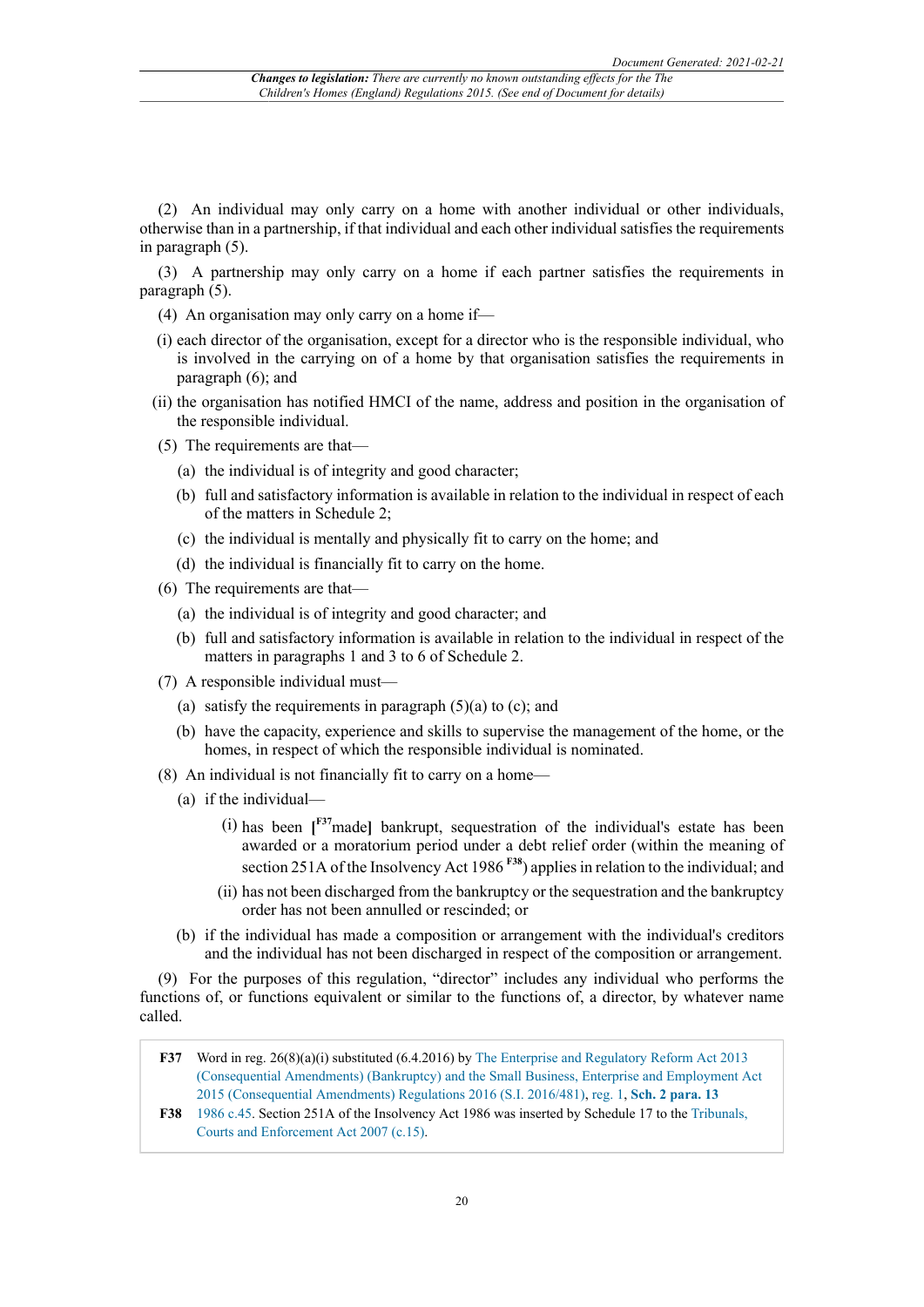#### **Appointment of manager**

**27.**—(1) The registered provider must appoint a person to manage the children's home if—

- (a) there is no registered manager in respect of the home; and
- (b) the registered provider—
	- (i) is an organisation or a partnership;
	- (ii) does not satisfy regulation 28; or
	- (iii) is not, or does not intend to be, in day-to-day charge of the home.

(2) If the registered provider appoints a person to manage the home, the registered provider must, without delay, give HMCI notice of—

- (a) the name of the person so appointed; and
- (b) the date on which the appointment takes effect.

#### **Fitness of manager**

**28.**—(1) A person may only manage a children's home if—

- (a) the person is of integrity and good character;
- (b) having regard to the size of the home, its statement of purpose, and the number and needs (including any needs arising from any disability) of the children—
	- (i) the person has the appropriate experience, qualification and skills to manage the home effectively and lead the care of children; and
	- (ii) the person is physically and mentally fit to manage the home; and
- (c) full and satisfactory information is available in relation to the person in respect of each of the matters in Schedule 2.

(2) For the purposes of paragraph  $(1)(b)(i)$ , a person has the appropriate experience and qualification if the person has—

- (a) within the last 5 years, worked for at least 2 years in a position relevant to the residential care of children;
- (b) worked for at least one year in a role requiring the supervision and management of staff working in a care role; and
- (c) by the relevant date, attained—
	- (i) the Level 5 Diploma in Leadership and Management for Residential Childcare (England) ("the Level 5 Diploma"); or
	- (ii) a qualification which the registered provider considers to be equivalent to the Level 5 Diploma.
- (3) The relevant date is—
	- (a) in the case of a person who starts managing a home after 1st April 2014, the date which falls 3 years after the date on which that person started managing a home; or
	- (b) in the case of a person who was managing a home on 1st April 2014, 1st April 2017.
- (4) The registered provider may defer the relevant date if the person—
	- (a) does not manage, or has not managed, a home for a prolonged period; or
	- (b) manages, or has managed, a home on a part-time basis.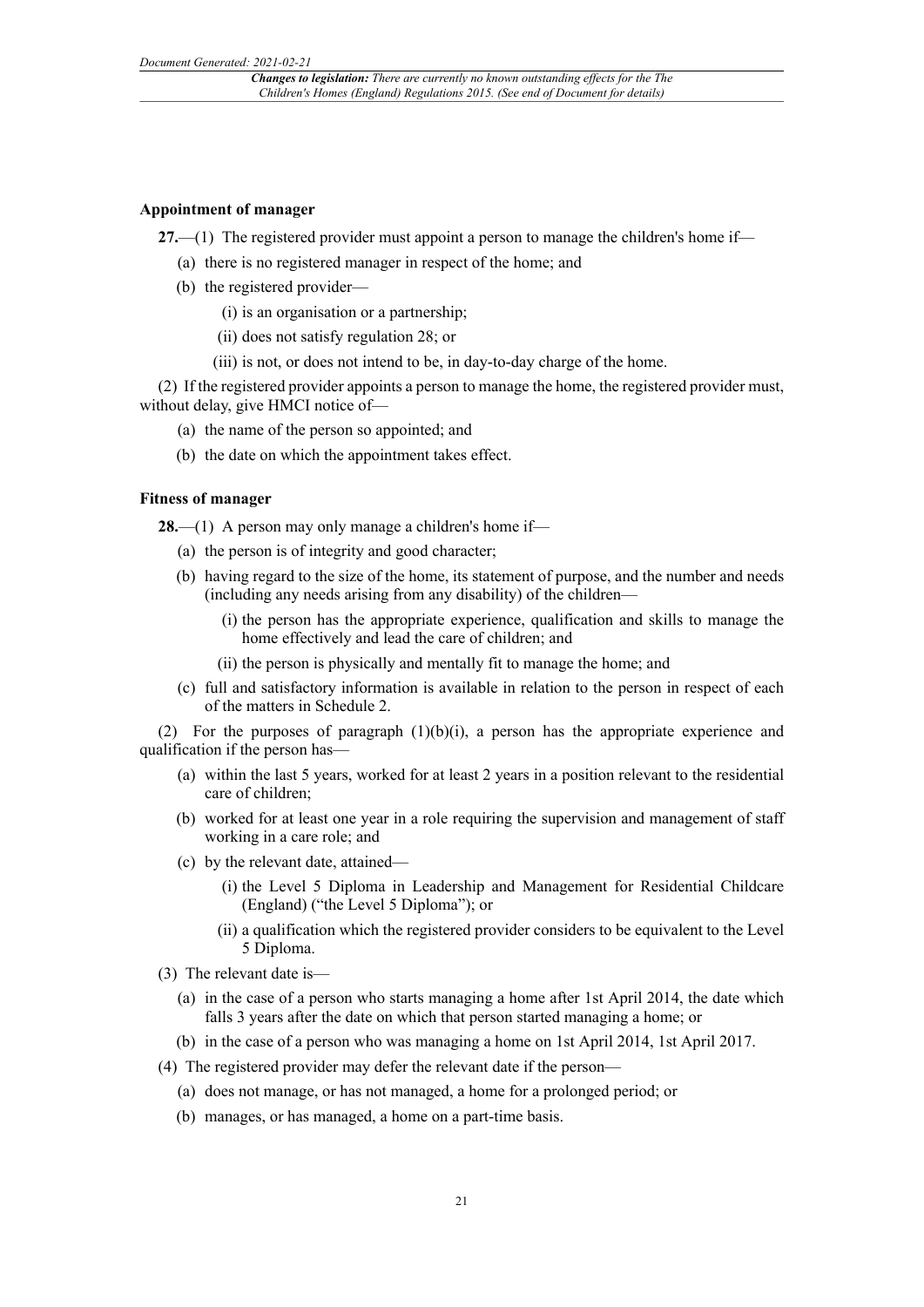#### **Continuing professional development: registered person and responsible individual**

**29.**—(1) If the registered provider is an individual, the individual must undertake such continuing professional development as is necessary to ensure that the individual has the skills needed for carrying on the children's home.

(2) If the registered provider is an organisation, the organisation must ensure that the responsible individual undertakes such continuing professional development as is necessary to ensure that the responsible individual has the skills needed for supervising the management of the home.

(3) If the registered provider is a partnership, the partnership must ensure that one of the partners undertakes such continuing professional development as is necessary to ensure that the partner has the skills needed for carrying on the home.

(4) The registered manager must undertake such continuing professional development as is necessary to ensure that the registered manager has the skills needed for managing the home.

#### **Compliance with regulations**

**30.** If there is more than one registered person in respect of a children's home, anything which is required of a registered person by these Regulations does not have to be done by each registered person if it is, or has been, done by one of them.

### **PART 4**

#### Staffing

#### **Staffing of children's homes**

**31.**—(1) The registered person must ensure that the employment of any person on a temporary basis at the children's home does not prevent children from receiving such continuity of care as is reasonable to meet their needs.

- (2) The registered person must ensure that—
	- (a) at all times, at least one person on duty at the home has a suitable first aid qualification;
	- (b) any person who works as a nurse at the home is a registered nurse.

#### **Fitness of workers**

**32.**—(1) The registered person must recruit staff using recruitment procedures that are designed to ensure children's safety.

- (2) The registered person may only—
	- (a) employ an individual to work at the children's home; or
	- (b) if an individual is employed by a person other than the registered person to work at the home in a position in which the individual may have regular contact with children, allow that individual to work at the home,

if the individual satisfies the requirements in paragraph (3).

- (3) The requirements are that—
	- (a) the individual is of integrity and good character;
	- (b) the individual has the appropriate experience, qualification and skills for the work that the individual is to perform;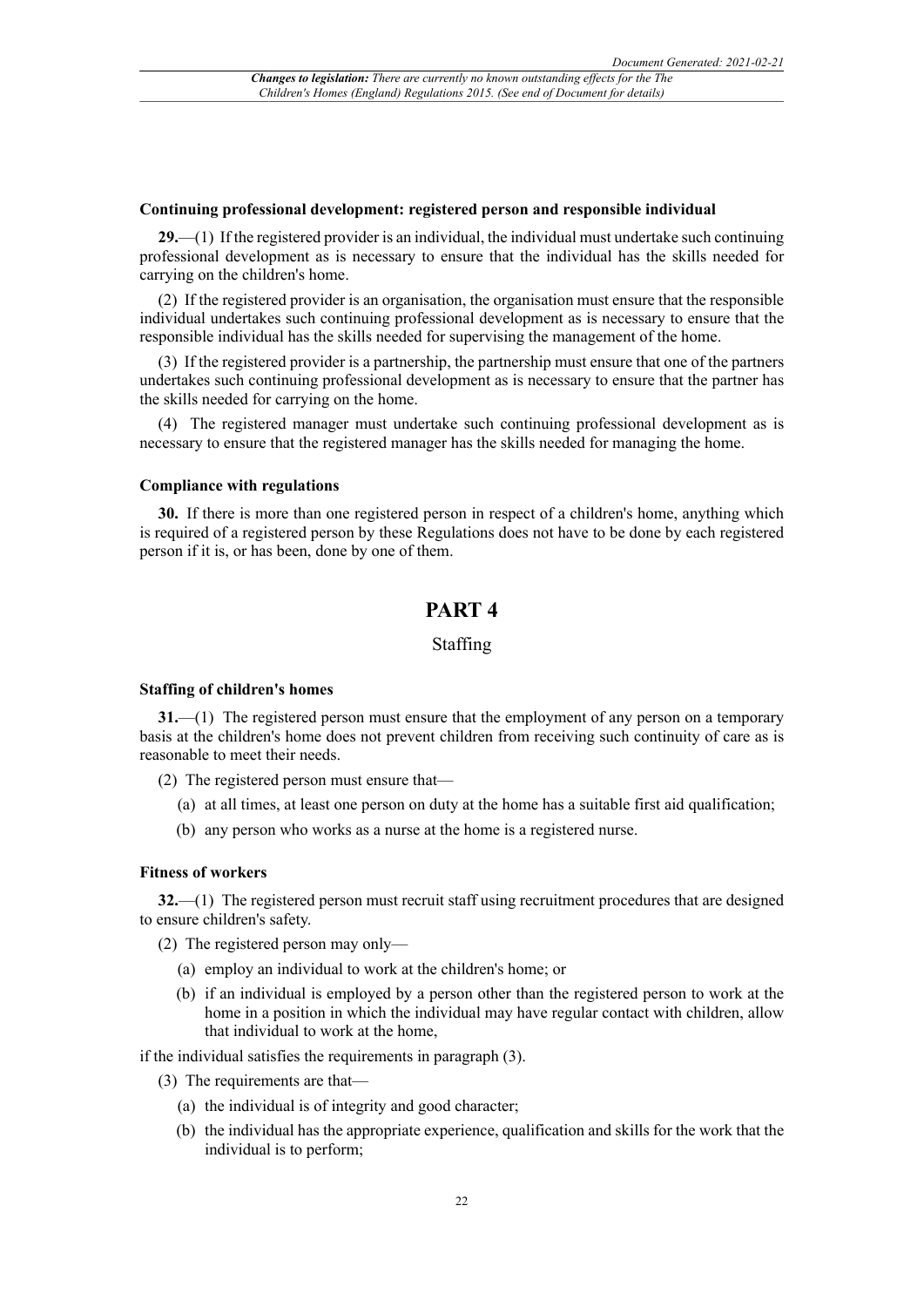- (c) the individual is mentally and physically fit for the purposes of the work that the individual is to perform; and
- (d) full and satisfactory information is available in relation to the individual in respect of each of the matters in Schedule 2.

(4) For the purposes of paragraph (3)(b), an individual who works in the home in a care role has the appropriate qualification if, by the relevant date, the individual has attained—

- (a) the Level 3 Diploma for Residential Childcare (England) ("the Level 3 Diploma"); or
- (b) a qualification which the registered person considers to be equivalent to the Level 3 Diploma.
- (5) The relevant date is—
	- (a) in the case of an individual who starts working in a care role in a home after 1st April 2014, the date which falls 2 years after the date on which the individual started working in a care role in a home; or
	- (b) in the case of an individual who was working in a care role in a home on 1st April 2014, 1st April 2016.
- (6) The registered person may defer the relevant date if the individual—
	- (a) does not work, or has not worked, in a care role in a home for a prolonged period; or
	- (b) works, or has worked, in a care role in a home on a part-time basis.

(7) The registered person may permit an individual to start work at the home despite the fact that the requirement in paragraph (3)(d) has not been met if—

- (a) the registered person has taken all reasonable steps to obtain full information about each of the matters in Schedule 2 in respect of the individual, but the enquiries in relation to any of the matters in paragraphs 3 to 6 of Schedule 2 are incomplete;
- (b) full and satisfactory information in respect of the individual has been obtained in relation to the matters in paragraphs 1 and 2 of Schedule 2;
- (c) the registered person considers that the circumstances are exceptional; and
- (d) the registered person ensures that the individual is appropriately supervised while carrying out the individual's duties, pending receipt of any outstanding information on the matters in paragraphs 3 to 6 of Schedule 2, which is then considered satisfactory by the registered person.

(8) The registered person must take reasonable steps to ensure that any individual who is working at the home and who does not fall within paragraph  $(2)(a)$  and (b) is appropriately supervised while carrying out the individual's duties.

#### **Employment of staff**

**33.**—(1) The registered person must—

- (a) ensure that each employee completes an appropriate induction;
- (b) ensure that each permanent appointment of an employee is subject to the satisfactory completion of a period of probation; and
- (c) provide each employee with a job description outlining the employee's responsibilities.
- (2) The registered person must operate a disciplinary procedure which, in particular—
	- (a) provides for the suspension from work of an employee if necessary in the interests of the safety or welfare of children; and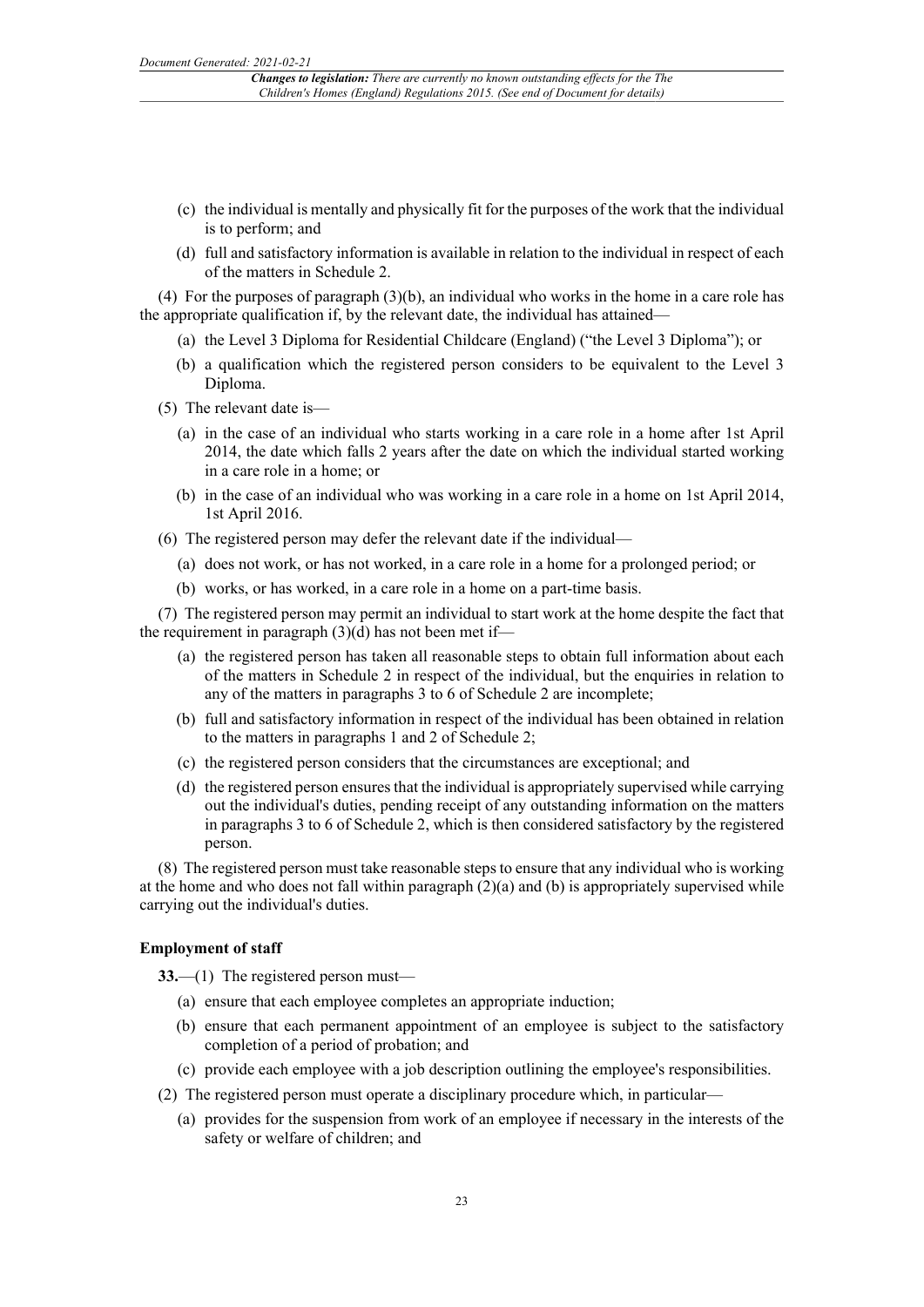(b) provides that the failure on the part of an employee to report an incident of abuse, or suspected abuse, whether past or present, in relation to a child to the appropriate person is a ground on which disciplinary proceedings may be instituted.

(3) For the purposes of thisregulation, "the appropriate person" isthe registered person, an officer of HMCI, an officer of the local authority in whose area the home is located or a police officer.

- (4) The registered person must ensure that all employees—
	- (a) undertake appropriate continuing professional development;
	- (b) receive practice-related supervision by a person with appropriate experience; and
	- (c) have their performance and fitnessto perform their roles appraised at least once every year.

### **PART 5**

#### Policies, records, complaints and notifications

#### **Policies for the protection of children**

**34.**—(1) The registered person must prepare and implement a policy which—

- (a) is intended to safeguard children accommodated in the children's home from abuse or neglect; and
- (b) sets out the procedure to be followed in the event of an allegation of abuse or neglect.

(2) The procedure to be followed in the event of an allegation of abuse or neglect must, in particular—

- (a) provide for liaison and co-operation with any local authority which are, or may be, making a child protection enquiry in relation to a child accommodated in the home;
- (b) provide for the prompt referral of an allegation about current or ongoing abuse or neglect in relation to a child to the placing authority and, if different, the local authority in whose area the home is located;
- (c) provide for the prompt referral of an allegation about past abuse or neglect in relation to a child to the placing authority and, if different, the local authority in whose area the alleged abuse or neglect occurred;
- (d) provide for records to be kept of an allegation of abuse or neglect, and the action taken in response;
- (e) describe the measures which may be necessary to protect children following an allegation of abuse or neglect; and
- (f) describe how and to whom staff are to report, without delay, any concern about abuse or neglect of a child.

(3) The registered person must prepare and implement a policy for the prevention of bullying in the home, which must in particular set out the procedure for dealing with an allegation of bullying.

(4) The registered person must prepare and implement a policy ("the missing child policy") setting out—

- (a) the steps taken, and to be taken, to prevent children from being absent without permission; and
- (b) the procedures to be followed, and the roles and responsibilities of persons working at the home, in relation to a child who is, or has been, so absent.

(5) Before implementing, or making an amendment which the registered person considers to be substantive to, the missing child policy, the registered person must—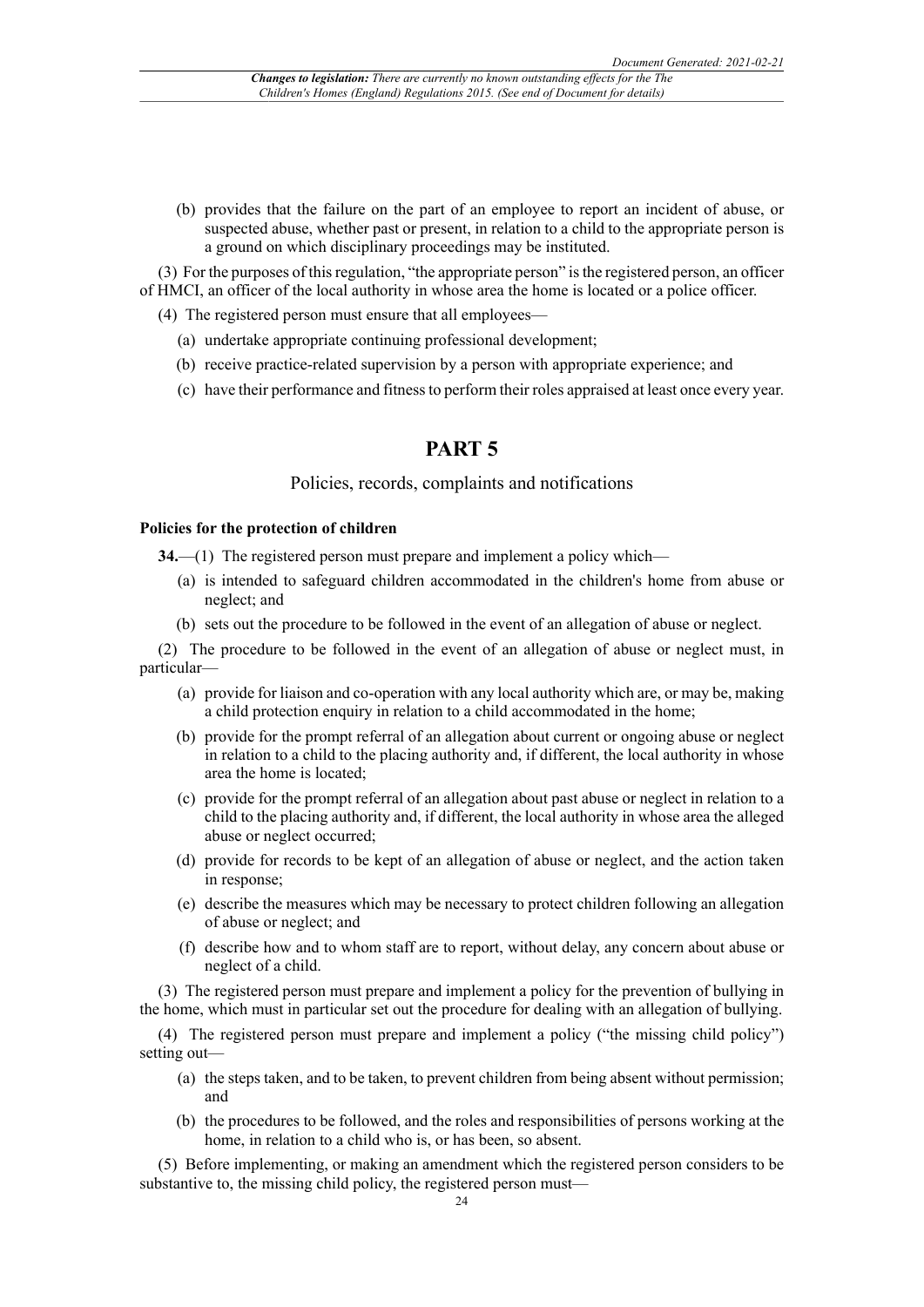- (a) consult, and take into account the views of, each relevant person; and
- (b) have regard to any relevant local authority or police protocols on missing children.

(6) The registered person must keep under review and, as necessary, revise the home's child protection policies.

#### **Behaviour management policies and records**

**35.**—(1) The registered person must prepare and implement a policy ("the behaviour management policy") which sets out—

- (a) how appropriate behaviour is to be promoted in the children's home; and
- (b) the measures of control, discipline and restraint which may be used in relation to children in the home.

(2) The registered person must keep the behaviour management policy under review and, where appropriate, revise it.

- (3) The registered person must ensure that—
	- (a) within 24 hours of the use of a measure of control, discipline or restraint in relation to a child in the home, a record is made which includes—
		- (i) the name of the child;
		- (ii) details of the child's behaviour leading to the use of the measure;
		- (iii) the date, time and location of the use of the measure;
		- (iv) a description of the measure and its duration;
		- (v) details of any methods used or steps taken to avoid the need to use the measure;
		- (vi) the name of the person who used the measure ("the user"), and of any other person present when the measure was used;
		- (vii) the effectiveness and any consequences of the use of the measure; and
		- (viii) a description of any injury to the child or any other person, and any medical treatment administered, as a result of the measure;
	- (b) within 48 hours of the use of the measure, the registered person, or a person who is authorised by the registered person to do so ("the authorised person")—
		- (i) has spoken to the user about the measure; and
		- (ii) has signed the record to confirm it is accurate; and
	- (c) within 5 days of the use of the measure, the registered person or the authorised person adds to the record confirmation that they have spoken to the child about the measure.

(4) Paragraph (3) does not apply in relation to restraint that is planned or provided for as a matter of routine in the child's EHC plan or statement of special educational needs.

#### **Children's case records**

**36.—(1)** The registered person must maintain records ("case records") for each child which—

- (a) include the information and documents listed in Schedule 3 in relation to each child;
- (b) are kept up to date; and
- (c) are signed and dated by the author of each entry.
- (2) Case records must be kept—
	- (a) if the child dies before attaining the age of 18, for 15 years from the date of the child's death;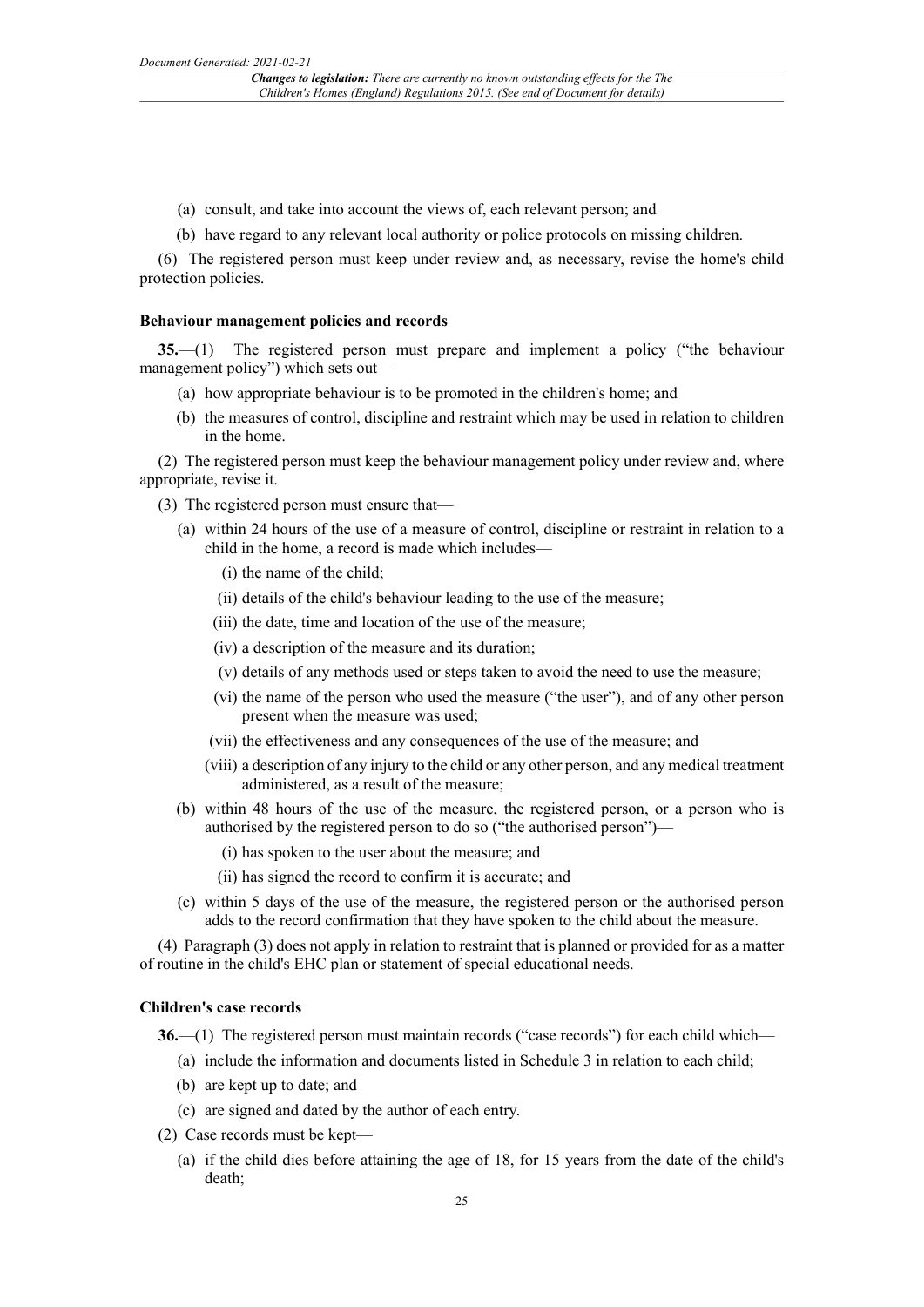- (b) in cases not falling within sub-paragraph (a), for 75 years from the child's date of birth;
- (c) securely in the children's home during the period when the child to whom the case records relate is accommodated there; and
- (d) in a secure place after the child has ceased to be accommodated in the home.

(3) When a children's home is to close or to cease to operate as such ("the closing home"), the registered provider must comply with paragraphs (4) and (5).

(4) If the registered provider of the closing home—

- (a) is the registered provider of one other children's home, the registered provider must transfer each child's case records which are held in relation to the closing home to the other home;
- (b) is the registered provider of more than one other home, the registered provider must transfer the case records to the other home which is nearest to the closing home.

(5) If the registered provider is not, or will not continue to be, the registered provider of another home, the registered provider must—

- (a) transfer the case records for each child who is looked after by a local authority to the placing authority for the child to whom the records relate;
- (b) transfer the case records for each child who is not looked after by a local authority—
	- (i) if the child has an EHC plan or a statement of special educational needs, to the local authority with responsibility for the EHC plan or for maintaining the statement of special educational needs for the child to whom the records relate; or
	- (ii) if the child does not have an EHC plan or a statement of special educational needs, to the placing authority for the child to whom the records relate.

#### **Other records**

**37.**—(1) Schedule 4 sets out the other information that the registered person must keep in relation to a children's home.

- (2) The registered person must—
	- (a) maintain in the home the records in Schedule 4;
	- (b) ensure that the records are kept up to date; and
	- (c) retain the records for at least 15 years from the date of the last entry.

#### **Storage of records etc.**

**38.** The registered person must ensure that the following items, which may be kept in electronic form, are kept in an accessible manner—

- (a) the statement of purpose;
- (b) the children's guide;
- (c) placement plans for children who are not looked after (see regulation 18);
- (d) the policy for safeguarding children (see regulation 34);
- (e) the policy for preventing bullying (see regulation 34);
- (f) the missing child policy (see regulation 34);
- (g) the behaviour management policy (see regulation 35);
- (h) records of the use of measures of control, discipline or restraint (see regulation 35);
- (i) children's case records (see regulation 36);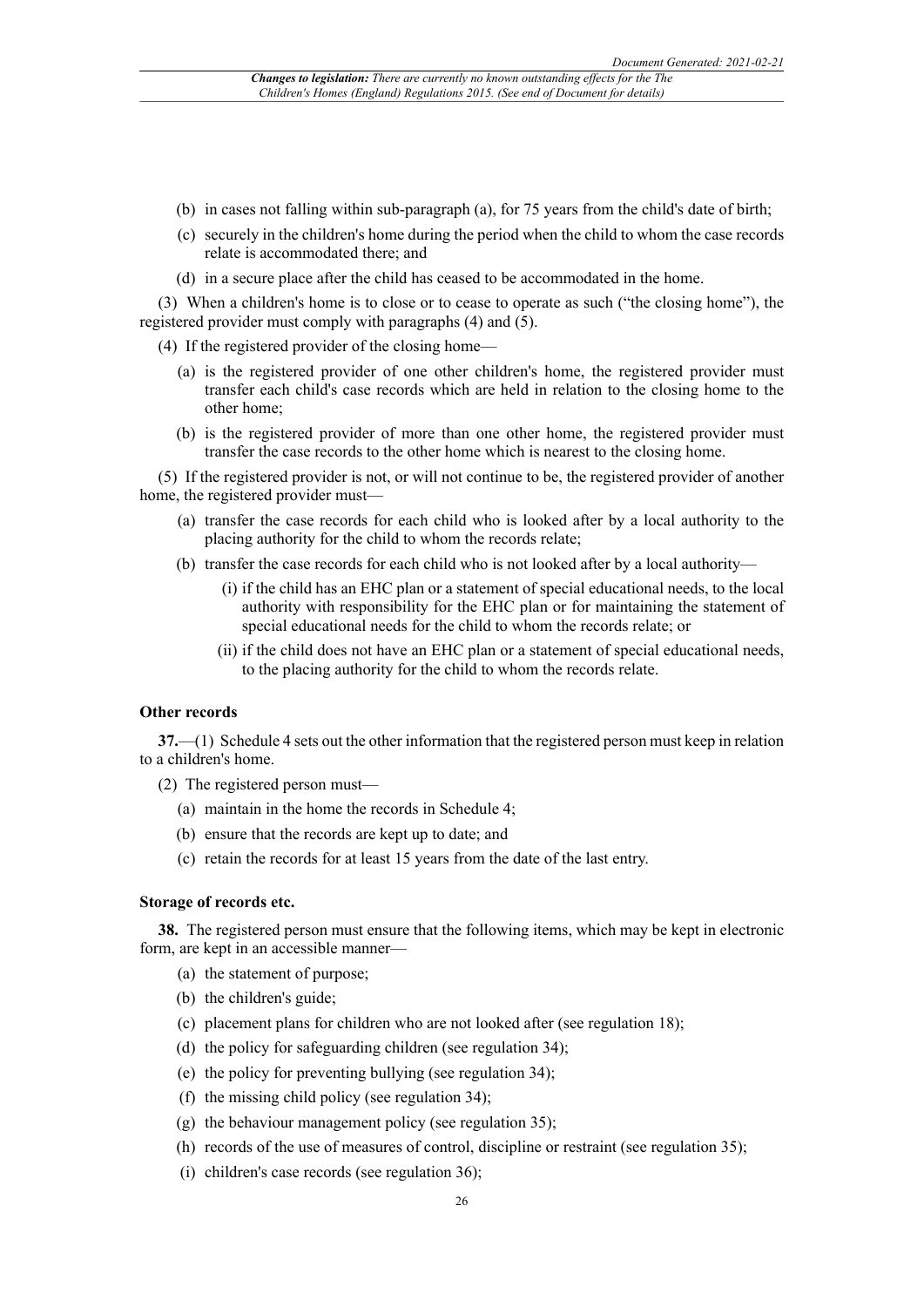- (j) other records (see regulation 37);
- (k) the procedure for considering complaints (see regulation 39);
- (l) records of complaints (see regulation 39);
- (m) the independent person's reports (see regulation 44);
- (n) quality of care reviews (see regulation 45);
- (o) annual reviews of the appropriateness and suitability of the location of the home's premises (see regulation 46).

#### **Complaints and representations**

**39.**—(1) Subject to paragraph (6), the registered person must establish a procedure for considering complaints made by or on behalf of children.

(2) In particular, the procedure must provide that no person who is the subject of a complaint takes any part in its consideration or investigation, except at the informal resolution stage if the registered person considers it appropriate.

(3) The registered person must ensure that a record is made of any complaint, the action taken in response, and the outcome of any investigation.

(4) The registered person must ensure that no child is subject to any reprisal for making a complaint or representation.

(5) The registered person must supply to HMCI, at HMCI's request, a statement containing a summary of any complaints made during the preceding twelve months and the action that was taken in response to each complaint.

(6) This regulation (apart from paragraph (4)) does not apply to any matter to which the Children Act 1989 Representations Procedure (England) Regulations 2006 apply.

#### **Notification of a serious event**

**40.**—(1) If a child dies, the registered person must without delay notify—

- (a) HMCI;
- (b) the placing authority;
- (c) the Secretary of State (if the Secretary of State is not the placing authority);
- (d) the local authority in whose area the children's home is located (if that local authority is not the placing authority);
- (e) the clinical commissioning group (as defined in section 14D of the National Health Service Act 2006) for the area in which the home is located;
- (f) if the child was accommodated in a secure children's home, the Prisons and Probation Ombudsman for England and Wales ("the PPO"); and
- (g) each other relevant person.

(2) If a child accommodated in a secure children's home dies, the registered person must allow the PPO to investigate the death by—

- (a) granting the PPO access to—
	- (i) the premises of the home; and
	- (ii) the home's documents and records;
- (b) allowing the PPO to take away from the premises, securely, copies of any documents or records provided under sub-paragraph (a)(ii); and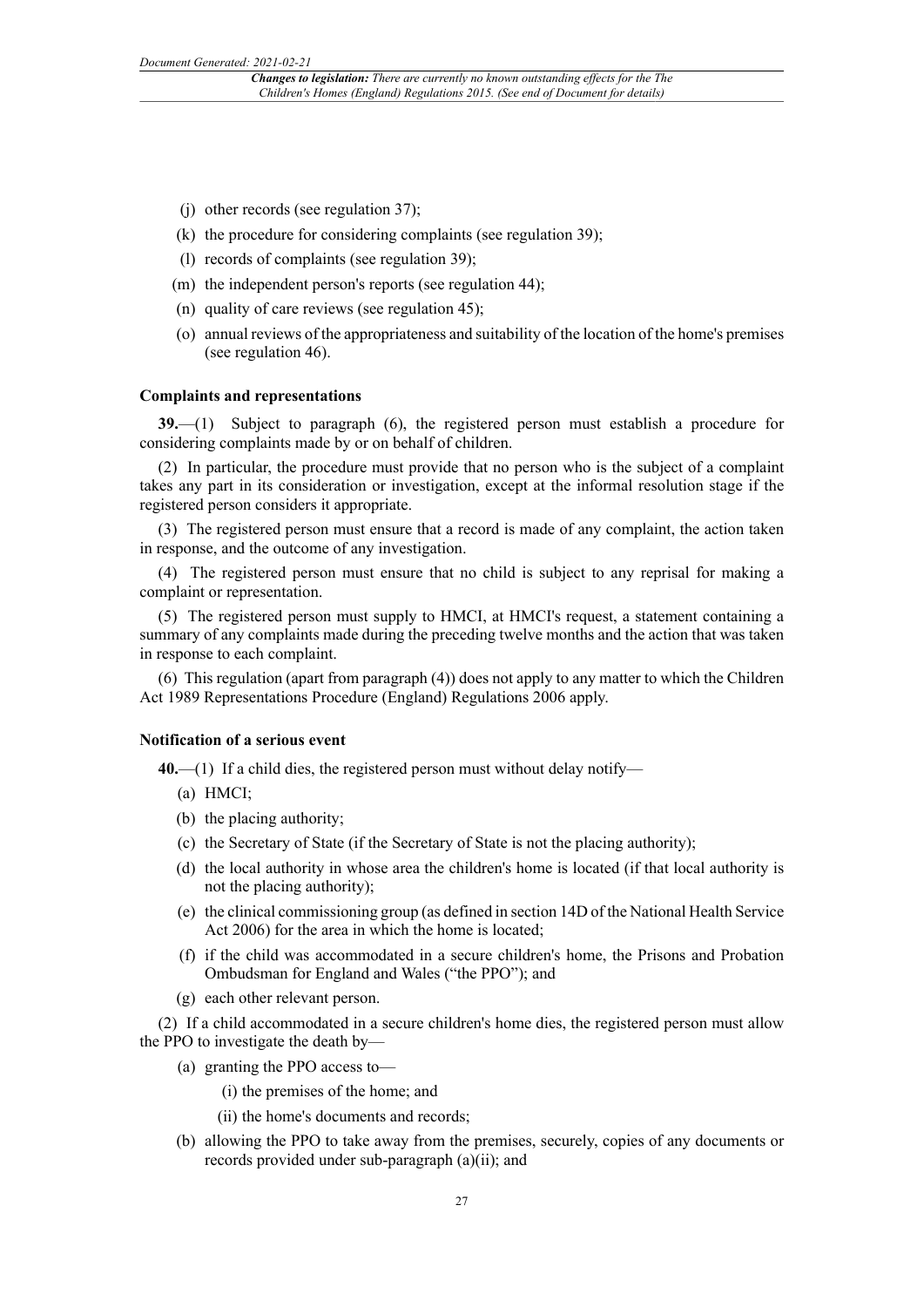(c) if they consent, allowing the PPO to interview in private any children, parents or relatives, or persons working at the home.

(3) If there is a referral of a person working in the home pursuant to section 35 (Regulated activity providers: duty to refer) of the Safeguarding Vulnerable Groups Act 2006 **F39**, the registered person must without delay notify—

- (a) HMCI;
- (b) the placing authority; and
- (c) each other relevant person.
- (4) The registered person must notify HMCI and each other relevant person without delay if—
	- (a) a child is involved in or subject to, or is suspected of being involved in or subject to, sexual exploitation;
	- (b) an incident requiring police involvement occurs in relation to a child which the registered person considers to be serious;
	- (c) there is an allegation of abuse against the home or a person working there;
	- (d) a child protection enquiry involving a child
		- (i) is instigated; or
		- (ii) concludes (in which case, the notification must include the outcome of the child protection enquiry); or
	- (e) there is any other incident relating to a child which the registered person considers to be serious.
- (5) A notification made under this regulation—
	- (a) must include details of—
		- (i) the matter;
		- (ii) the other persons, bodies or organisations (if any) who or which have been notified; and
		- (iii) any actions taken by the registered person as a result of the matter;
	- (b) must be made or confirmed in writing.

(6) In this regulation, references to the PPO include a person appointed by, or working on behalf of, the PPO for the purposes of an investigation under paragraph (2).

**F39** 2006 c.47 ("the SVGA 2006"). Section 35 was amended by: section 115 of, and Schedules 9 and 10 to, the Protection of Freedoms Act 2012 (c.9, "the PoFA 2012") and S.I. 2012/3006.

#### **Notification with respect to children admitted into, or discharged from, a children's home**

**41.**—(1) The registered person must notify, without delay, the local authority for the area in which the children's home is located of every admission of a child into the home and every discharge of a child from the home.

(2) The registered person is not required to notify the local authority in paragraph (1) if that local authority is also the placing authority for the child in question.

- (3) A notification under this regulation must be in writing and must state—
	- (a) the child's name and date of birth;
	- (b) whether the child is provided with accommodation under section 20 or 21 of the Children Act 1989 **F40[ F41**or, in the case of a child placed by a local authority in Wales, whether the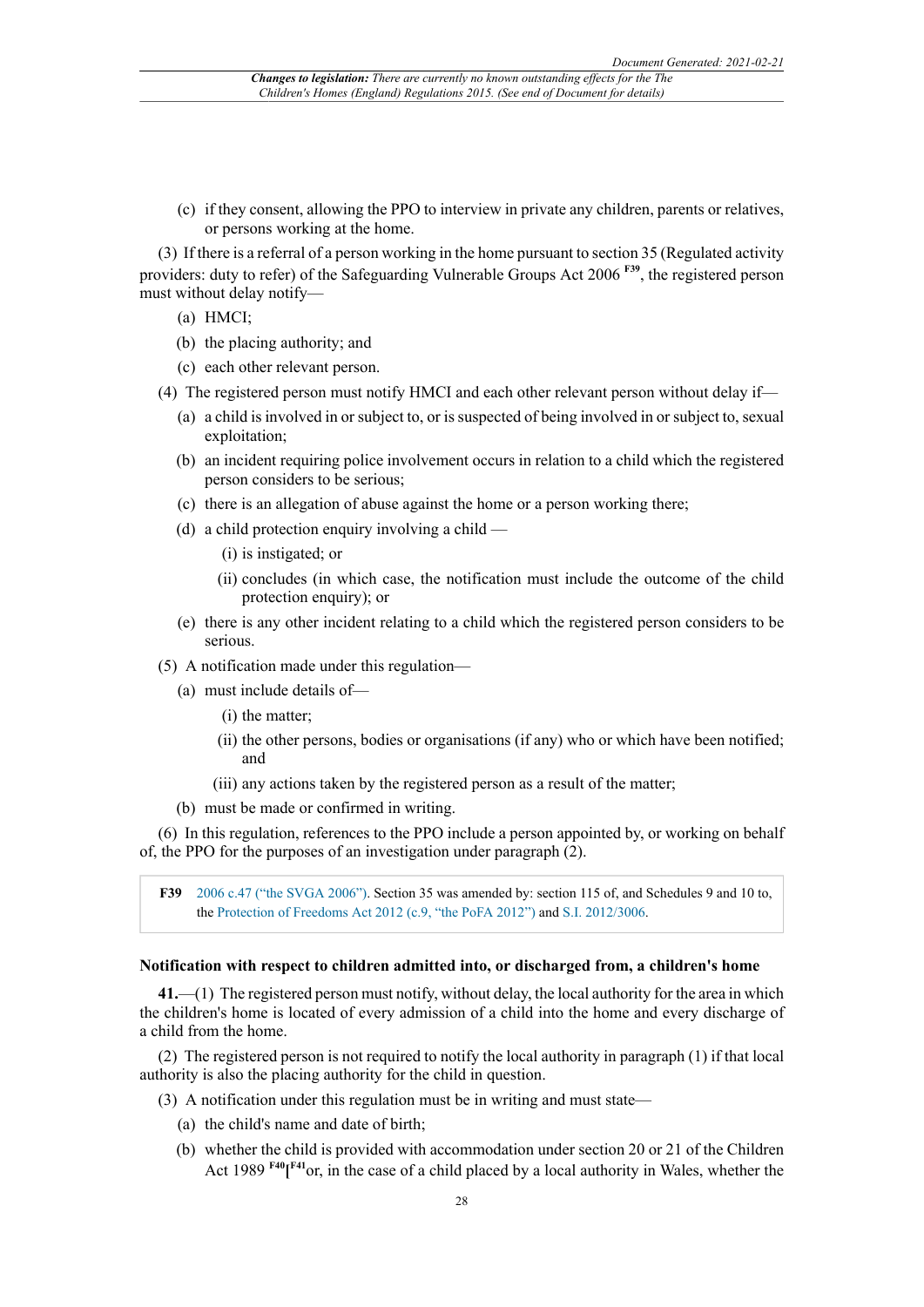child is provided with accommodation under section 76 or 77 of the Social Services and Well-being (Wales) Act 2014**]**;

- (c) whether the child is subject to a care or supervision order under section 31 of the Children Act 1989 **F42**;
- (d) the contact details for—
	- (i) the child's placing authority; and
	- (ii) the independent reviewing officer appointed for the child's case; and
- (e) whether the child has an EHC plan or a statement of special educational needs and, if so, details of the local authority with responsibility for the EHC plan or for maintaining the statement of special educational needs.
- **F40** Section 20 of the Children Act 1989 was amended by: paragraphs 54 and 59 of Schedule 3 to the ACA 2002; section 53 of the CA 2004; and paragraphs 1 and 28 of Schedule 2 to the C&FA 2014. Section 21 of the Children Act 1989 was amended by: paragraph 36 of Schedule 9 to the National Health Service and Community Care Act 1990 (c.19); S.I. 2000/90; paragraph 59 to Schedule 3 of the ACA 2002; section 53 of the CA 2004; S.I. 2007/961; paragraphs 34 and 105 of Schedule 4 to the CJIA 2008; paragraph 5 of Schedule 3 the CYPA 2008; Schedules 7 and 8 to the Policing and Crime Act 2009 (c.26, "the PCA 2009"); paragraph 48 of Schedule 5 to the Health and Social Care Act 2012; paragraph 24 to Schedule 12 the LASPOA 2012 and paragraph 28 of Schedule 2 to the C&FA 2014.
- **F41** Words in reg. 41(3)(b) inserted (6.4.2016) by The Social Services and Well-being (Wales) Act 2014 (Consequential Amendments) (Secondary Legislation) Regulations 2016 (S.I. 2016/211), reg. 1(2), **Sch. 3 para. 184**
- **F42** Section 31 of the Children Act 1989 was amended by: Schedules 4, 7 and 8 to the Criminal Justice and Court Services Act 2000; section 120 of the ACA 2002; paragraph 35 of Schedule 4 to the CJIA 2008; S.I. 2013/1465 and section 15 of the C&FA 2014.

#### **Notification of offences**

**42.**—(1) If a person listed in paragraph (2) is convicted of a criminal offence, whether in England and Wales or elsewhere, that person must without delay give notice in writing to HMCI of—

- (a) the date and place of the conviction;
- (b) the offence; and
- (c) the penalty imposed for the offence.
- (2) The persons are—
	- (a) the registered provider;
	- (b) the registered manager;
	- (c) the responsible individual (if one is nominated);
	- (d) if the registered provider is an organisation, any director of that organisation;
	- (e) if the registered provider is a partnership, any partner in that partnership.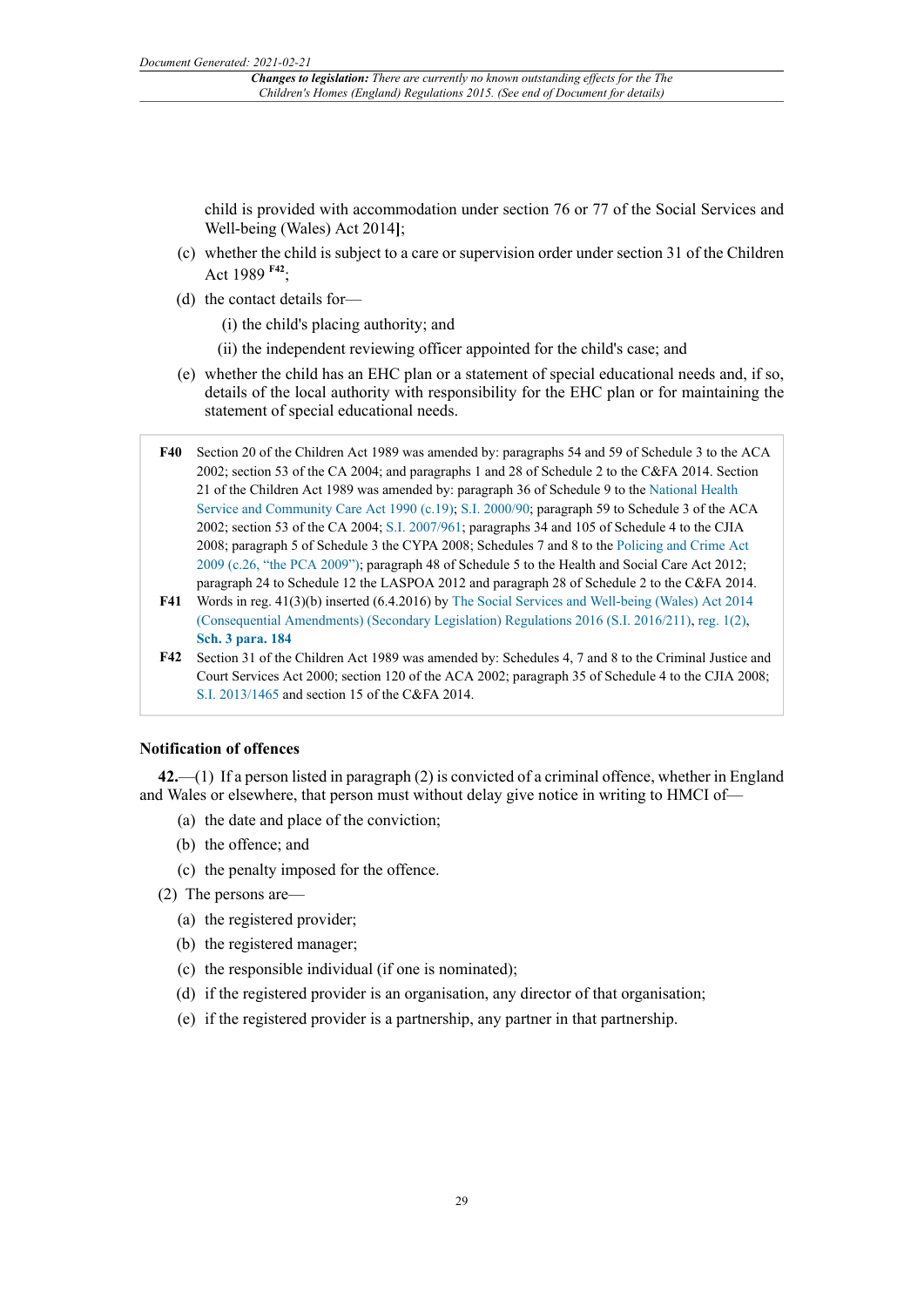### **PART 6**

#### Monitoring and reviewing children's homes

#### **Appointment of independent person**

**43.**—(1) The registered provider must appoint, at the registered provider's expense, a person ("the independent person") to visit and report on the children's home carried on by the registered provider.

(2) If the registered provider carries on more than one home, the registered provider may appoint the same person as the independent person for all or any of those homes.

(3) Subject to paragraphs (4) and (5), the registered provider may not appoint the following as an independent person—

- (a) if the registered provider is a local authority, a person who is employed by that local authority in connection with the carrying on of the authority's social services functions (as defined by section 1A of the Local Authority Social Services Act 1970 **F43**) relating to children;
- (b) if the registered provider is not a local authority, a person who is employed for payment by the registered provider;
- (c) a person involved in preparing the care plan of any child placed at the home, or a person responsible for managing or supervising that person;
- (d) a person responsible for commissioning or financing services provided by the home;
- (e) a person with a financial interest in the home;
- (f) the responsible individual (if one is nominated); or
- (g) a person who has, or has had, a connection with—

(i) the registered person;

- (ii) a person working at the home; or
- (iii) a child,

which the registered provider considers to give rise to doubts about that person's impartiality (for the purposes of producing the independent person's report – see regulation 44).

(4) An employee of the registered provider is not, by reason only of that employment, disqualified under paragraph  $(3)(a)$ , (b) or  $(g)$  from appointment as an independent person if the employee is employed solely to examine and scrutinise critically—

- (a) the way that a home is carried on or managed; and
- (b) the quality of care provided for children.

(5) If the registered provider is a local authority, a person appointed by the authority as an independent reviewing officer is not, by reason only of that appointment, disqualified under paragraph (3)(a), (c) or (g) from appointment as an independent person in relation to a home carried on by that authority or any other authority.

(6) The independent person must declare any actual or potential conflict of interest (whether of the type mentioned in paragraph (3) or otherwise) to the registered provider without delay and, if reasonably practicable, before conducting a visit to the home.

(7) If the registered provider becomes aware of a potential conflict of interest in relation to the independent person before or during the independent person visiting the home (see regulation 44), the registered provider must—

(a) make arrangements to cancel the visit without delay; and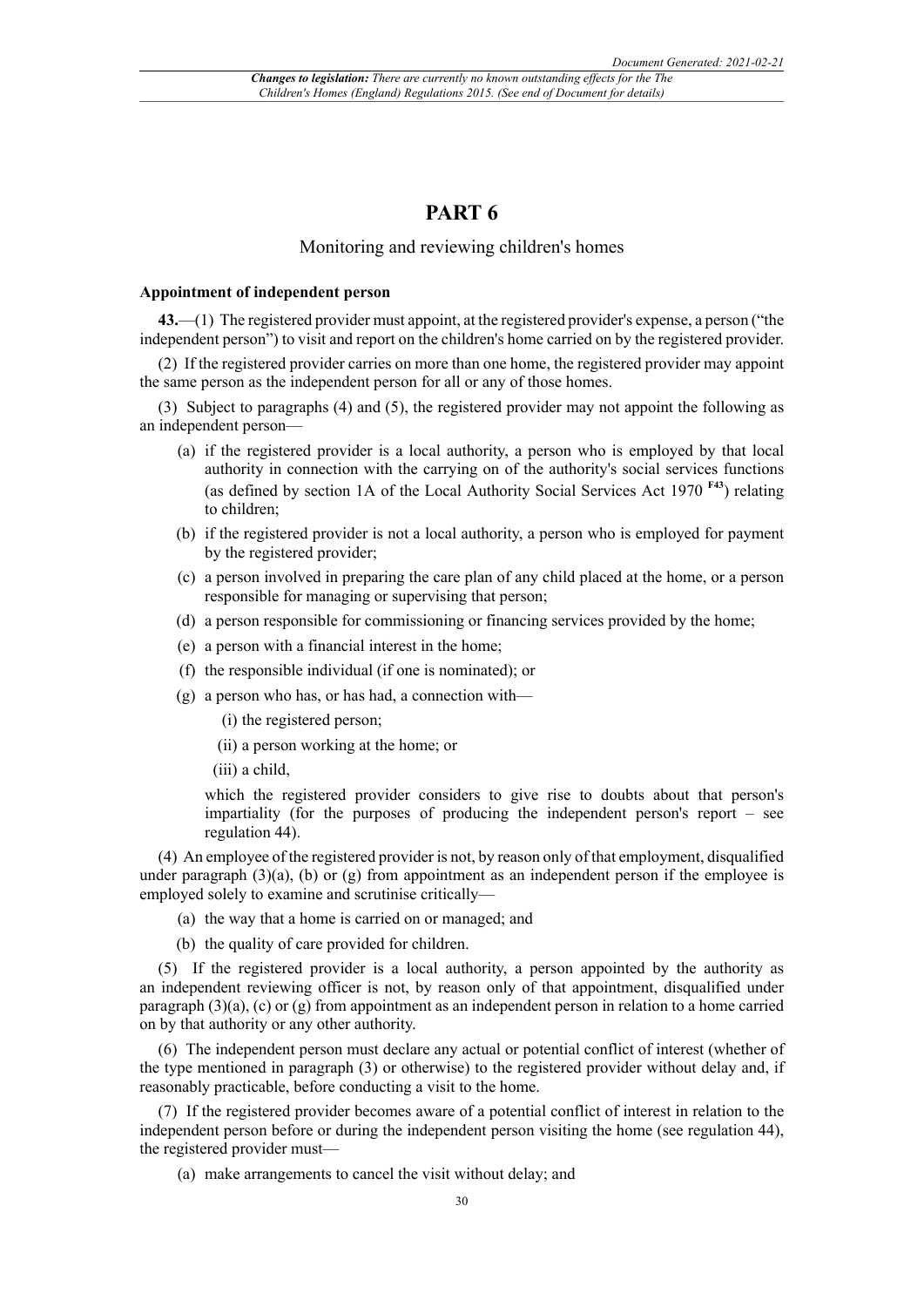- (b) appoint a different independent person to visit the home.
- **F43** 1970 c.42. Section 1A of the Local Authority Social Services Act 1970 was inserted by section 102 of the Local Government Act 2000 (c.22).

#### **Independent person: visits and reports**

**44.**—(1) The registered person must ensure that an independent person visits the children's home at least once each month.

(2) When the independent person is carrying out a visit, the registered person must help the independent person—

- (a) if they consent, to interview in private such of the children, their parents, relatives and persons working at the home as the independent person requires; and
- (b) to inspect the premises of the home and such of the home's records (except for a child's case records, unless the child and the child's placing authority consent) as the independent person requires.
- (3) A visit by the independent person to the home may be unannounced.

(4) The independent person must produce a report about a visit ("the independent person's report") which sets out, in particular, the independent person's opinion as to whether—

- (a) children are effectively safeguarded; and
- (b) the conduct of the home promotes children's well-being.

(5) The independent person's report may recommend actions that the registered person may take in relation to the home and timescales within which the registered person must consider whether or not to take those actions.

(6) If the independent person becomes aware of a potential conflict of interest (whether under regulation 43(3) or otherwise) after a visit to the home, the independent person must include in the independent person's report—

- (a) details of the conflict of interest; and
- (b) the reasons why the independent person did not notify the registered provider of the conflict of interest before the visit.
- (7) The independent person must provide a copy of the independent person's report to—
	- (a) HMCI;
	- (b) upon request, the local authority for the area in which the home is located;
	- (c) the placing authorities of children;
	- (d) the registered provider and, if applicable, the registered manager; and
	- (e) the responsible individual (if one is nominated).

#### **Review of quality of care**

**45.**—(1) The registered person must complete a review of the quality of care provided for children ("a quality of care review") at least once every 6 months.

(2) In order to complete a quality of care review the registered person must establish and maintain a system for monitoring, reviewing and evaluating—

- (a) the quality of care provided for children;
- (b) the feedback and opinions of children about the children's home, its facilities and the quality of care they receive in it; and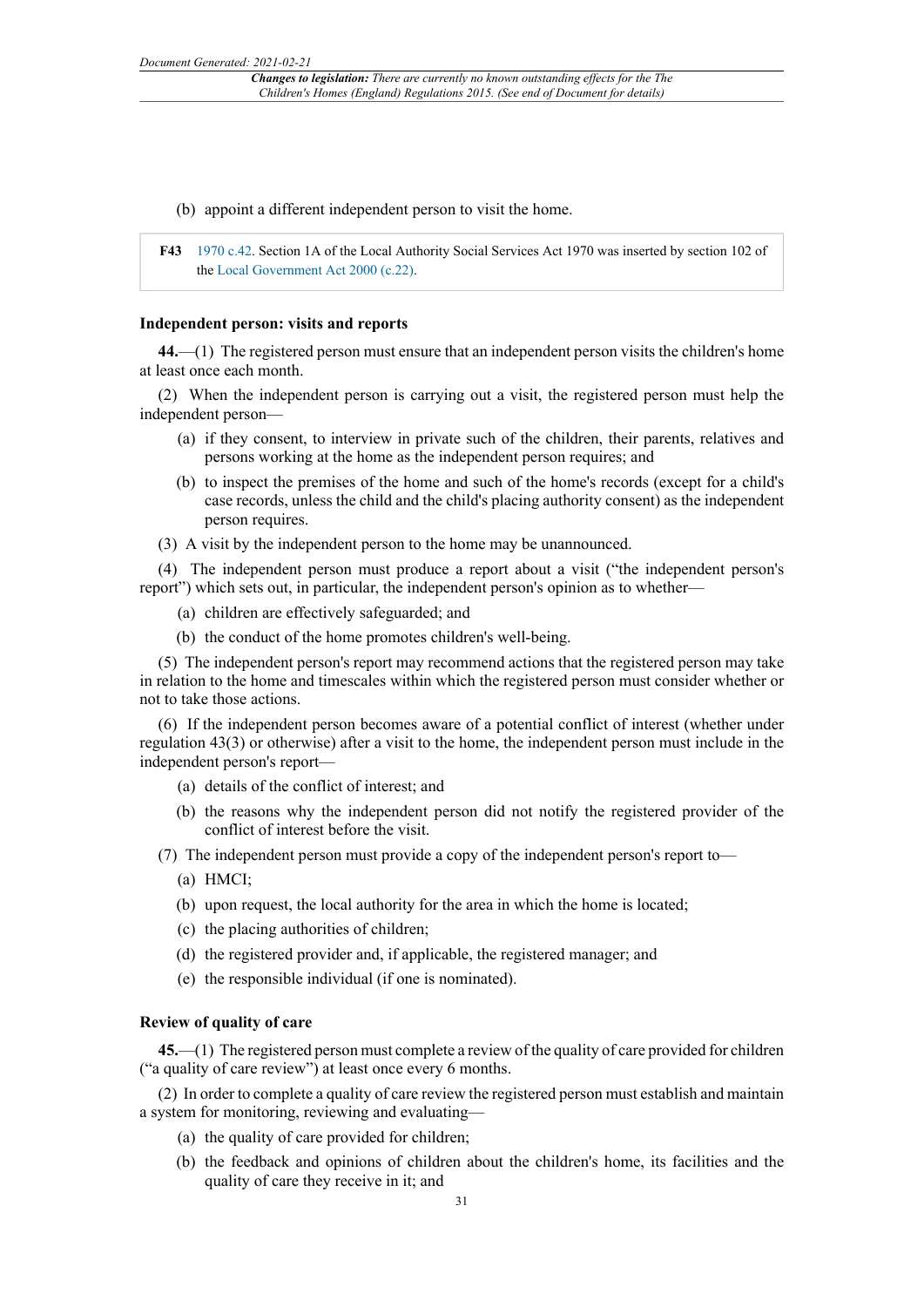(c) any actions that the registered person considers necessary in order to improve or maintain the quality of care provided for children.

(3) After completing a quality of care review, the registered person must produce a written report about the quality of care review and the actions which the registered person intends to take as a result of the quality of care review ("the quality of care review report").

- (4) The registered person must—
	- (a) supply to HMCI a copy of the quality of care review report within 28 days of the date on which the quality of care review is completed; and
	- (b) make a copy of the quality of care review report available on request to a placing authority, if the placing authority is not the parent of a child accommodated in the home.

(5) The system referred to in paragraph (2) must provide for ascertaining and considering the opinions of children, their parents, placing authorities and staff.

#### **Review of premises**

**46.**—(1) The registered person must review the appropriateness and suitability of the location of the premises used for the purposes of the children's home at least once in each calendar year taking into account the requirement in regulation 12(2)(c) (the protection of children standard).

(2) When conducting the review, the registered person must consult, and take into account the views of, each relevant person.

#### **Financial position**

**47.**—(1) The registered provider must carry on the children's home in such manner as is likely to ensure that the home will be financially viable for the purpose of achieving the aims and objectives set out in the statement of purpose.

- (2) The registered person must—
	- (a) ensure that adequate financial records are maintained and kept up to date in respect of the home; and
	- (b) supply a copy of the financial records and most recent accounts to HMCI at HMCI's request.

(3) The registered person must provide HMCI with such information as HMCI may require for the purpose of considering the financial viability of the home, including—

- (a) the annual accounts of the home certified by an accountant;
- (b) a reference from a bank expressing an opinion as to the registered provider's financial standing;
- (c) information as to the financing, and financial resources, of the home and the registered provider;
- (d) where the registered provider is a company, information as to any of its associated companies; and
- (e) a certificate of insurance for the registered provider in respect of liability which may be incurred by the registered provider in relation to the home in respect of damage, death, injury, public liability or other loss.

(4) For the purposes of this regulation a company is an associated company of another company if one of the companies has control of the other company or both companies are under the control of the same person.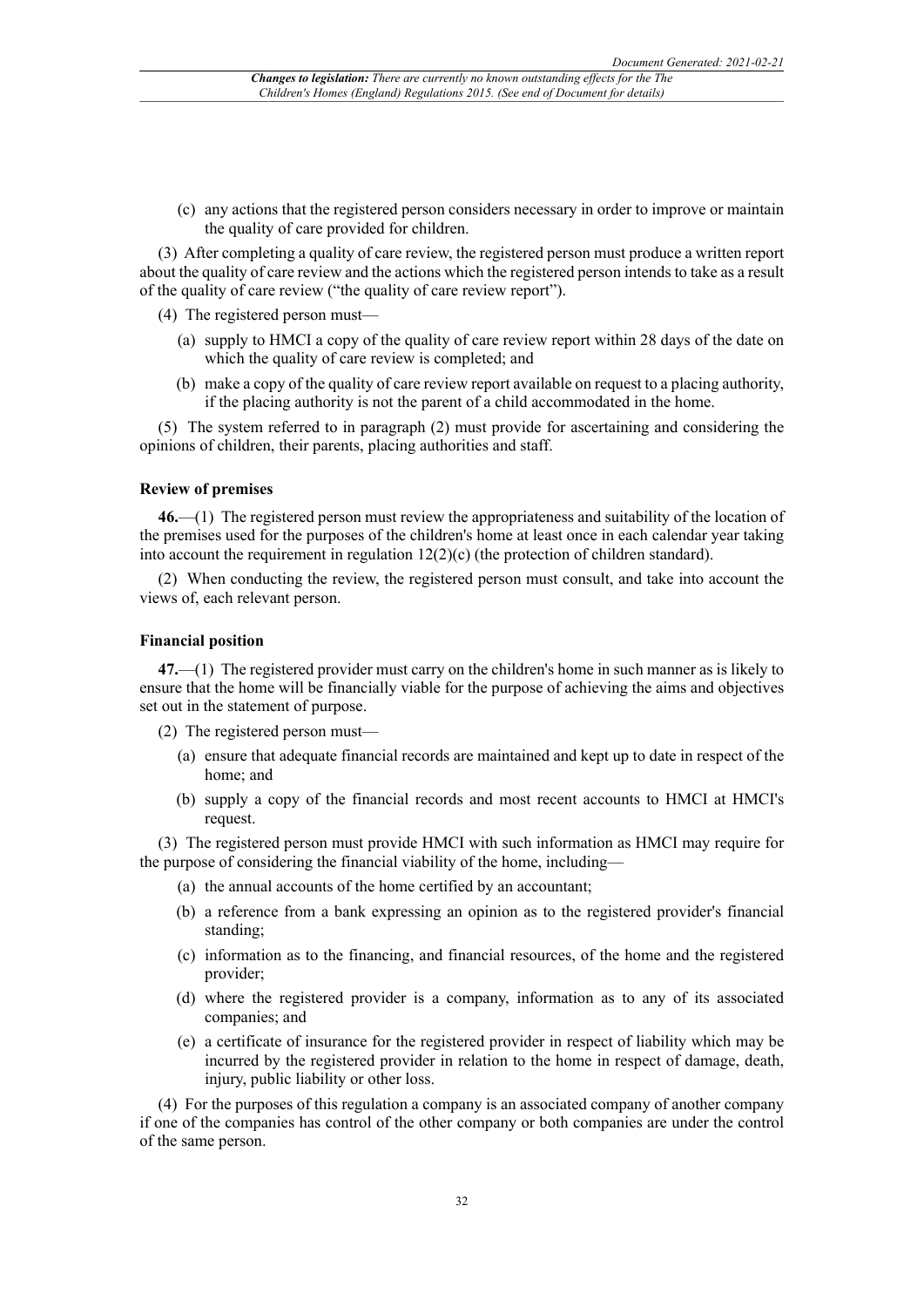### **PART 7**

#### Miscellaneous

#### **Notice of absence**

**48.**—(1) If the person who is in day-to-day charge of the children's home proposes to be absent from the home for a continuous period of 28 days or more, the registered person must give notice in writing to HMCI of the proposed absence.

(2) Except in the case of an emergency or unforeseen absence, a notice under paragraph (1) must—

- (a) be given no later than one month before the proposed absence commences, or within such shorter period as may be agreed with HMCI; and
- (b) specify with respect to the proposed absence—
	- (i) its length or expected length;
	- (ii) the reason for it;
	- (iii) the arrangements which have been made for running the home during the absence;
	- (iv) the address, name and qualifications of the person who will be responsible for the home during the absence; and
	- $(v)$  in the case of the absence of the registered manager, the arrangements that have been, or are proposed to be, made for appointing another person to manage the home during the absence, including the proposed date by which the appointment is to be made.

(3) If the absence arises as a result of an emergency or is unforeseen, the registered person must give notice of the absence—

- (a) within one week of the beginning of the absence; and
- (b) specifying the matters in paragraph (2)(b).

(4) If the notice required under paragraph (2) or (3) has not been given as required, it must be given without delay.

(5) The registered person must notify HMCI of the return to duty of the person in day-to-day charge of the home not later than 7 days after the date of that person's return.

#### **Notice of changes**

**49.** The registered person must give notice in writing to HMCI, as soon as it is reasonably practicable to do so, if any of the following events take place or are expected by the registered person to take place—

- (a) a person other than the registered person carries on or manages the children's home;
- (b) a person ceases to carry on or manage the home;
- (c) if the registered provider is an individual—
	- (i) the individual's name changes;
	- (ii) a trustee in bankruptcy is appointed;
	- (iii) the individual makes a composition or arrangement with the individual's creditors;
- (d) if the registered provider is a partnership, any change in the membership of the partnership;
- (e) if the registered provider is an organisation—
	- (i) the organisation's name or address changes;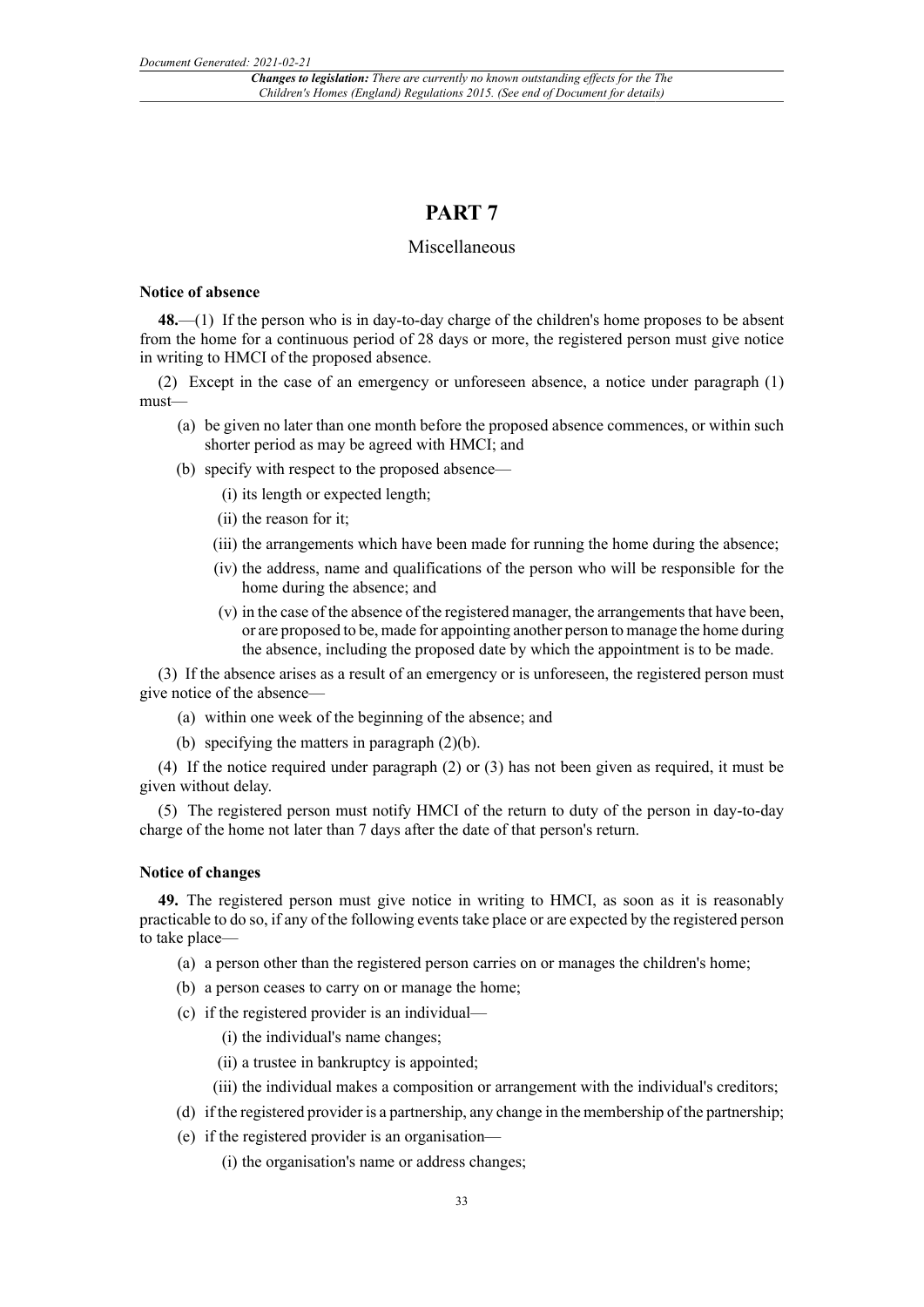- (ii) any change of director, manager, secretary or other similar officer of the organisation;
- (iii) any change in the identity of the responsible individual;
- (f) if the registered provider is a company, a liquidator or a provisional liquidator, a manager or a receiver is appointed;
- (g) the premises of the home are significantly altered or extended, or additional premises are acquired.

#### **Appointment of liquidators etc.**

**50.**—(1) This regulation applies to a person appointed ("the appointed person") as—

- (a) the manager or receiver of the property of a company or partnership which is the registered provider of a children's home;
- (b) a liquidator or provisional liquidator of a company which is the registered provider of a home; or
- (c) the trustee in bankruptcy of the registered provider of a home.
- (2) The appointed person must—
	- (a) have regard to children's welfare when acting in relation to the operation of the home and its future;
	- (b) without delay, notify HMCI of the appointed person's appointment and the reasons for it;
	- (c) if there is no registered manager, appoint a person to take day-to-day charge of the home; and
	- (d) not more than 28 days after the appointed person's appointment, notify HMCI of the appointed person's intentions regarding the future operation of the home.

#### **Death of registered person**

 $51$ —(1) If—

- (a) more than one person is registered in respect of a children's home; and
- (b) a registered person dies,

the other registered person must notify HMCI of the death in writing without delay.

(2) If only one person is registered in respect of a home, and that person dies, that person's personal representatives must notify HMCI in writing—

- (a) without delay, of the death; and
- (b) within 28 days, of their intentions regarding the future running of the home.
- (3) The personal representatives of a deceased registered provider—
	- (a) may carry on the home without being registered in respect of it—
		- (i) for a period not exceeding 28 days;
		- (ii) for such further period as may be determined in accordance with paragraph (4);
	- (b) must appoint a person to take day-to-day charge of the home during any period in which they carry on the home without being registered in respect of it; and
	- (c) must have regard to children's welfare when acting in relation to the operation of the home and its future.
- (4) HMCI—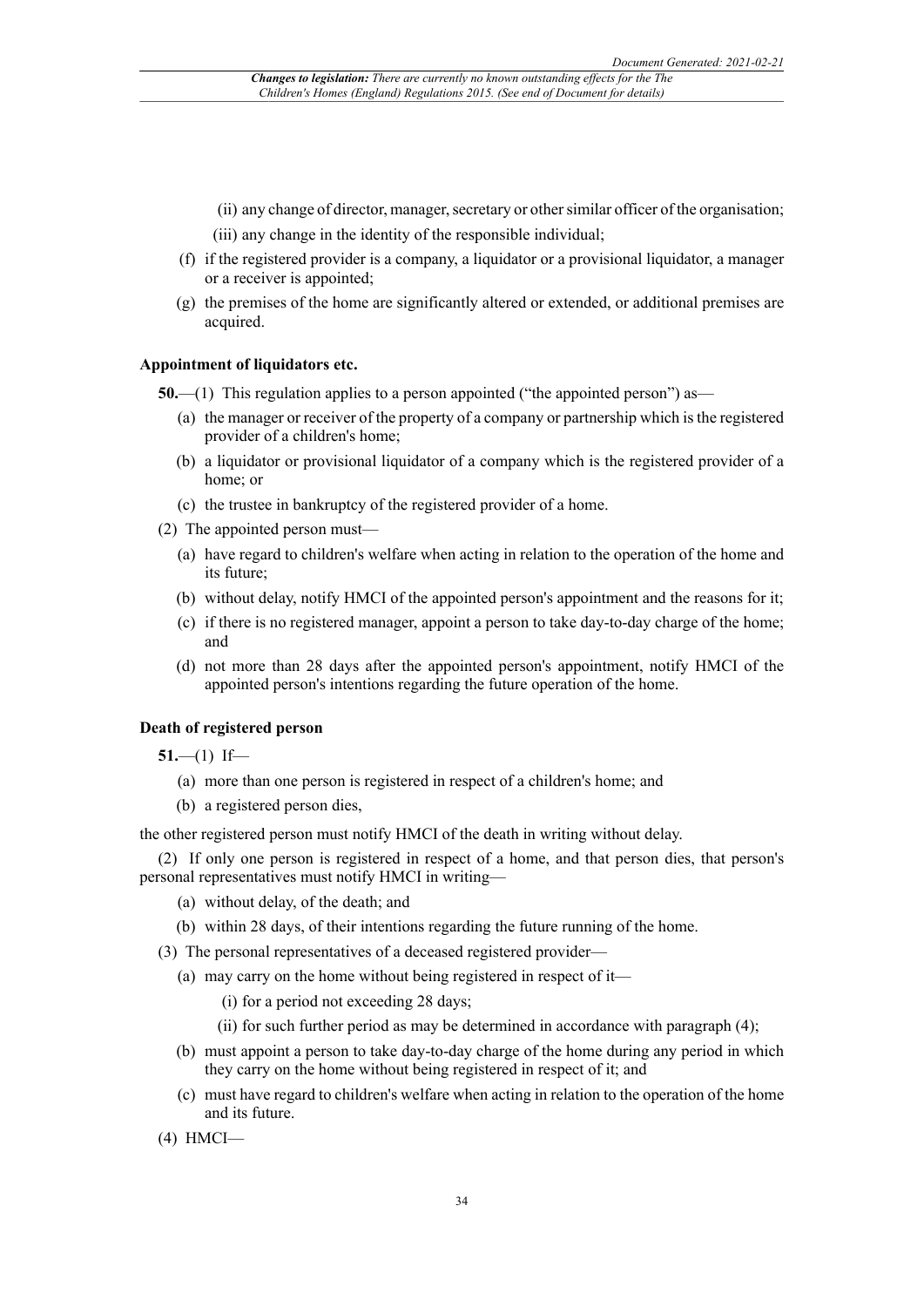- (a) may extend the period in paragraph  $(3)(a)(i)$  by such further period, not exceeding one year, as HMCI may determine; and
- (b) must notify any such determination to the personal representatives in writing.

#### **Application of the Regulations to short breaks and secure children's homes with modifications**

**52.**—(1) In the circumstances set out in paragraph (2), these Regulations apply in relation to a child with the modifications set out in paragraphs 1 and 2 of Schedule 5.

(2) The circumstances are that—

- (a) the child is not in the care of a local authority; and
- (b) the child is placed in a series of short term placements within children's homes ("short breaks"), and—
	- (i) no single placement is intended to last for more than 17 days;
	- (ii) at the end of each placement the child returns to the care of the child's parent or a person who is not the child's parent but who has parental responsibility for the child; and
	- (iii) the short breaks to date do not exceed 75 days in total in any twelve month period.

(3) These Regulations apply in relation to secure children's homes with the modifications set out in paragraphs 3 to 6 of Schedule 5.

#### **Amendments**

**53.**—(1) The Care Standards Act 2000 (Registration) (England) Regulations 2010 **F44** are amended as follows.

(2) In regulation 2(1) (*interpretation*)—

- (a) in the definition of "behaviour management policy", for "regulation 17(2) of the Children's Homes Regulations 2001" substitute " regulation 35(1) of the Children's Homes (England) Regulations 2015 ";
- (b) in the definition of "children's guide", for "regulation 4(3) (statement of purpose and children's guide) of the Children's Homes Regulations 2001" substitute " regulation 2(1) of the Children's Homes (England) Regulations 2015 ";
- (c) in the definition of "placement plan", for "means the written plan prepared in accordance with regulation 12 or 12A of the Children's Homes Regulations 2001" substitute " has the meaning given in regulation 2(1) of the Children's Homes (England) Regulations 2015 ";
- (d) in the definition of "statement of purpose", for "regulation 4(1) of the Children's Homes Regulations 2001" substitute " regulation 16(1) of the Children's Homes (England) Regulations 2015 ".

(3) In paragraph 13(b) of Schedule 1 for "regulation 31(1A) of the Children's Homes Regulations 2001" substitute " regulations 12(2)(c) and 46 of the Children's Homes (England) Regulations 2015 ".

**F44** S.I. 2010/2130, as amended by S.I. 2013/446; 2013/706; 2013/1394 and 2013/3239.

**54.** In Schedule 1 to the Licensing and Management of Houses in Multiple Occupation and Other Houses (Miscellaneous Provisions) (England) Regulations 2006 **F45**, for "Children's Homes Regulations 2001" substitute " Children's Homes (England) Regulations 2015 ".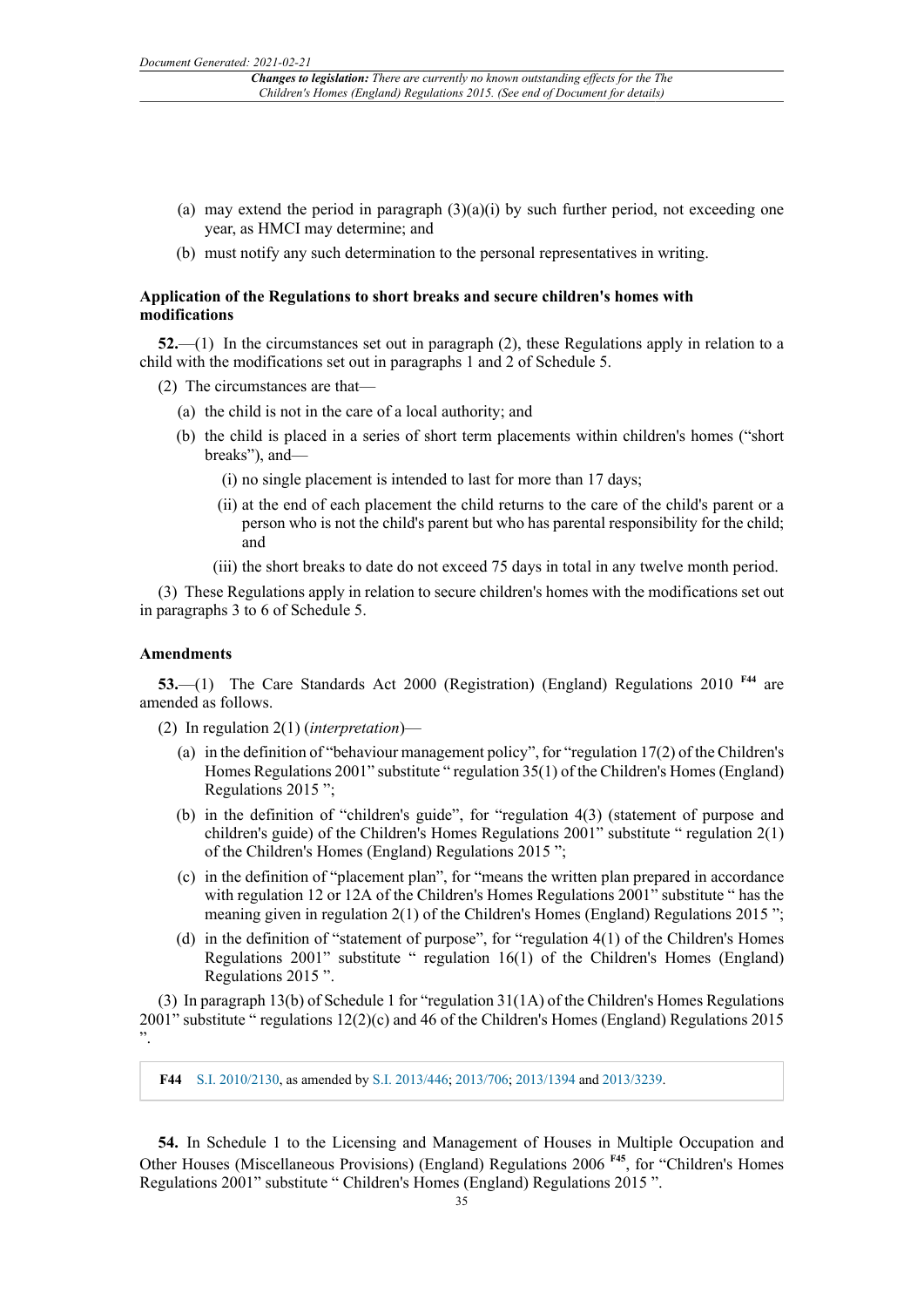**F45** S.I. 2006/373, to which there are amendments not relevant to these Regulations.

**55.** In regulation 4(1)(b) of the Refuges (Children's Homes and Foster Placements) Regulations 1991 **F46**, for "Parts III to V of the Children's Homes Regulations 2001" substitute " Parts 2 and 4 to 6 of the Children's Homes (England) Regulations 2015 ".

**F46** S.I. 1991/1507, as amended by S.I. 2002/546. There are other amendments which are not relevant to these Regulations.

#### **Revocations**

**56.** The following regulations are revoked—

- (a) the Children's Homes Regulations 2001 **F47**;
- (b) the Children's Homes (Amendment) Regulations 2011 **F48** .

```
F47 S.I. 2001/3967, as amended by: S.I. 2002/865; 2002/2469; 2004/664; 2004/865; 2004/3168;
2005/1541; 2006/1738; 2009/1895; 2010/1172; 2011/583; 2012/979; 2012/2404; 2013/235; 2013/706;
2013/1394; 2013/3239 and 2014/2103.
```

```
F48 S.I. 2011/583.
```
#### **Review**

**57.**—(1) Before 1st April 2020, the Secretary of State must—

- (a) carry out a review of these Regulations;
- (b) set out the conclusions of the review in a report; and
- (c) publish the report.
- (2) The report must in particular—
	- (a) set out the objectives intended to be achieved by the regulatory system established by these Regulations;
	- (b) assess the extent to which those objectives are achieved; and
	- (c) assess whether those objectives remain appropriate and, if so, the extent to which they could be achieved with a system that imposes less regulation.

Department for Education

*Edward Timpson* Parliamentary Under Secretary of State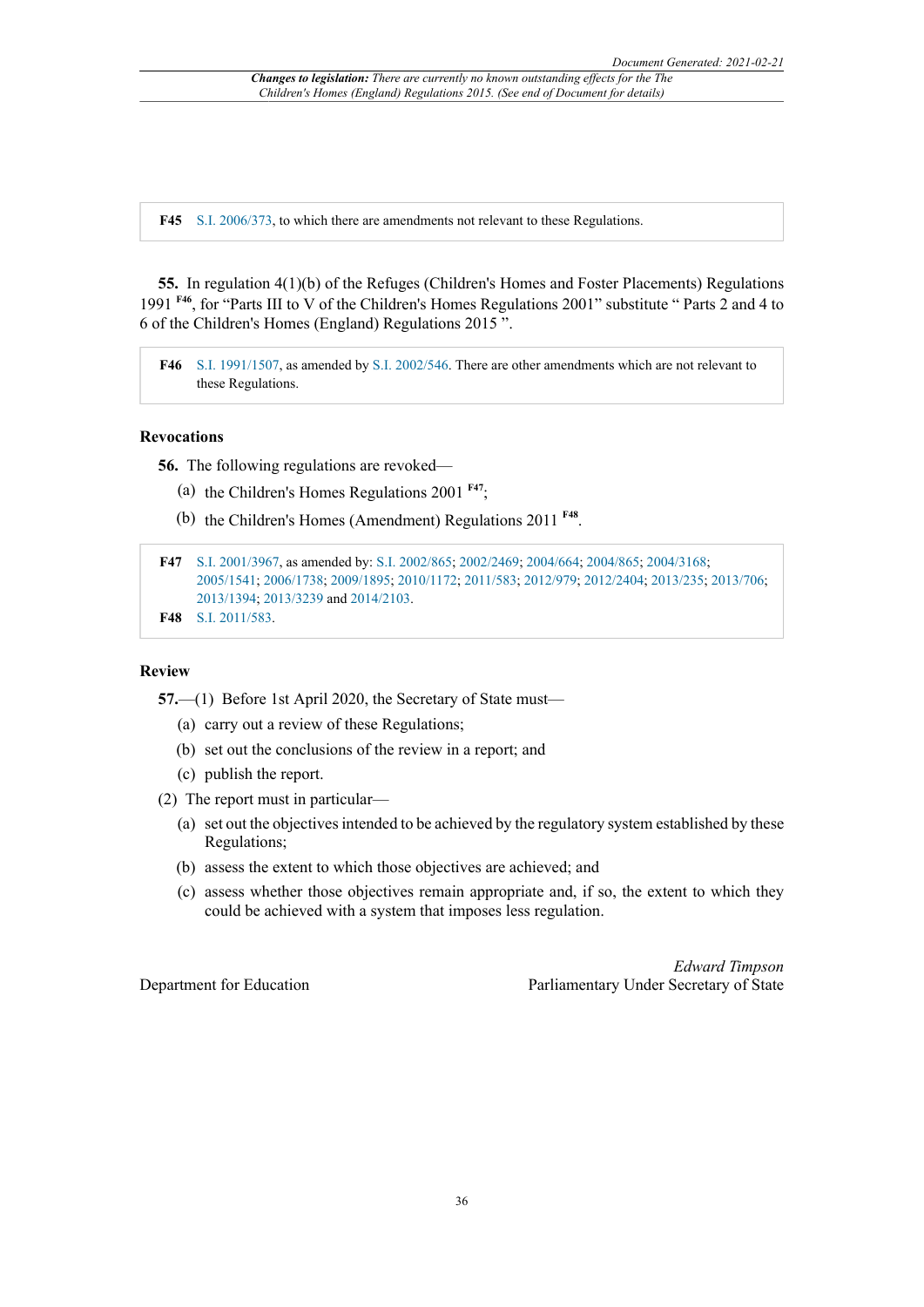*Changes to legislation: There are currently no known outstanding effects for the The Children's Homes (England) Regulations 2015. (See end of Document for details)*

#### SCHEDULE 1 Regulation 16

#### Matters to be included in the Statement of Purpose

#### **Quality and purpose of care**

**1.** A statement of the range of needs of the children for whom it is intended that the children's home is to provide care and accommodation.

**2.** Details of the home's ethos, the outcomes that the home seeks to achieve and its approach to achieving them.

**3.** A description of the accommodation offered by the home, including—

- (a) how accommodation has been adapted to the needs of children;
- (b) the age range, number and sex of children for whom it is intended that accommodation is to be provided; and
- (c) the type of accommodation, including sleeping accommodation.
- **4.** A description of the location of the home.
- **5.** The arrangements for supporting the cultural, linguistic and religious needs of children.

**6.** Details of who to contact if a person has a complaint about the home and how that person can access the home's complaints policy.

**7.** Details of how a person, body or organisation involved in the care or protection of a child can access the home's child protection policies or the behaviour management policy.

#### **Views, wishes and feelings**

**8.** A description of the home's policy and approach to consulting children about the quality of their care.

**9.** A description of the home's policy and approach in relation to—

- (a) anti-discriminatory practice in respect of children and their families; and
- (b) children's rights.

#### **Education**

**10.** Details of provision to support children with special educational needs.

**11.** If the home is registered as a school, details of the curriculum provided by the home and the management and structure of the arrangements for education.

**12.** If the home is not registered as a school, the arrangements for children to attend local schools and the provision made by the home to promote children's educational achievement.

#### **Enjoyment and achievement**

**13.** The arrangements for enabling children to take part in and benefit from a variety of activities that meet their needs and develop and reflect their creative, intellectual, physical and social interests and skills.

#### **Health**

**14.** Details of any healthcare or therapy provided, including—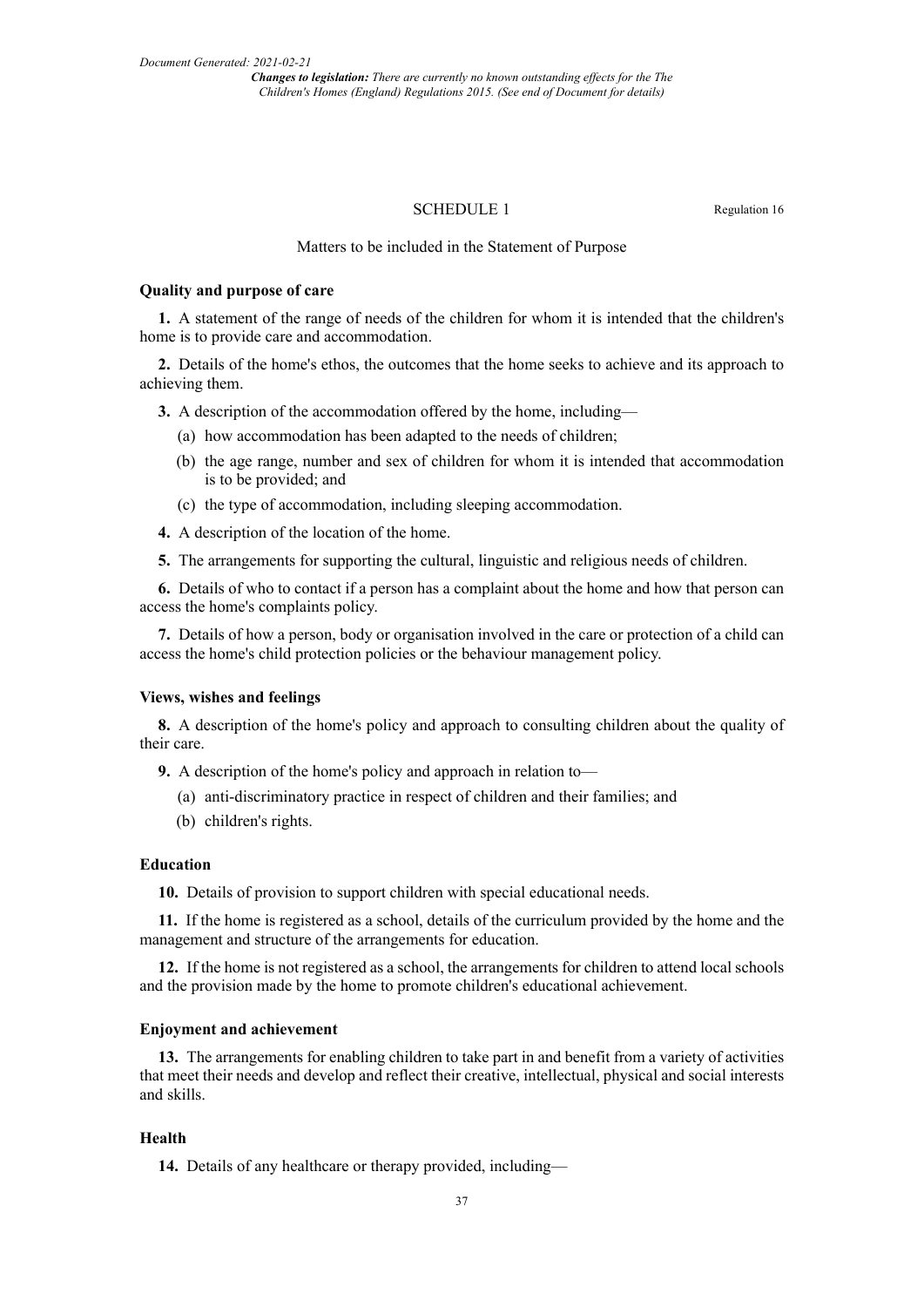- (a) details of the qualifications and professional supervision of the staff involved in providing any healthcare or therapy; and
- (b) information about how the effectiveness of any healthcare or therapy provided is measured, the evidence demonstrating its effectiveness and details of how the information or the evidence can be accessed.

#### **Positive relationships**

**15.** The arrangements for promoting contact between children and their families and friends.

#### **Protection of children**

- **16.** A description of the home's approach to the monitoring and surveillance of children.
- **17.** Details of the home's approach to behavioural support, including information about—
	- (a) the home's approach to restraint in relation to children; and
	- (b) how persons working in the home are trained in restraint and how their competence is assessed.

#### **Leadership and management**

**18.** The name and work address of—

- (a) the registered provider;
- (b) the responsible individual (if one is nominated); and
- (c) the registered manager (if one is appointed).

**19.** Details of the experience and qualifications of staff, including any staff commissioned to provide education or health care.

**20.** Details of the management and staffing structure of the home, including arrangements for the professional supervision of staff, including staff that provide education or health care.

**21.** If the staff are all of one sex, or mainly of one sex, a description of how the home promotes appropriate role models of both sexes.

#### **Care planning**

**22.** Any criteria used for the admission of children to the home, including any policies and procedures for emergency admission.

SCHEDULE 2 Regulations 26, 28, and 32

Information required in respect of persons seeking to carry on, manage or work at a children's home

- **1.** Proof of identity including a recent photograph.
- **2.** Either—
	- (a) where the position falls within regulation 5A of the Police Act 1997 (Criminal Records) Regulations 2002 **F49** , an enhanced criminal record certificate issued under section 113B of the Police Act 1997 **F50** which includes, where applicable, suitability information relating to—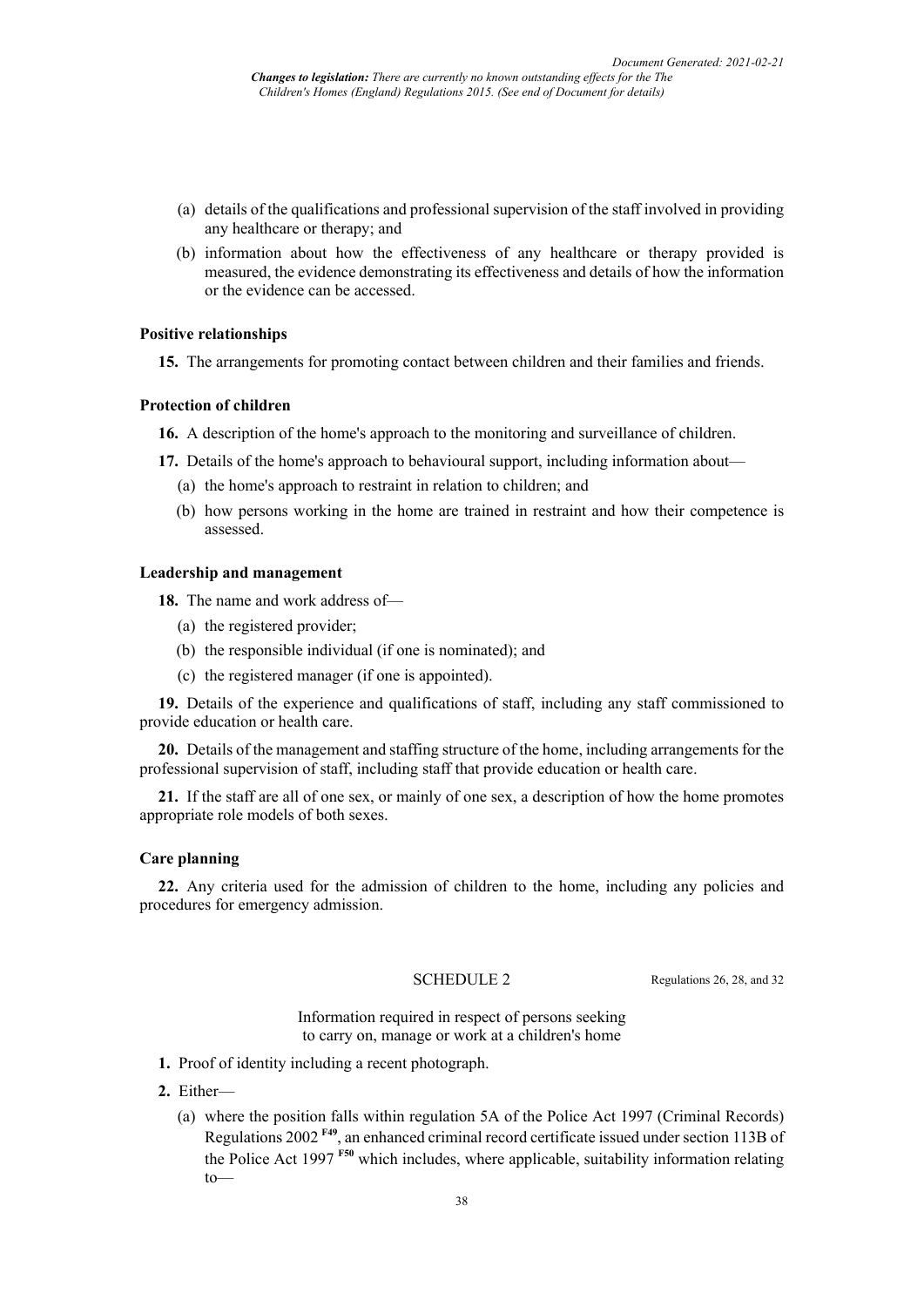- $(i)$  children (within the meaning of section 113BA(2) of the Police Act 1997  $F51$ );
- (ii) vulnerable adults (within the meaning of section 113BB(2) of the Police Act1997 **F52**); or
- (b) in any other case, a criminal record certificate issued under section 113A of the Police Act 1997 **F53** .
- **F49** S.I. 2002/233. Regulation 5A of S.I. 2002/233 was inserted by S.I. 2006/748 and was amended by: S.I. 2007/1982; 2008/2143; 2009/1882; 2010/817; 2012/2114; 2012/3006; 2012/3016; 2013/1194; 2013/2669 and 2014/955.
- **F50** 1997 c.50 ("the 1997 Act"). Section 113B of the 1997 Act was inserted by section 163(2) of the Serious Organised Crime and Police Act 2005 (c.15, "the 2005 Act"). Section 113B of the 1997 Act was amended by: paragraph 14 of Schedule 9 to the SVGA 2006; paragraph 149 of Schedule 16 to the Armed Forces Act 2006 (c.52); S.I. 2009/203; Part 8 of Schedule 8 to the PCA 2009; sections 79, 80, 82 and 115 of, and Schedules 9 and 10 to, the PoFA 2012; S.I. 2012/3006; and paragraph 60 of Schedule 8 to the Crime and Courts Act 2013 (c.22). There are other amendments to section 113B of the 1997 Act, but none are relevant to these Regulations.
- **F51** Section 113BA of the 1997 Act was inserted, in relation to England, Wales and Northern Ireland, by section 63 of, and paragraph 14 of Schedule 9 to, the SVGA 2006 and was amended by: Schedule 10 to the PoFA 2012; Section 170 of the Education and Inspections Act 2006 (c.40) and Schedule 1 to the Education and Skills Act 2008 (c.25).
- **F52** Section 113BB of the 1997 Act was inserted by section 63 of, and paragraph 14 of Schedule 9 to, the SVGA 2006 and was amended by Schedule 10 to the PoFA 2012.
- **F53** Section 113A of the 1997 Act was inserted by section 163 of the 2005 Act. Section 113A of the 1997 Act was amended by: section 50 of the CJIA 2008; S.I. 2009/203; section 97(2) of, and Schedule 8 to, the PCA 2009; sections 79, 80 and 115 of, and Schedules 9 and 10 to, the PoFA 2012; S.I. 2012/3006 and 2013/1200. There are other amendments to section 113A of the 1997 Act, but none are relevant to these Regulations.

**3.** Two written references, including a reference from the person's most recent employer, if any.

**4.** If a person has previously worked in a position involving work with children or vulnerable adults, verification so far as reasonably practicable of the reason why the employment or position ended.

**5.** Documentary evidence of any qualifications which the person considers relevant for the position.

**6.** A full employment history, together with a satisfactory explanation of any gaps in employment, in writing.

#### SCHEDULE 3 Regulation 36

Information to be included in each child's case records

#### **Personal details in relation to the child**

**1.** The child's name and any name by which the child has previously been known, other than a name used by the child prior to adoption.

- **2.** The child's date of birth and sex.
- **3.** The child's religion, if any.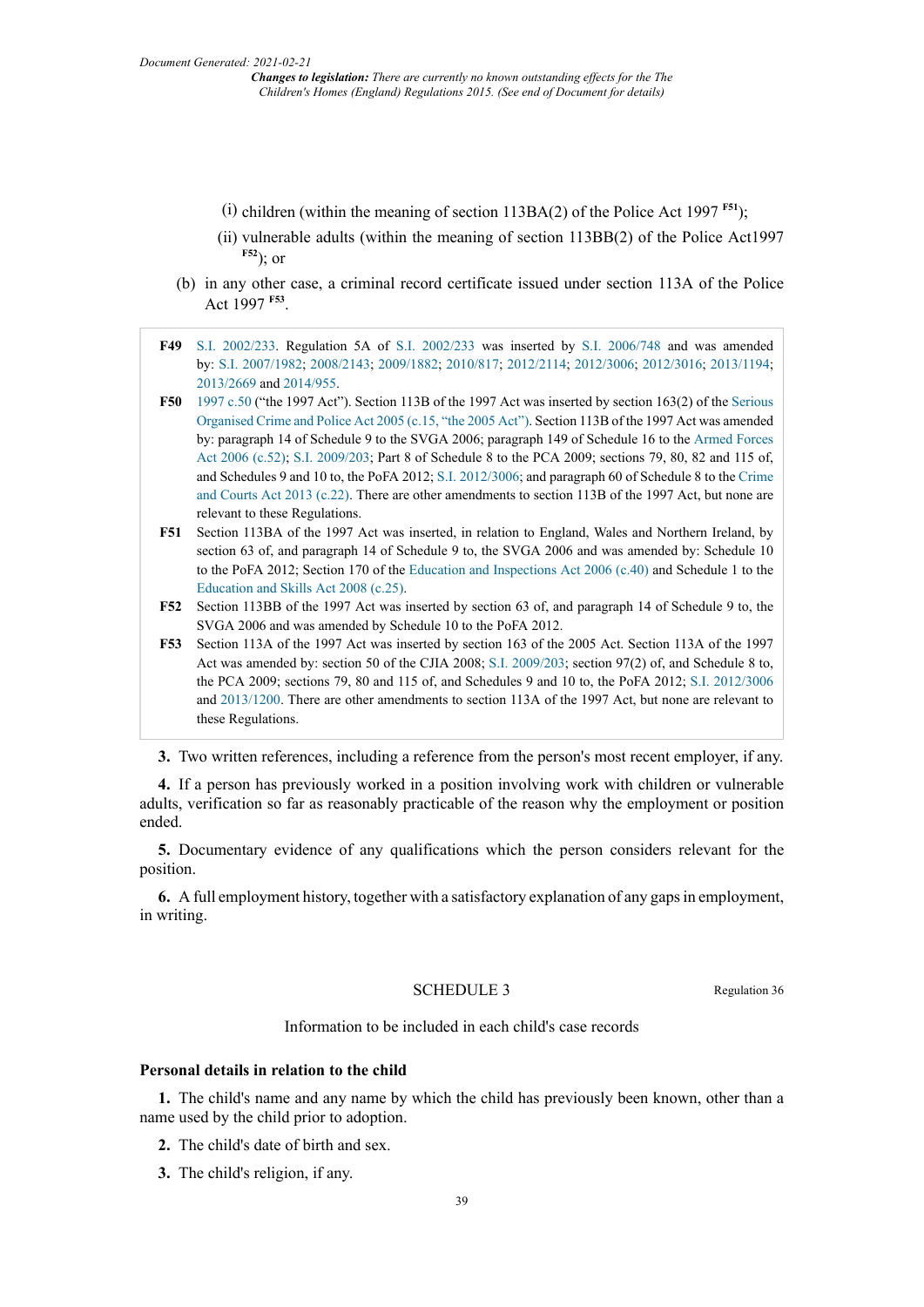- **4.** The child's ethnicity, and the child's cultural and linguistic background.
- **5.** The child's address immediately before entering the home.

**6.** The address, and the type of establishment or accommodation, to which the child is to go when the child ceases to be accommodated in the home.

**7.** The dates on which any money or valuables are deposited by or on behalf of the child for safekeeping, the amount of money or a description of the valuables, and the dates on which any money is withdrawn, and any valuables are returned.

**8.** The statutory provision (if any) under which the child is provided with accommodation.

#### **Contact details of certain persons in relation to the child**

**9.** The name (including, where the placing authority is not a parent, the name of an individual who may be contacted), address and telephone number of the child's placing authority.

**10.** The name, address, telephone number and the religion, if any, of the child's parents.

**11.** The name, address and telephone number of any social worker assigned to the child by the placing authority.

**12.** If the child attends a school or college—

- (a) the name, address and telephone number of the school or college; and
- (b) if the school has a member of staff who has been designated by its governing body under section 20(1) of the Children and Young Persons Act 2008, the name and telephone number of the designated member of staff.
- **13.** The name, address and telephone number of any employer of the child.

#### **Information relating to the care, protection or safety of the child**

**14.** The date and circumstances of all incidents where a child goes missing from the home, including any information relating to the child's whereabouts during the period of absence.

**15.** The date and circumstances of any measure of control, discipline or restraint used in relation to the child.

**16.** Arrangements for, and any restrictions on, contact between the child, the child's parents, and any other person.

#### **Plans or reports relating to the child**

**17.** A copy of any EHC plan or statement of special educational needs in relation to the child.

**18.** Every school report received in respect of the child while the child is accommodated in the home.

**19.** A copy of any plan for the care of the child prepared by the child's placing authority, and of the placement plan.

**20.** The date and result of any review of the placing authority's plan for the care of the child, or of the child's placement plan.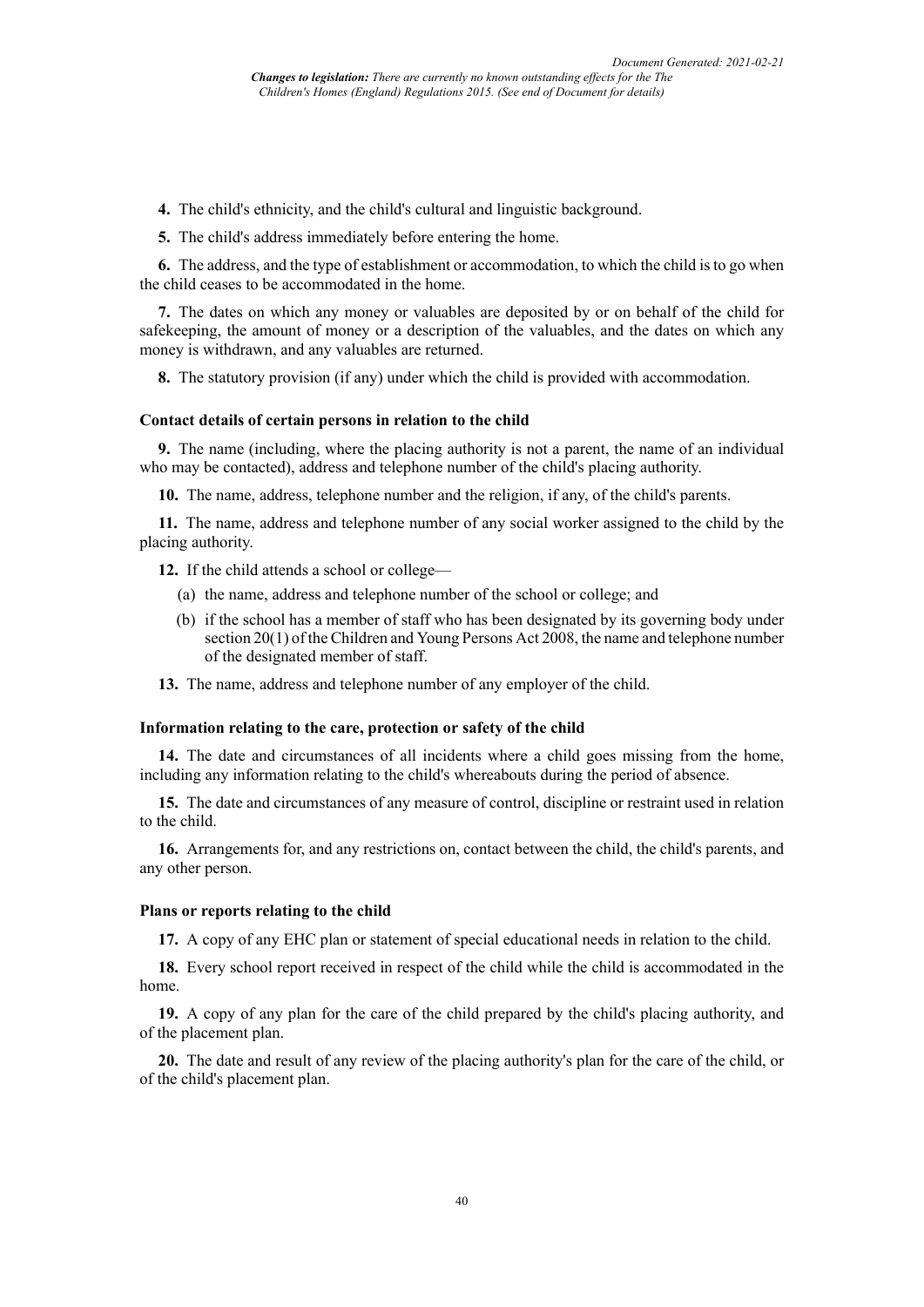#### **Health matters in relation to the child**

**21.** The name of the general medical practitioner with whom the child is a registered patient, the address of the premises at which the child's primary medical services are usually provided and the name and address of the child's registered dental practitioner.

**22.** Details of any accident or serious illness involving the child while accommodated in the home.

**23.** Details of any immunisation, allergy, or medical examination of the child and of any medical or dental need or treatment of the child.

**24.** Details of any health examination or developmental test conducted with respect to the child at, or in connection with, the child's school.

**25.** Details of any medicines kept for the child in the home, including details of—

- (a) any medicines which the child is permitted to self-administer;
- (b) the administration of any medicine to the child;
- (c) the disposal of any medicine.

**26.** Any special dietary or health needs of the child.

#### SCHEDULE 4 Regulation 37

#### Other records with respect to children's homes

#### **Register of children**

- **1.** A record in the form of a register showing in respect of each child—
	- (a) the date of the child's admission to the children's home;
	- (b) the date on which the child ceased to be accommodated in the home;
	- (c) the child's address immediately before being accommodated in the home;
	- (d) the child's address on leaving the home;
	- (e) the child's placing authority; and
	- (f) the statutory provision (if any) under which the child is accommodated.

#### **Staff, staff rosters, persons residing or working in the home, visitors**

- **2.** A record showing in respect of each person working at the home—
	- (a) the person's full name;
	- (b) the person's sex;
	- (c) the person's date of birth;
	- (d) the person's home address;
	- (e) the person's qualifications relevant to, and experience of, work involving children;
	- (f) whether the person works at the home full-time or part-time (whether paid or not), and if part-time, the average number of hours worked per week; and
	- (g) whether the person resides at the home.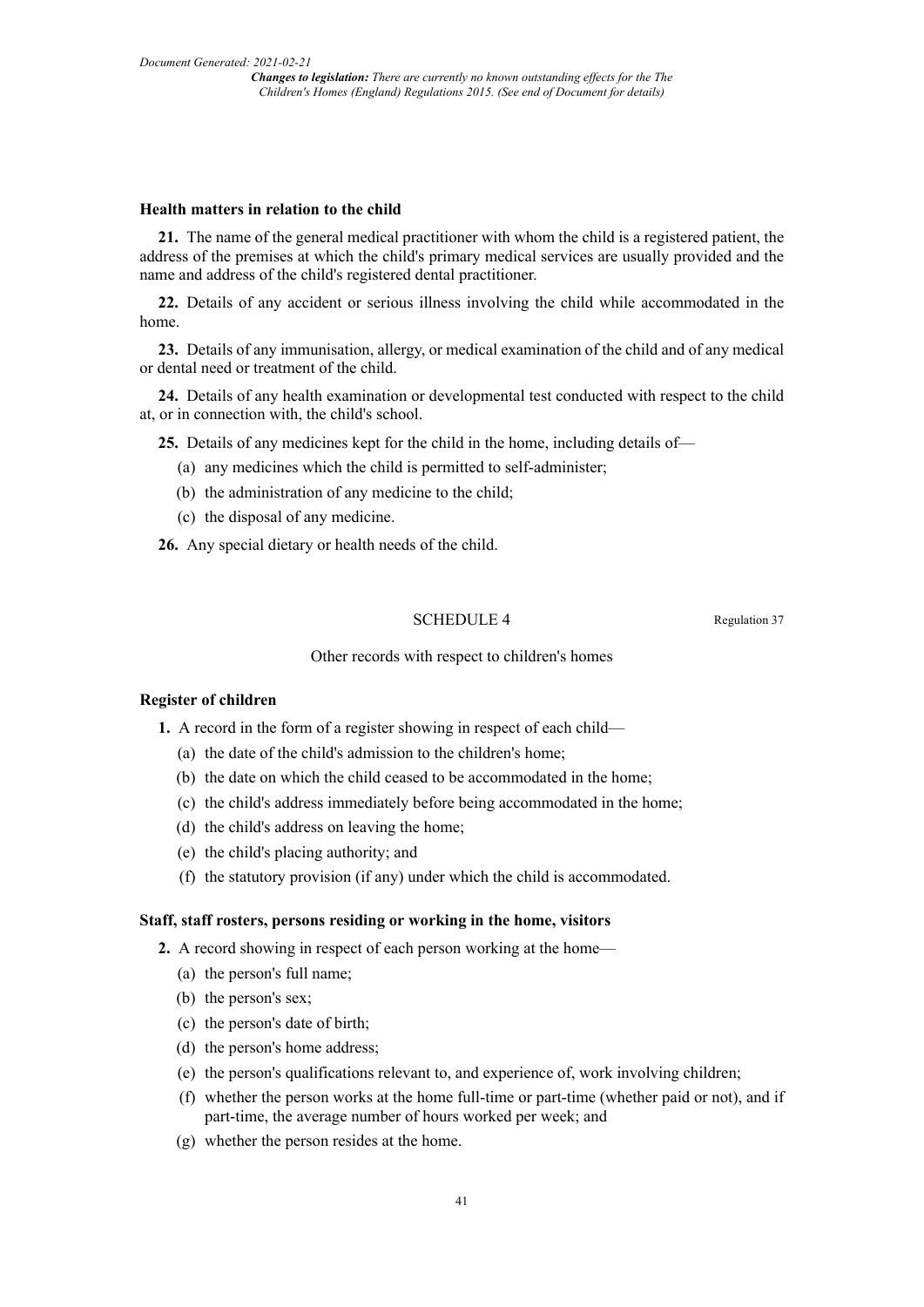**3.** A copy of the staff duty roster of persons working at the home, and a record of the actual rosters worked.

**4.** A record of any persons who reside or work at any time at the home, who are not mentioned in the records kept in accordance with paragraphs 1 or 2.

**5.** A record of all visitors to the home, and to children, including the names of visitors and the reasons for the visit.

#### **Fire drills**

**6.** A record of every fire drill or fire alarm test conducted, with details of any deficiency in either the procedure or the equipment concerned, together with details of the steps taken to remedy that deficiency.

#### **Accounts**

**7.** Records of all accounts kept in the children's home.

#### SCHEDULE 5 Regulation 52

Modification of the Regulations for short breaks and secure children's homes

#### **Modifications for short breaks**

**1.** The following regulations do not apply to short breaks—

- (a) regulation 5(b) (engaging with the wider system to ensure each child's needs are met);
- (b) regulation  $8(2)(a)(vi)$  and (viii) to (x) (the education standard);
- (c) regulation  $10(2)(b)$  and (c) (the health and well-being standard);
- (d) regulation 41 (notification with respect to children admitted into, or discharged from, a children's home).

**2.** Regulation  $6(2)(b)(vi)$  (the quality and purpose of care standard) applies to short breaks as if "that prepare the child to return home, to live in a new placement or to live independently as an adult" were omitted.

#### **Modifications for secure children's homes**

**3.** Regulation 9(2)(a)(iii) (*the enjoyment and achievementstandard*) applies to a secure children's home as if for "and the wider community" there were substituted " and, to the extent that it is appropriate to do so, to the wider community ".

**4.** Regulation 21 (*privacy and access*) applies to a secure children's home as if—

- (a) for "The" at the beginning there were substituted " Save to the extent that it is necessary to keep children in a secure children's home, the ";
- (b) paragraph  $(c)(i)$  and  $(iv)$  were omitted.

**5.** In the case of a youth justice child (whether that youth justice child is looked after or not), references to "placing authority" or "placing authorities" are modified to include the Youth Justice Board for England and Wales or the Secretary of State in the following regulations—

(a) regulation  $5(c)$ ;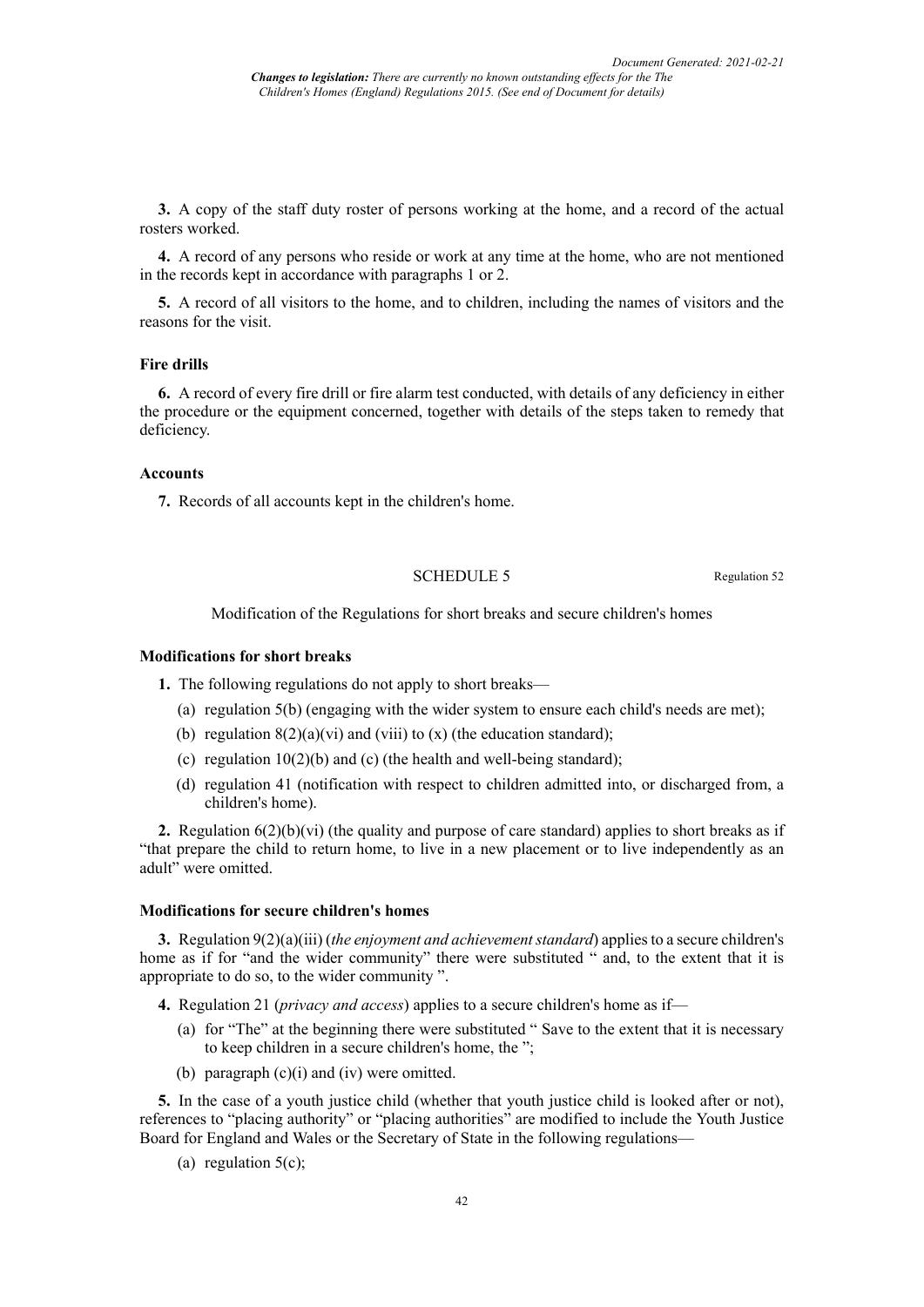- (b) regulation  $16(2)$ ;
- (c) regulation  $34(2)(b)$  and (c);
- (d) regulation  $40(1)(b)$  and  $(3)(b)$ ;
- (e) regulation  $41(3)(d)$ ;
- (f) regulation  $44(7)(c)$ ; and
- (g) regulation  $45(4)$  and  $(5)$ .

**6.** In the case of a youth justice child who is not looked after by a local authority, references to "placing authority" or "placing authorities" are modified to include a parent of the youth justice child in the following regulations—

- (a) regulation  $40(1)(b)$  and  $(3)(b)$ ;
- (b) regulation  $41(3)(d)$ ; and
- (c) regulation  $44(2)(b)$ .

#### **EXPLANATORY NOTE**

#### *(This note is not part of the Regulations)*

These Regulations revoke and replace the Children's Homes Regulations 2001.

In Part 1, regulation 1 applies these Regulations to persons aged 18 or over, as they apply to children, where the person is accommodated in a children's home and they are not employed to work in or for the home. Regulation 3 excludes certain establishments from the definition of a children's home under section 1 of the Care Standards Act 2000 ("the CSA 2000").

In Chapter 1 of Part 2, regulations 4 to 14 set out various standards that children's homes must meet. Regulation 15 requires a person registered in respect of a home ("the registered person") to have regard to a statement of standards for homes published by the Secretary of State under section 23 of the CSA 2000.

Chapter 2 of Part 2 of the Regulations makes provision about the conduct of children's homes. Regulation 16 requires each home to have a statement of purpose covering the matters in Schedule 1; the home must be carried on in a manner that is consistent with the statement of purpose. Regulations 17 and 18 set out what a registered person is required to do in relation to formulating children's placement plans. Regulation 19 sets out how homes must approach behaviour management and discipline. Regulation 20 sets out the circumstances when restraint can be used in relation to a child; it also makes it clear that the Regulations do not prevent deprivation of a child's liberty that is in accordance with a court order. Regulations 21 to 25 make provision as to children's privacy and access to premises, arrangements for contact and visitors, arrangements for handling and storing medicines, the use of surveillance devices and fire precautions. Part 3 contains provisions about the persons carrying on and managing the home, and requires satisfactory information to be available in relation to the matters prescribed in Schedule 2. Where the registered provider is an organisation, it must nominate a responsible individual in respect of whom this information must be available (regulation 26). Regulation 27 prescribes the circumstances where a manager must be appointed for the home. Regulation 28 makes provision about the requirements of managers and the qualifications that a manager must hold or obtain. Regulation 29 imposes general requirements in relation to the proper conduct of the home, and the need for continuing professional development of the registered person.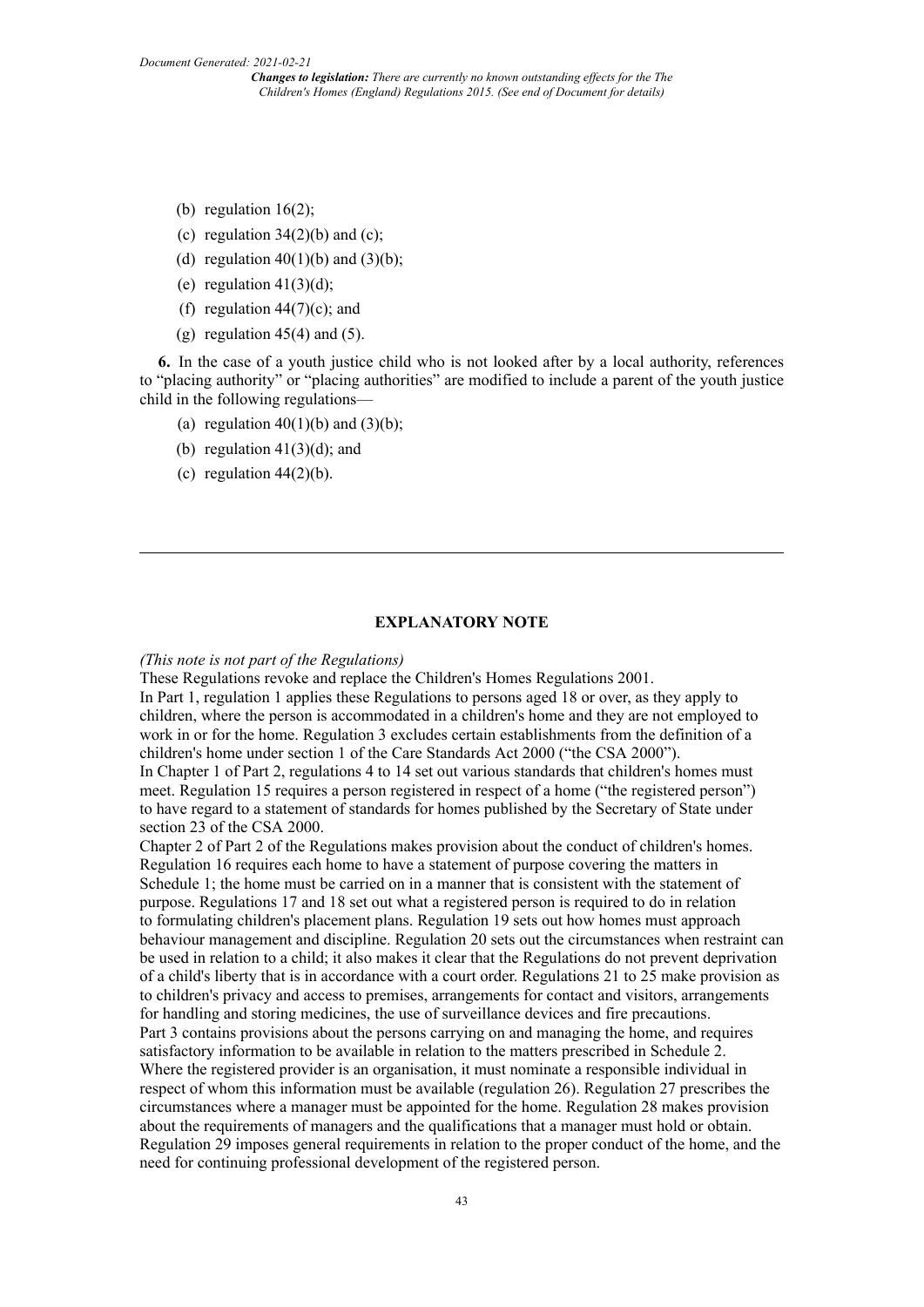Part 4 contains provisions about the staffing of homes, the fitness of workers and the qualifications that staff working in a care role must hold or obtain. Regulation 32 requires satisfactory information to be available about staff in relation to the matters prescribed in Schedule 2. Part 5 contains provisions about the policies that homes must have in place, record keeping (in particular, in relation to the records set out in Schedules 3 and 4), complaints and notifications that must be made when certain events occur.

Part 6 contains provisions about the management of the home. Regulations 43 and 44 require a provider to appoint an independent person to examine and report on, in particular, the quality of care provided by the home. Regulation 45 requires the registered person to review the quality of care provided by the home at least once every 6 months. Regulation 46 requires the registered person to review annually the appropriateness and suitability of the home's location. Regulation 47 imposes requirements as to the home's financial position.

Part 7 contains miscellaneous provisions dealing with the giving of notices to HMCI, requirements where a liquidator is appointed or a registered person dies, the application of the Regulations to short breaks and secure children's homes (with the modifications set out in Schedule 5), amendments and revocations. Regulation 57 requires the Secretary of State to review the operation and effect of the Regulations, and to publish a report about this, before 1st April 2020.

An impact assessment of the effect that the Regulations will have on the costs of business and the voluntary sector is annexed to the Explanatory Memorandum. These are available alongside the Regulations at www.legislation.gov.uk.